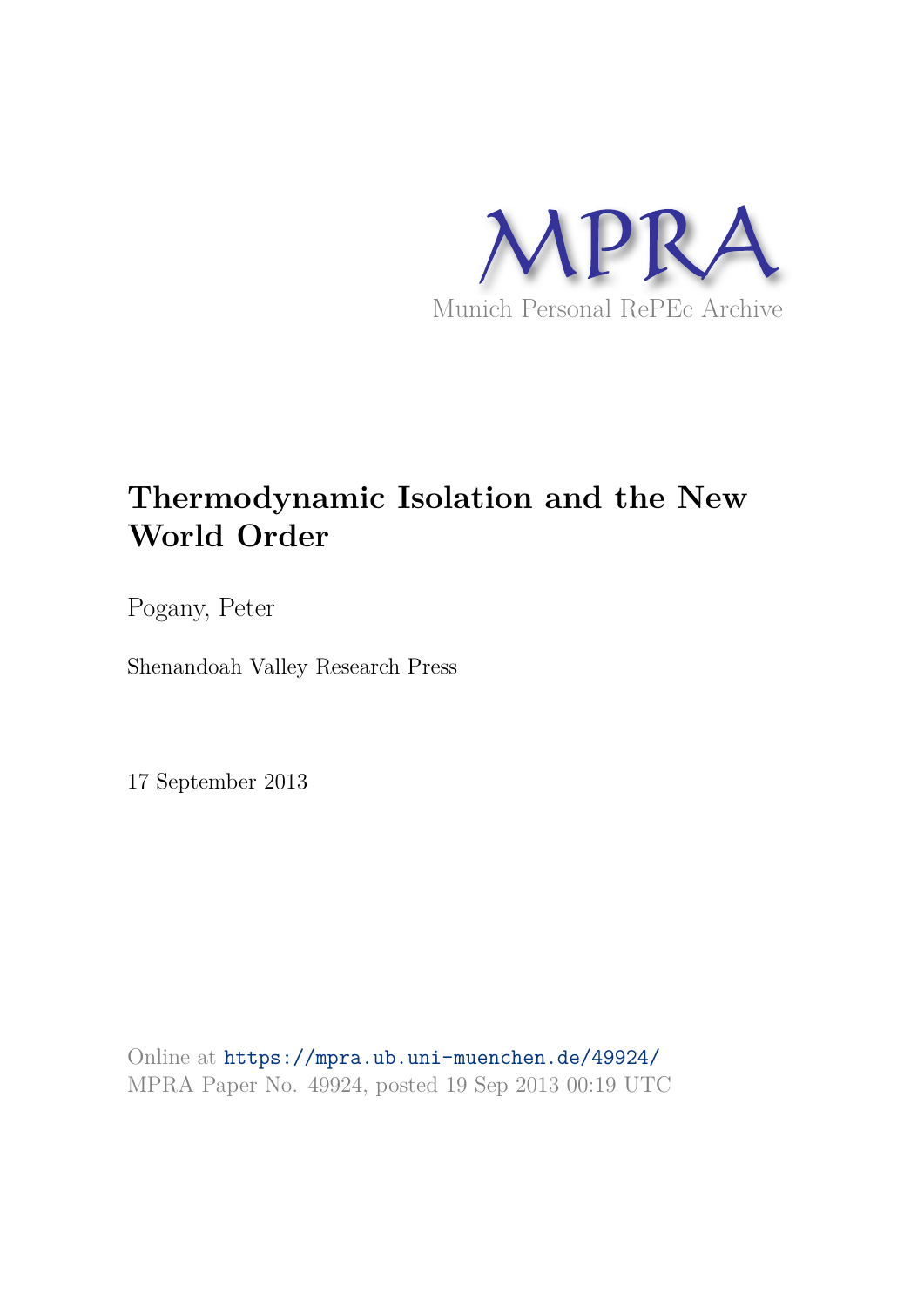#### **Thermodynamic Isolation and the New World Order**

#### *Peter Pogany*

#### **Abstract**

The general stream of economic thinking is thoroughly a-physical and a-historic. This direction is becoming increasingly absurd as the nexus between the human biomass and its ecological constraints ripens. Economics will eventually have to absorb apodictically that regardless of scientific-technical development and the intensity of entrepreneurial drive, the aggregate, long-run supply of telluric substance-borne free energy is on a path of declining elasticity. To hasten recognition, it would be helpful to consider the Earth an isolated, rather than a closed thermodynamic system. From the perspective of its evolutionary potential, the world is indeed *Under the Dome.* This paper argues that (a) the emergence of classical capitalism in the  $19<sup>th</sup>$  century answered the need for globalscale self-organization; (b) this scheme, interrupted by World War I, was replaced after World War II; (c) the implied transformation has been accompanied by a nonarbitrary, causally determined, irreversible socialization of intranational and international economic relations; (d) contemporary civilization is moving toward a new form of self-organization that would recognize limits to demographic-economic expansion. What will it take to go from the current hostile disgust with the dystopia of tightened modes of multilateral governance to people around the world on their knees begging for a planetary guild? It will take nothing less than a mutation in consciousness, as outlined in the oeuvre of Jean Gebser (1905-1973).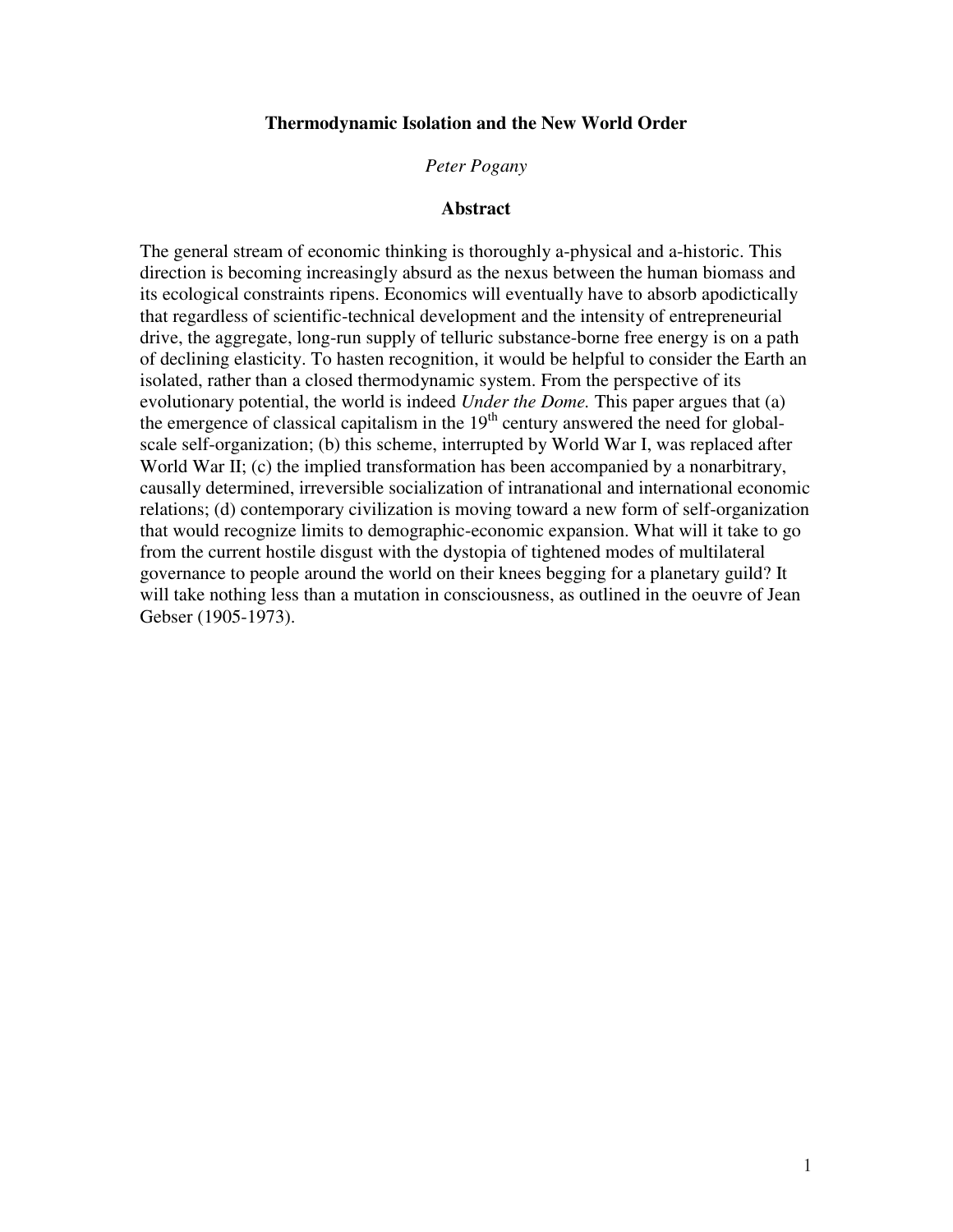## **Contents**

- 1. Introduction (p. 2)
- 2. Basics of thermodynamic reality (p. 5)
	- 2.1. GLOPPE (p. 5)
	- 2.2. Terrestrial Sphere (p. 6)
	- 2.3. The world's *de facto* isolation (p. 7)
- 3. Analytical approach to the *Drawdown* (p. 9)
- 4. Grand illusions of anthropocentrism (p. 16)
	- 4.1. Worshipping the Sun God (p. 17)
	- 4.2. Believing that openness of the parts is also a property of the whole (p. 18)
	- 4.3. Falling for the perpetual motion fallacy (p. 23)
	- 4.4. The party of techno-drunkenness continues (p. 25)
		- 4.4.1. C2C (p. 25)
		- 4.4.2. Giga-gushing about "nanotech" (p. 26)
		- 4.4.3. Ode to algae, 1D-thinking about 3D printers (p. 27)
- 5. The thermodynamic view of universal history (p. 27)
- 6. Diachronic momenta of consciousness (p. 35)
	- 6.1 Consciousness as "differential totality" (p. 35)
	- 6.2 Gebser (p. 36)
	- 6.3. What is wrong with rationality? (p. 38)
	- 6.4. Consciousness and the new world order (p. 42)
- 7. Concluding remarks (p. 43)
- 8. References (p. 44)

# **1. Introduction**

Orthodox economics assumes a self-adjusting relationship between the economic process and its material resources. This credo of ecological independence, which is logically consistent with existing institutions, social life, politics, culture, and ethics, now faces the censorships of reality.

The world will not (because it cannot) be turned into a shopping center for 10 billion people with ample parking for their 2.5 billion motor vehicles by 2050. Predictions that the global economy will double its current size by 2030 (a projection that follows from the widely used 4-percent annual growth of the GWP through this and the next decade) are dead in the water. $<sup>1</sup>$ </sup>

If the planet's economy operated at the full-employment rate of its currently available resources, or if it would make significant strides toward it, the phenomenon of Nature applying brakes on the human enterprise would be quite obvious. Only relative sluggishness dulls and slows the already unfolding clash between our civilization and its

 $\overline{a}$ <sup>1</sup> Meadows, Meadows, Randers, and Behrens (1972) planted and Meadows, Meadows, and Randers (1992) rekindled the scale limit problematic. The immune system of established economic ideology rejected both publications with vexatious derision.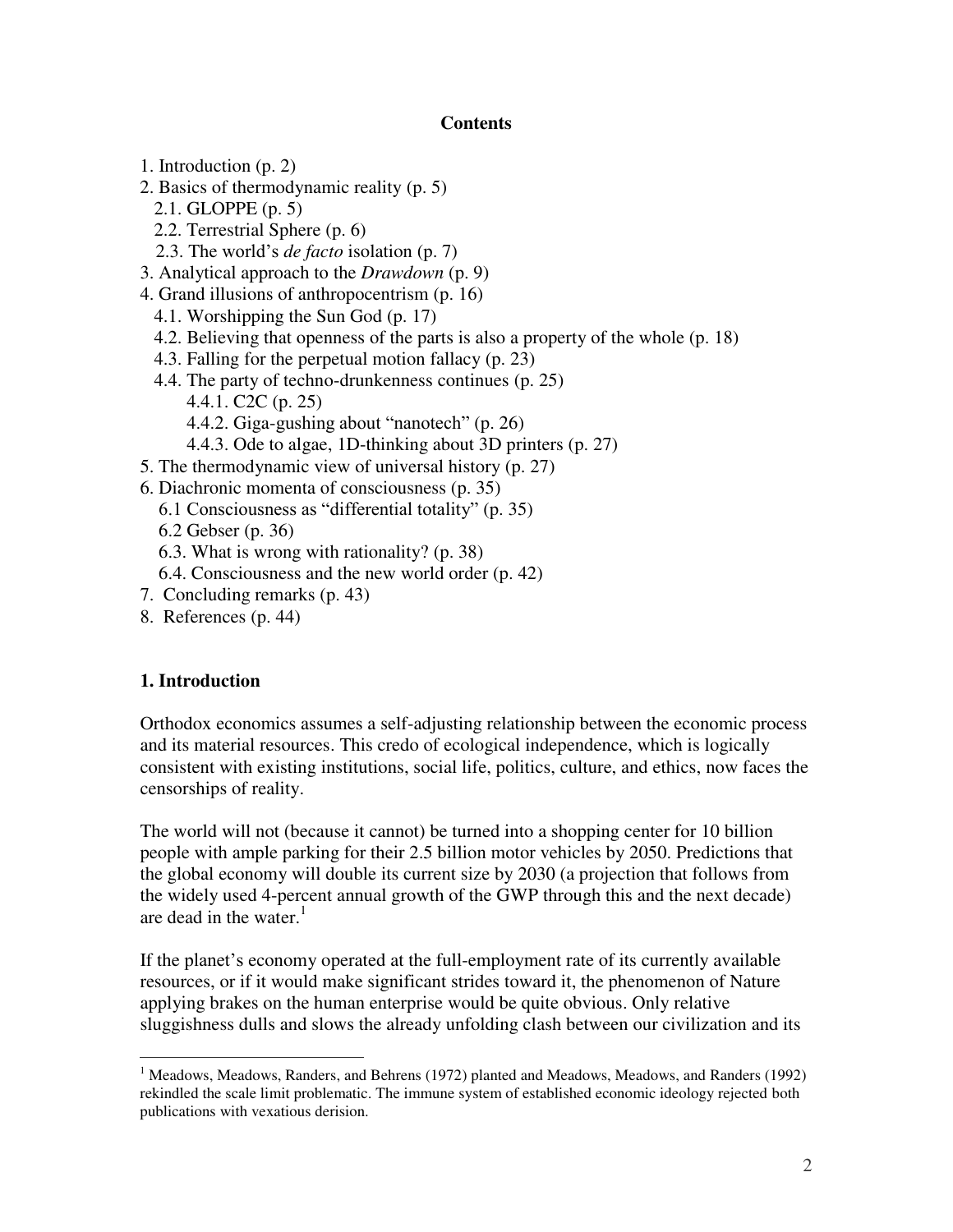physical constraints. But reckoning with a historic no-exit situation is clearly on the horizon. The prevalent form of economic organization, which cannot survive without accelerating output levels, tends to activate its inhibiting antidotes: rise in the cost of nonrenewable resources (oil and industrial metals chief among them) $2$  and in the likelihood of punishing environmental mishaps.<sup>3</sup>

#### <http://www.voxeu.org/article/did-rising-oil-prices-trigger-current-recession>

"Oil Prices, Exhaustible Resources, and Economic Growth" (a chapter prepared for the *Handbook of Energy and Climate Change*) by the same author details the reasons why the economic (and hence geopolitical) consequences of the inevitably approaching stagnation and decline in oil production are likely to be severe:

[http://dss.ucsd.edu/~jhamilto/handbook\\_climate.pdf](http://dss.ucsd.edu/~jhamilto/handbook_climate.pdf)

Keith Sill elaborated on the evidence that oil price increases lead to economic slowdown:

[http://www.philadelphiafed.org/research-and-data/publications/business-review/2007/q1/br\\_q1-2007-3\\_oil](http://www.philadelphiafed.org/research-and-data/publications/business-review/2007/q1/br_q1-2007-3_oil-shocks.pdf)[shocks.pdf](http://www.philadelphiafed.org/research-and-data/publications/business-review/2007/q1/br_q1-2007-3_oil-shocks.pdf)

The UK-based New Economics Foundation (NEF) equated the upward-trending marginal cost of oil production with a glass ceiling on economic growth:

[http://dnwssx4l7gl7s.cloudfront.net/nefoundation/default/page/-/files/Glass\\_ceiling\\_webReady\\_.pdf](http://dnwssx4l7gl7s.cloudfront.net/nefoundation/default/page/-/files/Glass_ceiling_webReady_.pdf)

Two IMF working papers bolster the conviction that the world faces an oil predicament:

<http://www.imf.org/external/pubs/cat/longres.cfm?sk=25884.0>

<http://www.imf.org/external/pubs/cat/longres.aspx?sk=40066.0>

Kurt Cobb poignantly commented on the two papers:

#### <http://www.resilience.org/stories/2012-11-11/does-the-imf-believe-we-have-a-peak-oil-problem>

The marginal cost of the following metals threaten to escalate in the foreseeable future: "Precious metals," i.e., Silver, Gold, and the platinum group (Ruthenium, Rhodium, Palladium, Osmium, Iridium, in addition to Platinum); "minor metals" Gallium, Germanium, Indium, and Thallium; the "tungsten group" (i.e., Tantalum, Zirconium, Niobium, and Molybdenum, in addition to Tungsten) and the 15 Lanthanides ("rare earth elements"). The economic significance of this list can hardly be overestimated. As alloys, catalysts, and components, these elements are indispensable in the production of structural materials, computers, a wide range of industrial goods, household appliances, medical and optical products, transportation, spaceengineering, and defense equipment. For details on the depletion of industrial metals in the broad context of limits to economic expansion, see Diederen (2010).

 $3$  Gore (2013) demonstrates the imminence of experiencing the consequences of environmental abuse.

<sup>&</sup>lt;sup>2</sup> James D. Hamilton's econometric work has convincingly demonstrated the causal role oil price hikes have played in triggering worldwide economic setbacks in the wake of Middle Eastern crises and OPEC embargoes. The plasma role image of crude oil in the global economy was made even clearer by evidence that sky-rocketing oil prices (explainable by excess demand) played a major role in the recession of 2007- 2008, as well: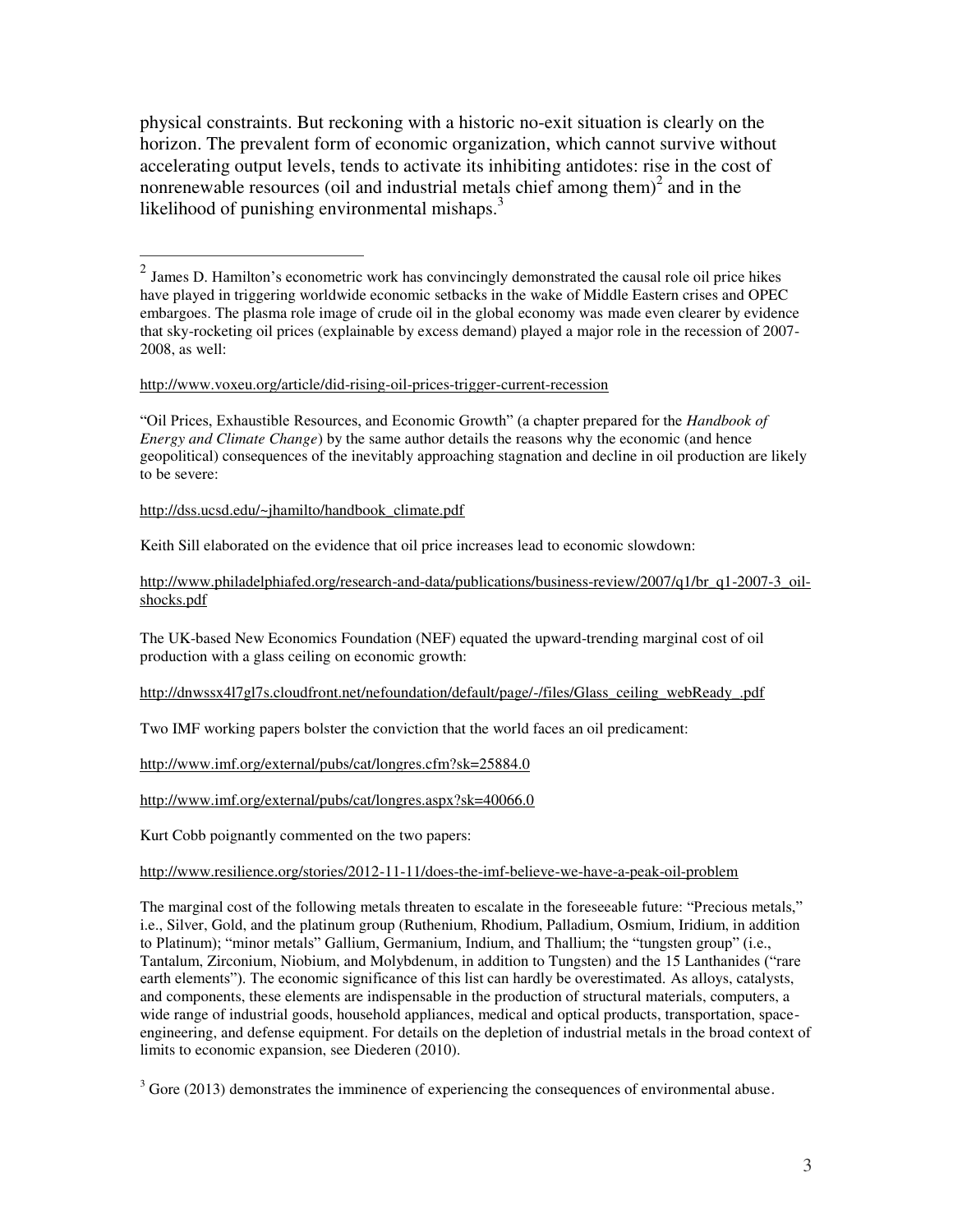To assess the future without Pollyannaish subterfuge, the planet's thermodynamic isolation ought to be considered a self-evident axiom. (Stephen E. King's symbolic energy field that came down on a single locality in his novel envelopes the entire world - menacingly as well as protectively, like the trusted walls of a *Domus*. 4 ) This is the paper's *thema probandum*. Supporting arguments are summed up in Section 2.

Section 3 presents a rudimentary, quantitative platform for the proposition that the sum of free (available) energy contained in earthly matter undergoes an accelerated qualitative degradation. Indeed, it is a complex sponge of gradients that can be squeezed only once. The global community's downhill movement on the free energy hyper-plane is referred to as the *Drawdown* throughout the paper. The aside on Saint Anselm was motivated by the idea that even the best cause needs propaganda: To associate the entropy law with the ethical imperatives of a new, long-run-equilibrium-seeking *Weltanschauung*, it needs to be adjudicated thoroughly and repeatedly.

Section 4 intends to demonstrate how wrong-headed modernity's intrinsic assumption is; namely, that thanks to man's engineering genius and entrepreneurship, the enormous amounts of energy the sun radiates to the planet, and the indestructibility of matter and energy, the global economy does not have a scale limit. It can grow forever as if propelled by an invisible *deus ex machina*. The deep root of this conviction is an unrecognized fallacy of composition: Average consciousness (i.e., the world at large) implicitly extends the individual's thermodynamic openness (a biological necessity) to the terrestrial sphere.

Section 5 spells out that meta-history (or universal sociological history) is an epiphenomenon of the thermodynamically dissipative process represented by the combined demographic-economic expansion. The "steady state -- bifurcation -- steady state" sequence characteristic of such processes may be recognized by considering "1914-1945" the chaotic transition that led from the world's first global system, *laissez faire/zero multilateralism/metal money* (GS1) to the second and current one, *mixed economy/weak multilateralism/fractional reserve money* (GS2). Examples illustrate how widespread chaotic transitions are in Nature. The reason for this special emphasis is that the world faces (or is already involved in) another turbulent macrohistoric interlude as it strains toward a third, hypothetical global system (GS3): *two-level economy/strong multilateralism/mostly government money* (*maximum reserve banking*).

Given the insolvability of the aggregate scale problem within the parameters of the prevalent socioeconomic order; and that the system with a truly macroscopic, empirical approach capable of solving it is abhorred on sight, one can reasonably predict the coming of a universal crisis of consciousness. This is the subject of Section 6. It centers on the teachings of Jean Gebser  $(1905-1973)$ .<sup>5</sup> Section 7 offers a few parting thoughts.

 $\overline{a}$ <sup>4</sup> The Delphic sight with which a consummate artist can transcend the world's disorderly, confusing progression is a mysterious, reassuringly perennial trait of human intelligence.

<sup>5</sup> Pogany (2012) and the following two working papers maintained at MPRA are dedicated to the same theme: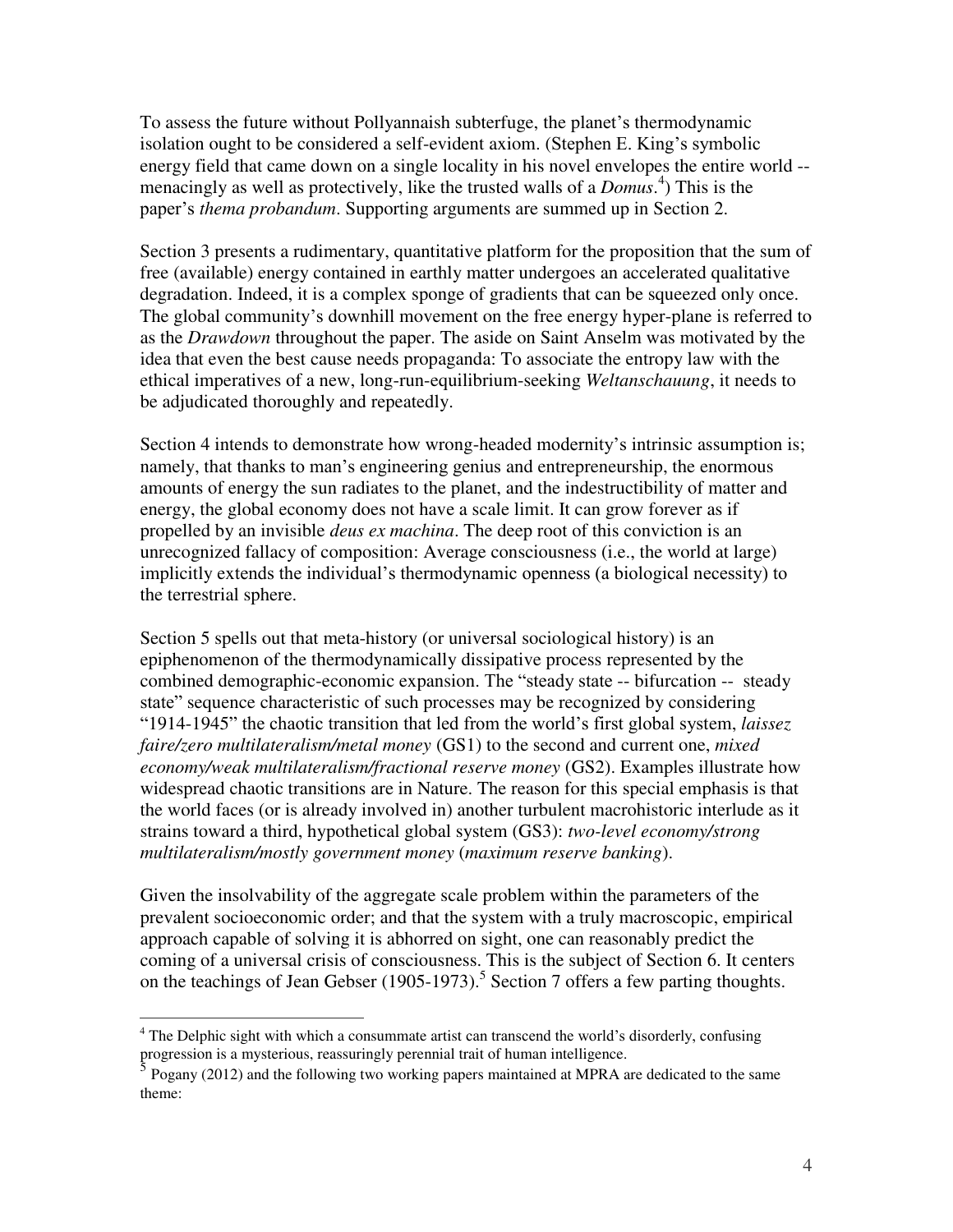# **2. Basics of thermodynamic reality**

# 2.1. GLOPPE

The *global population plus its economy* (GLOPPE) is the combined substance of the human biomass, other life-forms in human service, and objects created through the economic process. Although at first glance it may seem demeaning to generalize to the point where the difference between *Homo sapiens*, a goat, and a toaster vanishes, without making this gigantic, restless organized lump of matter the center of analysis, the world as a biological and socioeconomic phenomenon, with a powerful and (as it will be argued) unstoppable momentum, is reduced to a multiplicity of meaningless perspectives gained by staring through knotholes.

GLOPPE is a life phenomenon. Thus, it is not "unnatural" in the sense Rudolf Clausius (1822-1888) used the expression to characterize the transformation of heat into work by combustion engines. *Au contraire*! Like electricity, life appears whenever its physicochemical conditions come together. The close proximity of zinc, carbon, and acid will make electrons flow; that of atmosphere, liquid water, certain elements and physicochemical stability will create a natural flux of energy we call life. Since life subsumes the urge to improve the quality of living, GLOPPE may be considered to be thermodynamically spontaneous even if it is manifest in innumerable non-spontaneous activities, as the multiplication of individuals and the fabrication of use values make it perfectly obvious.

Physics attributes spontaneous processes to the eternal thermal agitation of molecules, atoms, and subatomic particles. The question as to how this technical definition could apply to purpose- and rationality-suffused GLOPPE may be answered this way: Chance fluctuations in the brain would like to make cerebral matter and the rest of the body spread out in space, thereby increasing disorder in accordance with the second law of thermodynamics (*second law*). However, the solid contours that define the organism force Nature's primordial entropic drive to follow a complex, indirect strategy. The pockets of order created by the conscious, willful bustle of an ever larger and better organized human biomass will be exceeded by the disorder this phenomenon generates in its surroundings. ("Does intelligent life throughout the cosmos represent an effective strategy of Nature to hasten the restoration of thermodynamic equilibrium in the universe?" Who would dare to answer this question with a claim of credible objectivity? But it seems that *la promesse de bonheur* is the entelechy-carrot and *la joie de vivre* the weekly compensation for an existence that we cannot "rationalize" without committing "philosophical suicide" -- to use Albert Camus' expression.)

To comprehend the practical consequences of GLOPPE's thermodynamic spontaneity, it is essential to have a realistic idea about the medium in which the demographic-economic expansion unfolds.

[http://mpra.ub.uni-muenchen.de/27221/1/MPRA\\_paper\\_27221.pdf](http://mpra.ub.uni-muenchen.de/27221/1/MPRA_paper_27221.pdf)

 $\overline{a}$ 

<http://mpra.ub.uni-muenchen.de/cgi/users/home?screen=EPrint%3A%3AView&eprintid=39056>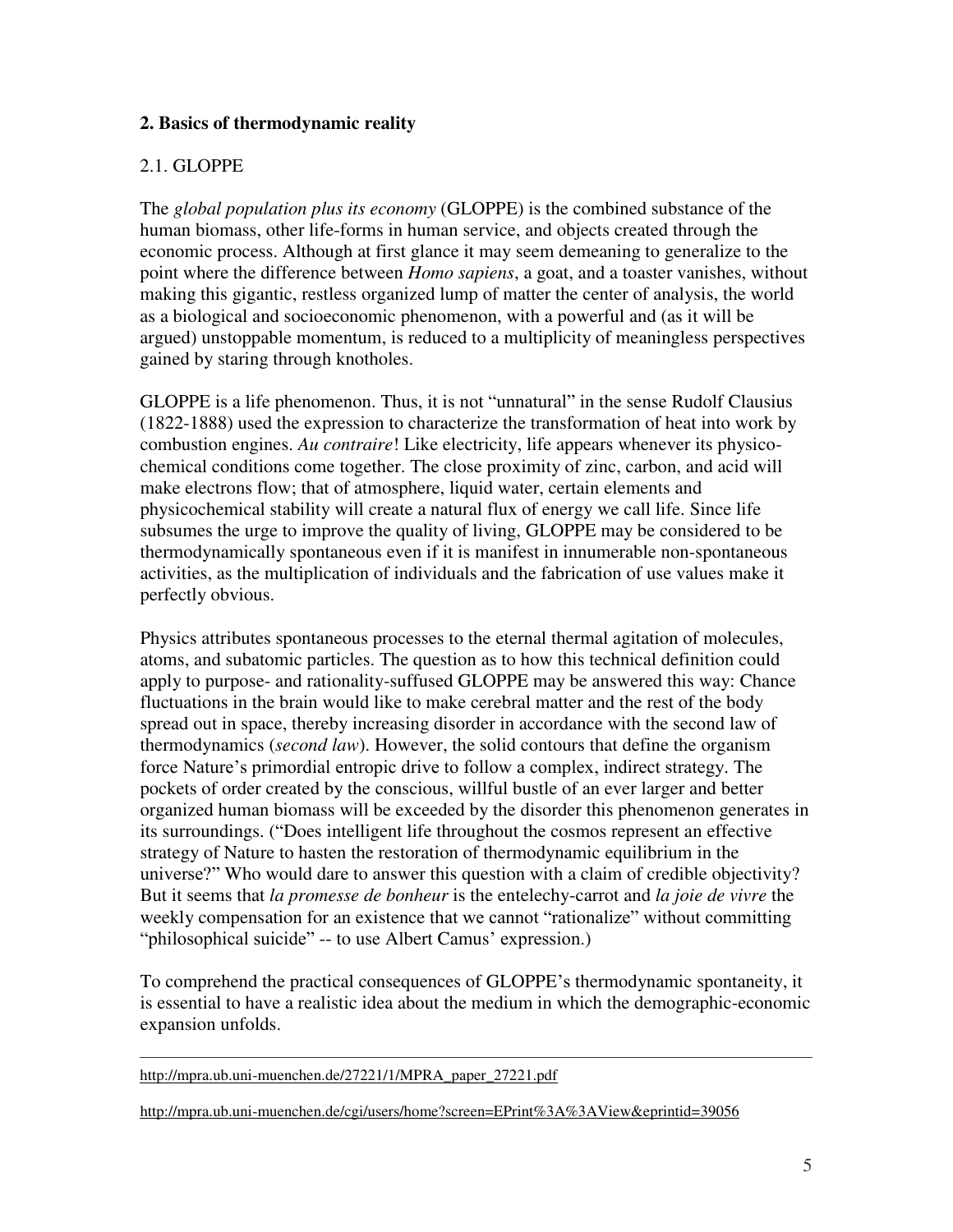#### 2.2. Terrestrial Sphere

The distance between the Earth's center and its surface at the equator is 3,963 miles. This is the longer way. Going poleward to the surface, the distance is 3,950 miles. If we continued along this radius 6,000 miles straight up, we would be well into the exosphere, where the veil of gases surrounding the planet begins to fade into the interplanetary vacuum. The radius of this sphere is 9,950 miles, roughly 10,000 miles. We can call the imaginary spatial figure, which has a diameter of 20,000 miles, the *Terrestrial Sphere*  (*Sphere*). Some stray atoms of hydrogen and other light gases escape from its area into outer space, and meteors and cosmic dust enter it. However, the weight of the mass leaving and entering is negligible compared to the total weight of mass contained in it.<sup>6</sup> With regard to matter, the *Sphere* is virtually closed. The atoms it contains can be broken down into elements or ensembles of elements, such as metals, semimetals, and nonmetals, or minerals and nonminerals. Oxygen is the predominant element. In volume, it is followed from a great distance by potassium, sodium, and calcium. In weight, it is followed somewhat more closely by silicon, aluminum, and iron. For all intents and purposes, the *Sphere*'s inventory of atoms is constant.

What kind of thermodynamic system is the *Sphere*?

Modern thermodynamics distinguishes among three kinds of systems: Open, closed, and isolated (Kondepundi and Prigogine, 1998, pp. 3-7). An open system exchanges both energy and matter, the isolated system exchanges none of the two; and the closed system exchanges one of the two with its surroundings. According to these definitions, the *Sphere* is a closed system. It exchanges energy with the exterior (solar radiation, reradiation) but not matter. Whatever we do with earthbound substances, incorporating them into our bodies, using them as raw material; discarding the bodies, throwing away or reusing matter over and over again, the weight and composition of atoms remain unchanged in the *Sphere.* 

GLOPPE's energy comes from absorbing solar radiation and sucking free energy from material structures found in the *Sphere*. Material is the tight constraint. A closer examination of this proposition begins by accepting that GLOPPE is subject to the laws of thermodynamics.

The first law of thermodynamics (*first law*) guarantees that matter in the *Sphere*, whatever happens to it, will not be destroyed. The *second law* is much less reassuring. It informs us that GLOPPE is dissipative. The two main interpretations of the *second law* are "inevitable waste" and "increasing disorder." The first refers to the fact that heat gained from the internal energy of matter cannot be transformed into mechanical energy with one hundred percent efficiency (work output/heat input is always smaller than one). The second interpretation states that disorder in an isolated system tends to increase. It is exactly this second interpretation that allows conventional economics to wipe "entropy"

 $\frac{6}{10}$ The mass of the Earth is estimated to be 5.97 x 10<sup>18</sup> tons. Since this calculation was based on the Earth's radius, the *Sphere*'s mass must be greater than this figure.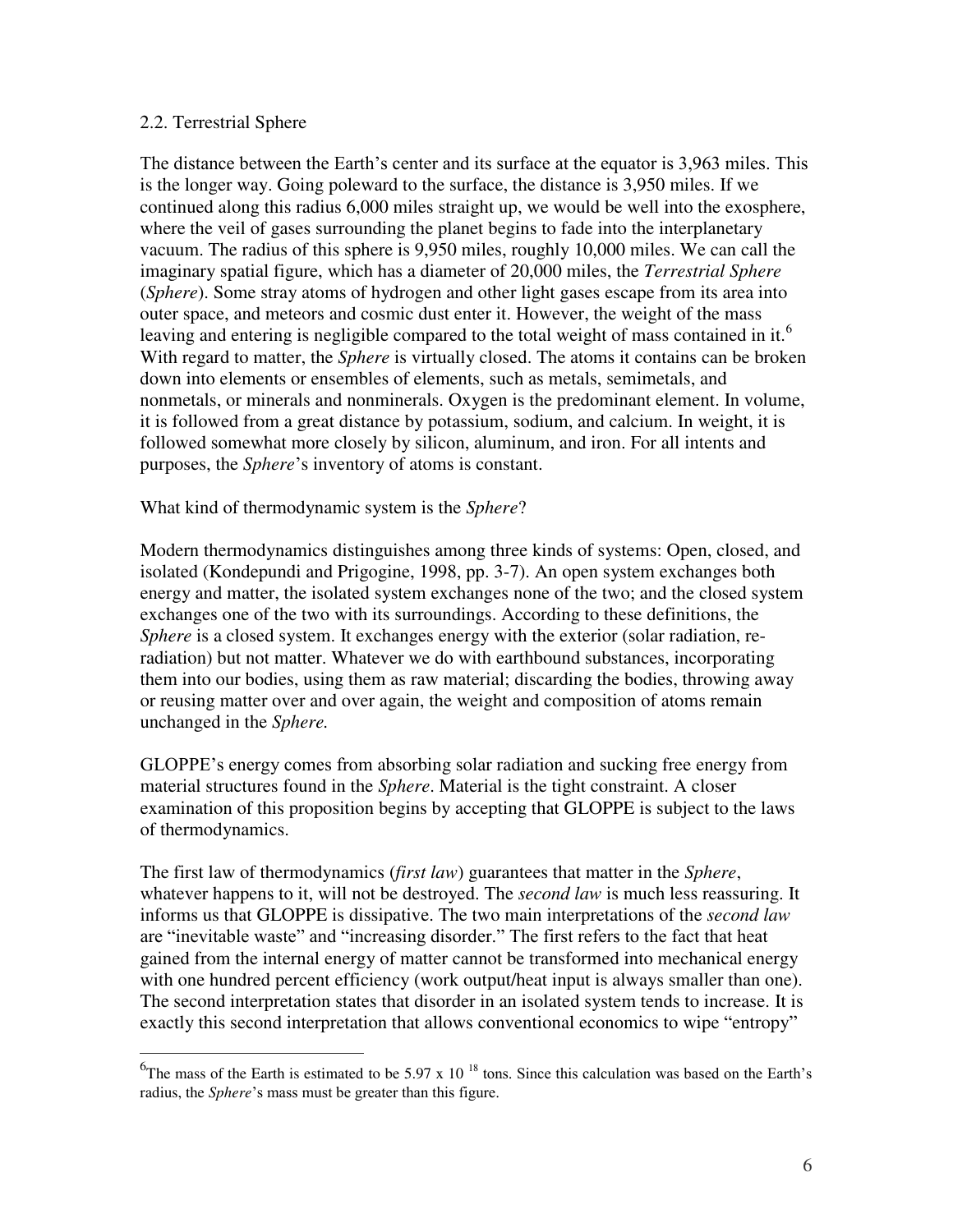from its list of preoccupations: "Entropy increases in an isolated system, but not in a closed one"<sup>7</sup>

Samuelson (1948), the quintessential background study of GS2's *text*,<sup>8</sup> sets the limits of according consideration to thermodynamics in postwar economic ideology. It invokes *Le Chatelier's Principle* as Nature's physical approximation of a self-equilibrating market economy (*op cit*. pp. 36, 38 n. 81, and 168).

In perfect harmony with the dogma of open-ended acceleration as *the* equilibrium, economics textbooks generally avoid the *second law*, although adhering to this "party line" has become next to impossible in teaching courses on natural resource/environmental and ecological economics. References to entropy in this domain vary from stating the issue correctly without dwelling on its monumental significance (Daly and Farley, 2004); or describing it with succinct accuracy and then forgetting about it (Pearce and Turner, 1990); to presenting a formal argument against irreversible entropic accumulation based on a vague thermodynamic characterization of the *Sphere* (Common and Stagle, 2005).<sup>9</sup> In general economic literature, however, proofs and demonstrations of the *second law*'s relevance to the economic process continue to emerge. (See, for examples, Krysiak, 2006, and Jing Chen, 2005).

## 2.3. The world's *de facto* isolation

Given the uniformity of the Earth's solar-lunar environment, the *Sphere* ought to be considered an isolated thermodynamic system in order to put structure-borne free energy into the relief it deserves.

This apophantic proposition ought not to be shocking. Isolation is never perfect (e.g., gravity and electromagnetic forces penetrate even thermoses). Declaring a system to be sealed off always rests on factors deemed to be relevant from some empirical vantage point. Since GLOPPE is a function of a diminishing terrestrial and a constant extraterrestrial (solar-lunar) flow of energy (and importantly, the second kind cannot be used without drawing from the first kind), the dynamics of our world is better analyzed by focusing on the time-dependent variable. Perspicuously, the international scientific community needs to acknowledge that, as a mirror process to GLOPPE's growth, the *Sphere*'s totality of *res extensa* (its corporeal substance with chemical potential) has a quantitatively expressible quality that tends to diminish over time. It is a simple thermodynamic fact that the expansion of metabolic exchanges within an isolated system is endogenously constrained and eventually quenched.

# *The "macro" perspective*

 $\overline{a}$  $<sup>7</sup>$  Rudolf Clausius invented the word "entropy." He took "trope," which is Greek for transformation, the</sup> core of the concept, and sandwiched it between the prefix "en" and the suffix "y" (cf. Cropper, 2001, p. 101).

<sup>&</sup>lt;sup>8</sup> Text is the catechism-like summary of a global system's economic blueprint. See section 5.

<sup>&</sup>lt;sup>9</sup> See more on the subject of falsifying global thermo-dynamicity under section 4.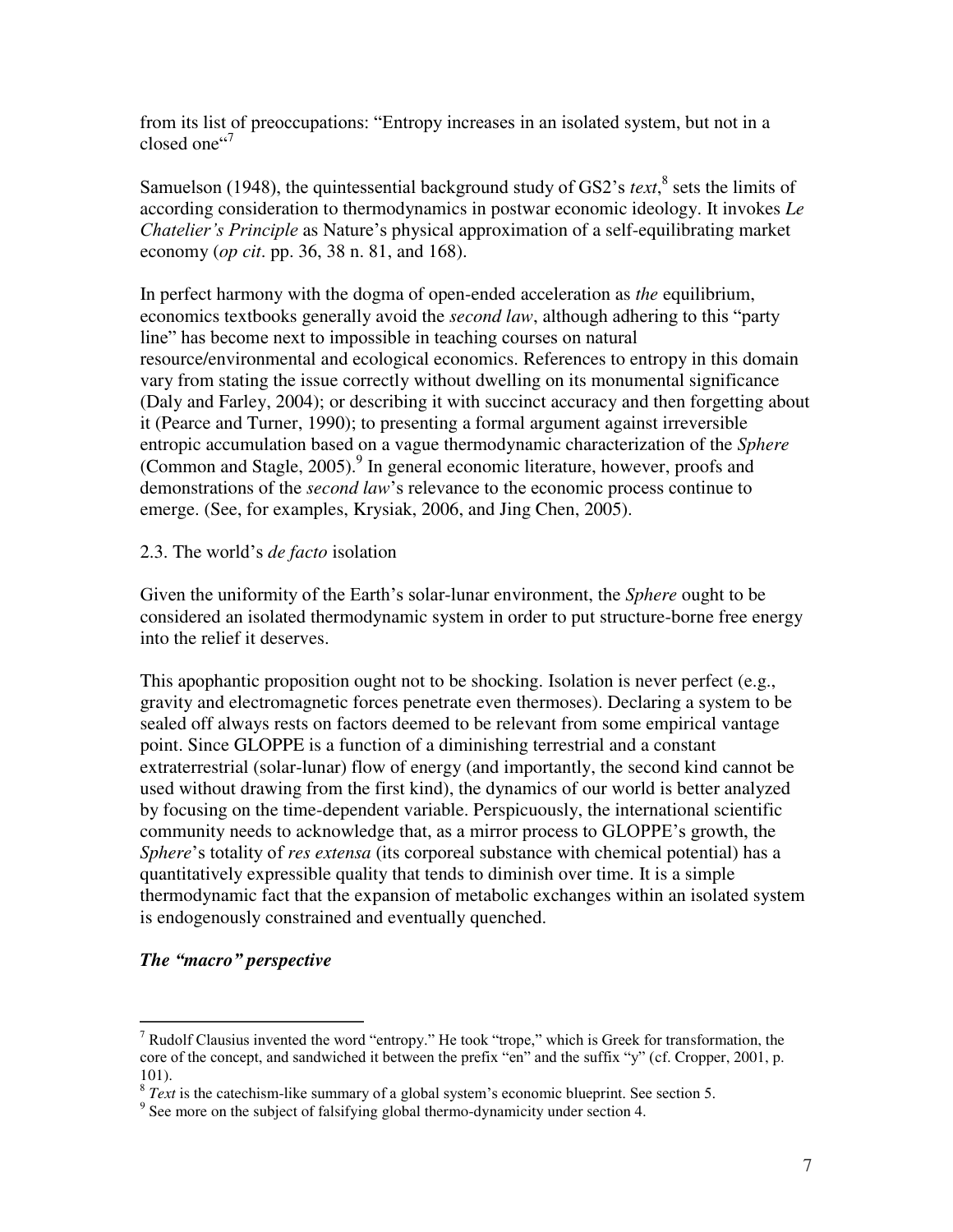The Earth, the Moon, and the Sun together form an isolated thermodynamic system. Although it is, in fact, more isolated than the best thermos, the great distances between these heavenly bodies prevent the formation of the mental image of isolation. Therefore, to see the human condition with greater clarity, it may be suitable to consider the Sun's presence on Earth, as well as the Moon's gravitational bounty, as if they appeared on the *Sphere*'s imaginary enveloping surface (on the *Dome*).

According to this perception, solar radiation does not travel 93 million miles in 8.3 minutes but it is here permanently with the same strength. The average perpendicular radiation per unit of time and surface at the mean distance between the Sun and the Earth, the so-called "solar constant," is a stable, geological fixture of life on Earth, allowing the flow of sunshine to be regarded as a fund-service with the characteristics of being inexhaustible, non-stockpilable, non-materially incorporated, nonexcludable, and contingent on a non-arbitrary rate of use.

Visualizing the circumference of the *Sphere* as the loci from which solar rays originate (along with the Moon's gravitational effect) and where the remainder of returned infrared radiation sinks into oblivion, helps the mind to accept the simple fact that GLOPPE expands in a thermodynamically isolated niche. For the price of taking our optical illusion of solar and lunar nearness at face value we purchase thermodynamic reality. The deal is similar to accepting the Earth's flatness within a playing field.

# *The "micro" perspective*

The free energy endowment of the *Sphere*  $(\Omega)$  maybe seen as an exhaustive trichotomy: Category I  $(\Omega_1)$  is solar radiation; Category II  $(\Omega_2)$  is matter that depends operatively and continuously on a dynamics with  $\Omega_1$ ; e.g., the atmosphere, land and water surfaces that facilitate and drive the water, nitrogen and carbon cycles. Category III  $(\Omega_3)$  is matter in the maintenance of which the Sun's presence plays a passive role. Most substances labeled as "nonrenewable resources" (e.g., metals and fossils) belong to this category. Without the Sun these resources would not exist but their endurance over geological timescales proves that they are independent of the Earth-Sun dynamics as observed over historical timescales.

Theoretically, weightless  $\Omega_1$  may be converted into mass (e = m c<sup>2</sup>) but there is no technique available to put this equivalence into practice. Until extraterrestrial matter is captured, the world's working substance is " $\Omega_2 + \Omega_3$ " -- *punctum*.

Transformations occur between these two categories but their sum is constant at a given moment. Viz. the *Sphere* is isolated from contact with any other system that contains free energy and GLOPPE is moving the *Sphere* toward thermodynamic equilibrium. To repeat,  $\Omega$  is the sum of two constants and the continuous interaction between  $\Omega_1$  and the ensemble of free energy enclosed in substances  $(\Omega_2 + \Omega_3)$  signifies an openness that is strictly internal to the *Sphere.*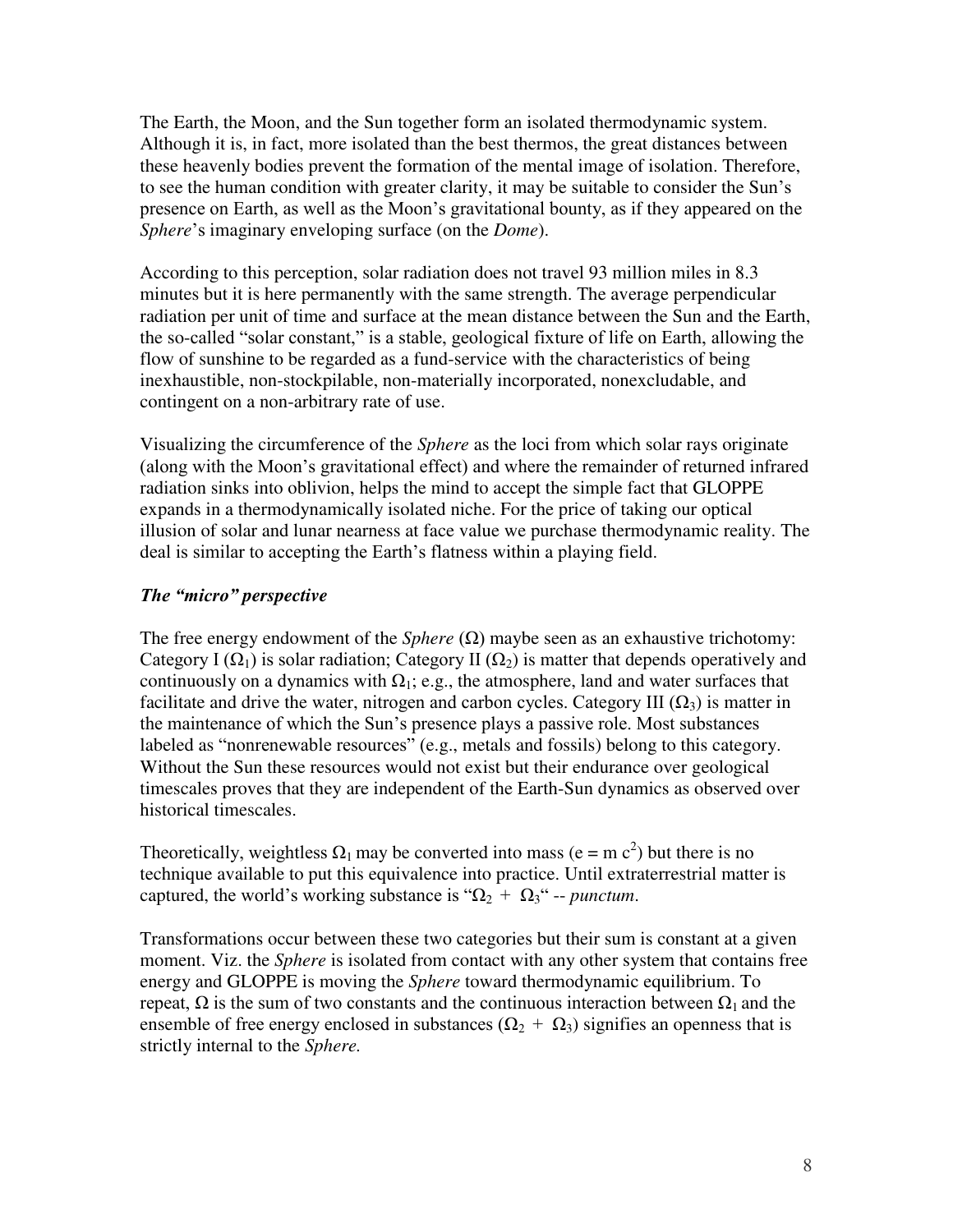Thinking about the *Sphere* as a closed system leaves the world's thermodynamicity open for dispute, engendering disconnected (isolated) views about the future. Considering the *Sphere* isolated ends the controversy, allowing global society to comprehend its true condition integrally.

# **3. Analytical approach to the** *Drawdown*

If we define GLOPPE as the "system," the *Sphere* minus GLOPPE's matter the *Surroundings*, and consider the manifold activities in which the system engages the *Surroundings* purely mechanical work, the *first law* says:

(1)  $\Delta U$  (*Sphere*) +  $\Delta W$  (*GLOPPE*) +  $\Delta W$  (*Surroundings*) = 0

where ΔU (*Sphere*) is the change in the *Sphere*'s internal energy (potential energy contained in the chemical bonds of its molecules, equivalent *in toto* to the energy required to create the *Sphere*); ΔW(GLOPPE) is the amount of work GLOPPE performs on itself during the same period (e.g., reproduction of humans and animals in human service; simple replacement of used up capital goods), and ΔW(*Surroundings*) is the work GLOPPE completes on the medium against which it expands (e.g., adding to the human biomass, making barren lands arable, extracting petroleum and natural gas).

Remembering that an exact correspondence exists among measures of energy, heat and work (all expressible in joules), the *first law* may be applied to the thermodynamic interactions that result in GLOPPE's existence and expansion in the following way:

(2) 
$$
\Delta Q = \Delta U \text{ (GLOPPE)} + \sum \Delta W
$$

where  $\Delta Q$  is the heat added to GLOPPE (by solar radiation and by sucking free energy from the *Surroundings*); ΔU (GLOPPE) -- henceforth ΔU -- denotes change in GLOPPE's internal energy (e.g., starch accumulates in corn kernels, photosynthesis); and ∑ΔW is the work GLOPPE does, once again on itself and on the *Surroundings* combined.

So far, the application of the *first law* did not take the thermodynamic isolation of the *Sphere* into account. Without such consideration equations (1) and (2) appear to be solely the expressions of the "no-free-lunch" principle.

The full appreciation of the *first law* requires a notice of the conservation principle; i.e., that in an isolated system neither energy nor matter (as a form of energy) can vanish. Indeed, the number of atoms in the *Sphere* remains the same regardless of GLOPPE's fate. The sum of free and bound energy is constant. But whereas the *first law* reminds us that not even the enormity of solar and substance-contained free energy may be translated into a *perpetuum mobile*, the *second law* conveys an additional, profoundly important warning: *The ratio of bound energy within the total* (*i.e., the sum of bound and free energy*) *grows irreversibly.*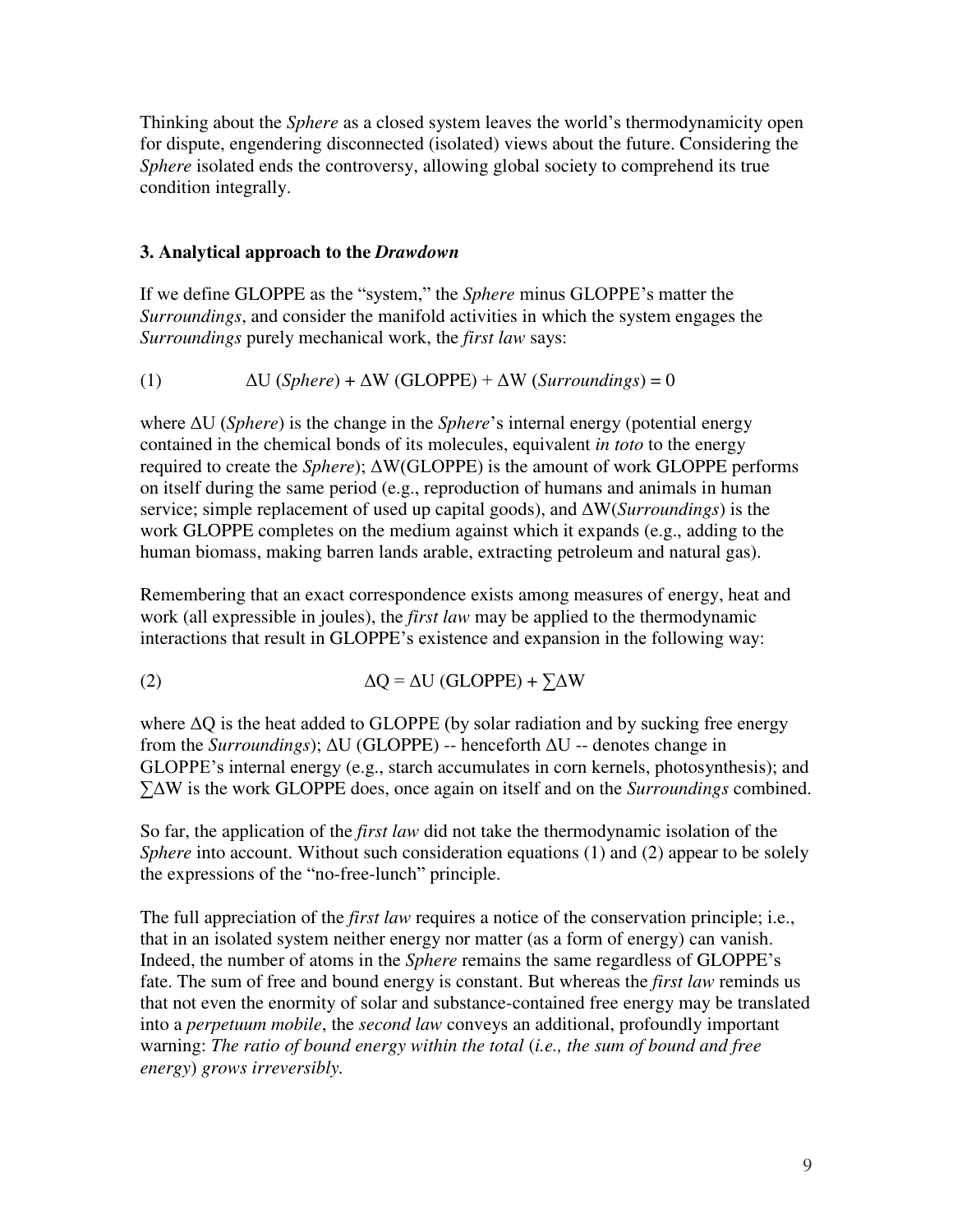Let us shine a beam of light on thermodynamic reality by comparing GLOPPE to the rusting of iron. $^{10}$ 

Iron symbolizes the preconditions of life (including photosynthesis<sup>11</sup>) in this analog and the dispersed oxygen molecules in the surroundings stand for the totality of terrestrial matter. The reaction between dispersed oxygen gas and solid iron molecules reduces entropy since the resultant iron oxide (rust) has a relatively solid structure. This is possible only by an increase in the surroundings' entropy through heat release, to an extent that exceeds the entropy reduction caused by rusting. The process is spontaneous and, accordingly, exothermic. But unlike for GLOPPE, entropy reduction and the overall greater increase in entropy in the immediate space are measurable along the macrocoordinates of pressure and temperature.

Since the free energy feeding GLOPPE may be regarded as heat transfer under constant atmospheric pressure, the examination of the *second law*'s effect may proceed by leaning on the concept of enthalpy (H).

H is a state variable indicative of a system's thermal energy, its thermodynamic potential. It is the sum of the system's internal energy and the energy required to allow it to exist by exerting pressure (P) to maintain volume (V):

(3) H = U + P.V

Given that assigning numerical values to a system's energy contents is an unsolved problem, actual calculations aim at estimating changes in enthalpy under constant pressure:

(4) 
$$
\Delta H = \Delta U + P. \Delta V
$$

Increases in the entropy of the *Surroundings* may be expressed with the help of alterations in GLOPPE's enthalpy as follows:

(5) 
$$
\Delta S \ (Surroundings) = - \Delta H \ (GLOPPE) / T
$$

where T is the absolute temperature (Kelvin scale) at which the process takes place.

Since theoretically, alteration in GLOPPE's enthalpy is the sum of enthalpies contained in GLOPPE's components minus the sum obtained by adding up the enthalpies of material inputs ("products" and "reactants" in thermochemistry), ΔH (GLOPPE) may be expressed in the following way:

 $\overline{a}$ <sup>10</sup> The example closely follows Gillespie, Humphreys, Baird, and Robinson (1986), pp. 880 and 881.

<sup>&</sup>lt;sup>11</sup> In compliance with the *first law*, plants convert solar to chemical energy, and the amount of energy included in the matter used by plants remains unchanged as the seasons pass. The *second law* may be recognized in the qualitative degradation of the matter involved; in the inefficiency of energy conversion as well as in the loss of energy plants give off as heat.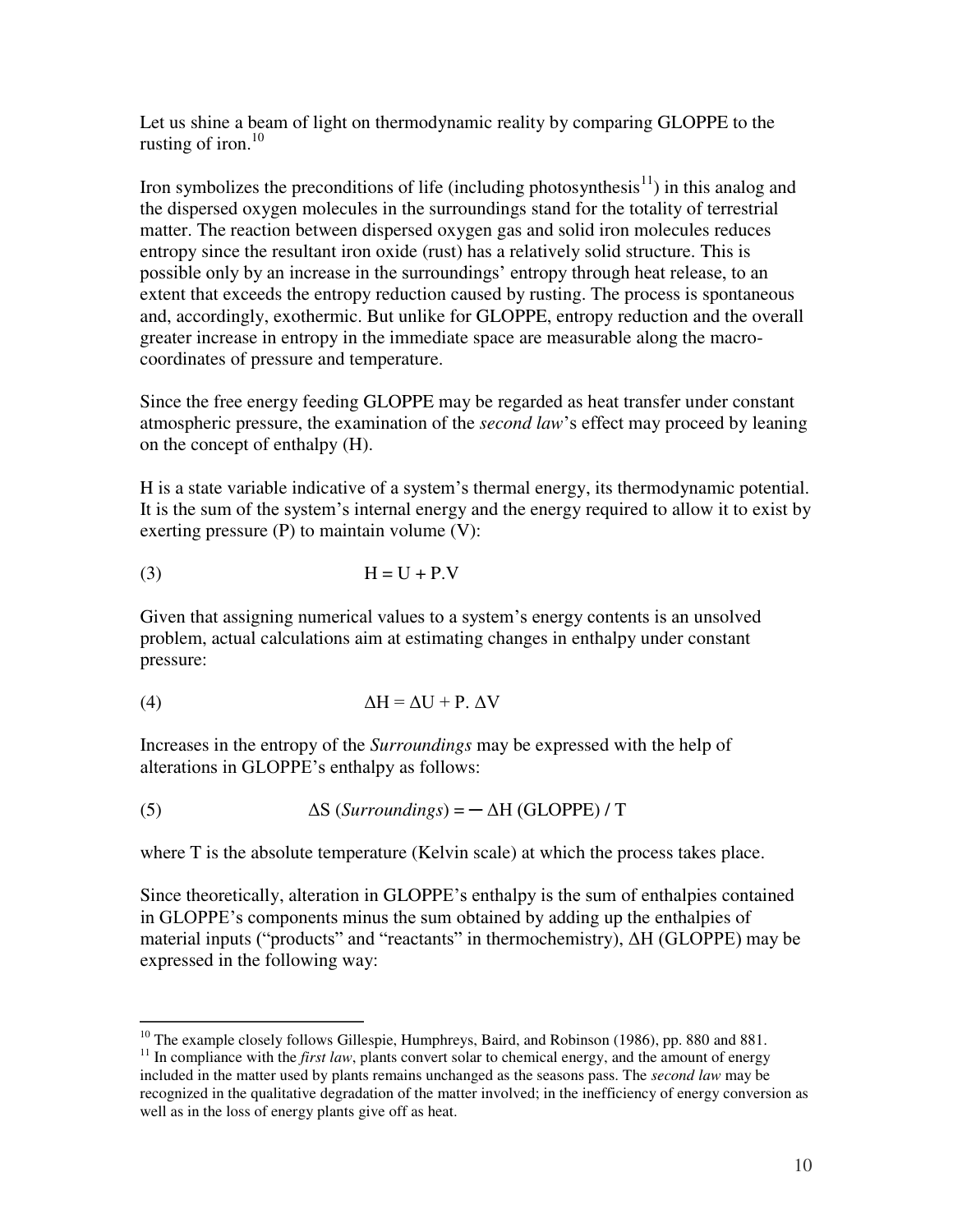(6)  $\Delta H$  (GLOPPE) =  $\Sigma$  H (GLOPPE components)  $-\Sigma$  H (Material inputs)

As a manifestation of the *second law*, the absolute value of the first term must be smaller than that of the second; that is, GLOPPE releases more bound energy into the *Surroundings* than the amount of free energy it sucks from there during a given period:  $\Delta H$  (GLOPPE) < 0.

GLOPPE performs work by pushing back, compressing the *Surroundings.* The negative sign of ΔH (GLOPPE) implies an exothermic (heat releasing) process. More precisely, GLOPPE exhibits net exothermicity. While it is also endothermic by taking heat (free energy) from the *Surroundings,* it releases more heat into it (bound energy). Nonetheless, global warming, a well-documented side effect of human expansion, indicates that some of the bound energy GLOPPE releases is, in fact, heat.

Over a short period, GLOPPE's expansion is isothermal. In this case, the work performed (W) in the process of increasing its volume from v to V, under pressure P, may be conceptualized with the help of the following equation:

(7) 
$$
W = \int_{V}^{V} P dGLOPPE
$$

This is, of course, a major simplification. GLOPPE is endothermic also by living on solar radiation and this fact does not allow global warming to be considered the sole result of rendering material structures useless through the metabolic interaction between GLOPPE and the *Surroundings*. GLOPPE augments the greenhouse effect as a result of pollution (extruded heat in material form; i.e., bound energy remaining in the *Sphere*) by lowering the "albedo;" the ratio of solar heat the *Sphere* reradiates into the *Surroundings*.

The *second law* states that the reduction of entropy via creating structures contained in GLOPPE will be exceeded by an increase in the entropy of the *Surroundings*:

(8) 
$$
\Delta S (Sphere) = \Delta S (GLOPPE) + \Delta S (Surroundings) > 0
$$

The absolute value of the first (negative) term is smaller than that of the second (positive) one. Note that ΔS (GLOPPE) is the sum of a positive measure, indicating the tendency of any created structure to come apart the second it has been created (the result of thermal agitation everywhere across the universe, including the human brain), and (a larger in absolute value) negative one that stands for the creation of structures, in a temporary defiance of the *second law*.

Fusing various interpretations of the *second law*, it may be said that entropy inescapably and irreversibly increases in the *Sphere* as the matter contained in it drifts toward states of higher probability.

Simple algebraic manipulation of (5) and (8) yields

(9) 
$$
-T \Delta S (Sphere) = \Delta H (GLOPPE) - T \Delta S (GLOPPE)
$$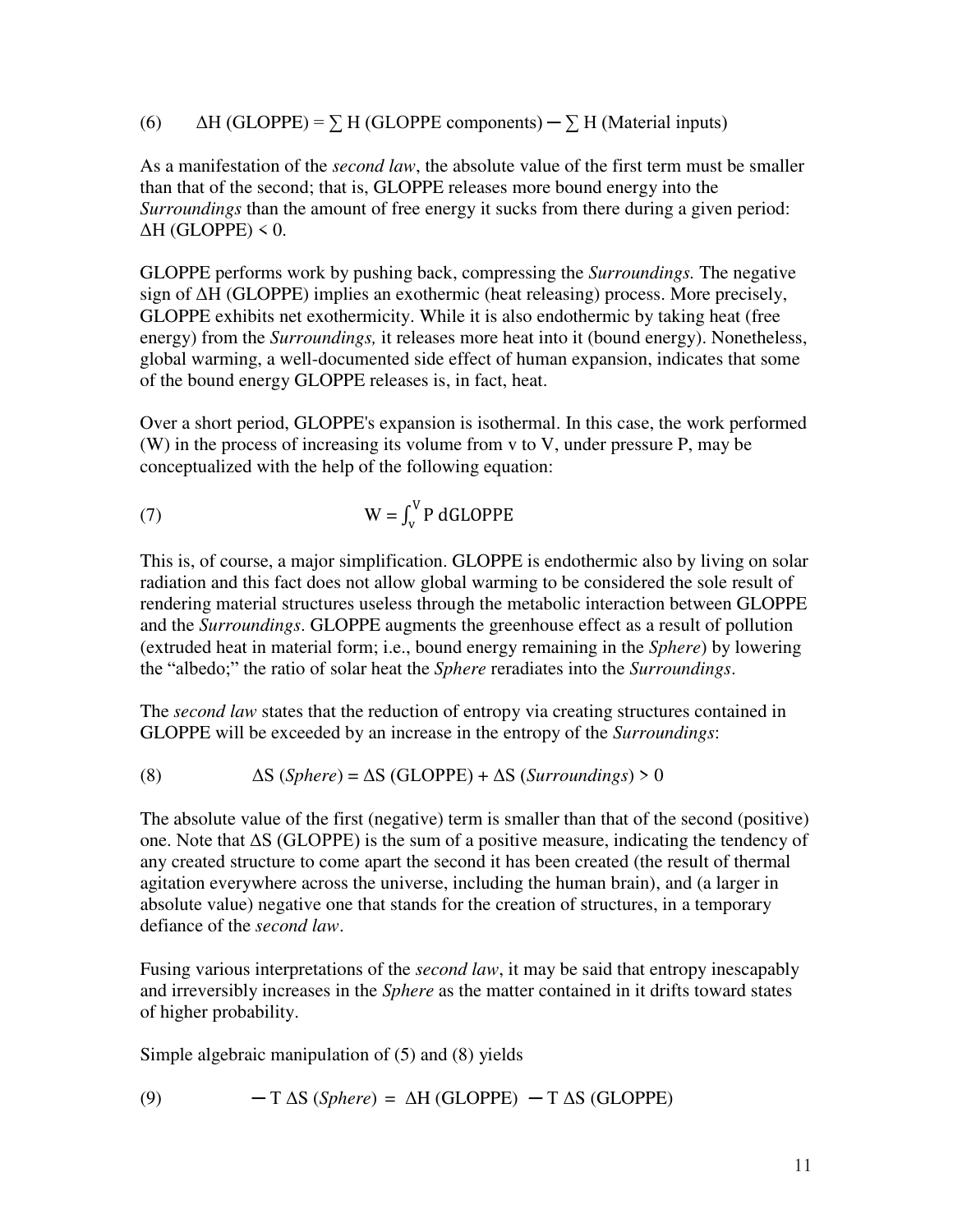The left-hand side of the above equation is defined as change in "Gibbs free energy;" that is:

(10) 
$$
\Delta G (Sphere) = \Delta H (GLOPPE) - T \Delta S (GLOPPE)
$$

"Gibbs free energy" is a concise state function that includes those state functions and variables which command interest in the present context. It helps visualize the total, chemically free energy in the *Sphere* because G can be equated with the dot product of two vectors: one containing the quantity of each substance in moles  $(\Gamma)$  and the other the "Gibbs free energy" content of the corresponding mole (Μ):

$$
(11) \tG = \Gamma. M
$$

Given that ΔH (GLOPPE) is negative and ΔS (GLOPPE) is positive, ΔG (*Sphere*) is negative.

ΔG (*Sphere*) being smaller than zero is the result of the global loss that exceeds in absolute value the sum of billions of dispersed gains  $( \Delta G > 0 )$  which result from the nonspontaneous (endergonic) creation and maintenance of humans and extrasomatic objects.

All this is not intended to prove that GLOPPE is depleting the *Sphere*'s stock of free energy enclosed in structured matter. The contrary would be a sorry exercise in "question begging" because the conclusion reached via enthalpy and "Gibbs free energy" already presumed the hypothesis about the way the *second law* affects the mutually enforced demographic-economic expansion. Growth in the *Sphere*'s entropy was ensured by the continuous negative change in GLOPPE's enthalpy, which in turn, was based on the entropic argument encapsulated by equation (5).

To answer the question "then why not simply state these propositions," no lesser authority than that of Saint Anselm of Canterbury (1033-1109) needs to be invoked: "... unless I first believe," said the father of scholastic philosophy, "I shall not understand." Belief in humanity's thermodynamic reality does not, of course, come from revelation; it is not testimony-grounded wisdom to be imparted through the pastoral leadership of inspired ministry.

The problem of recognizing GLOPPE's entropic nature (as witnessed by the disparagement with which conventional economics defers such recognition) resides not so much in the difficulty of comprehending the basic argument as in a lack of willingness to clear the passage toward its acceptance: Belief in practically infinite resource abundance -- using the conservation law and the bounty of solar radiation as uncritically regurgitated arguments -- is the taproot through which upbeat business psychology, *a priori* confidence in permanently accelerating growth can be sustained in GS2's Keynesian economies.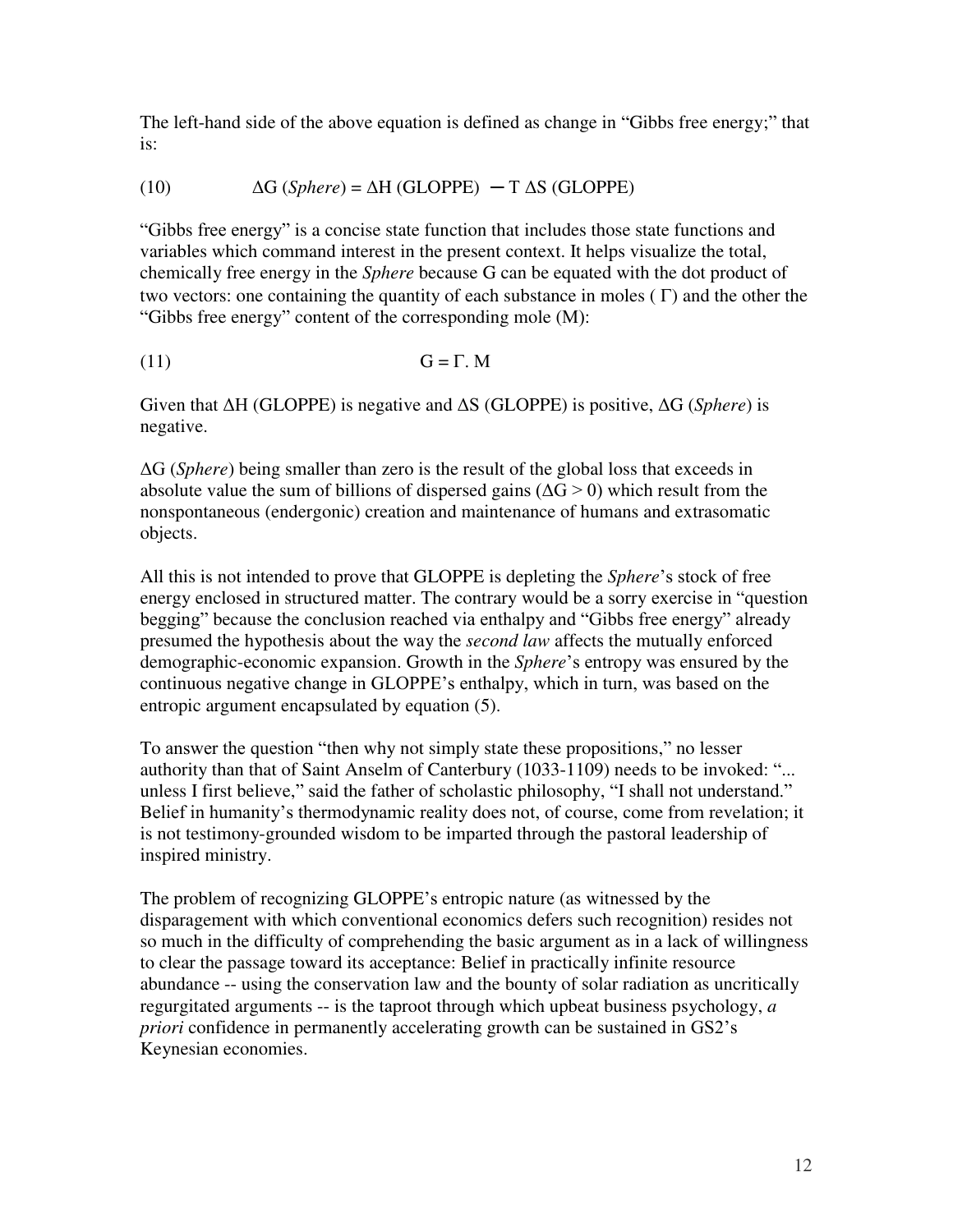Under these circumstances, a laconic affirmation that the *second law* bears down on humanity's ecological niche, sagacious as it may be, is next to useless in enlightening the public. It flies in one ear and out the other. Brevity effectively turns the proposition into futile dust by depriving it of its nourishment -- appropriate mindfulness.

When the purpose is to develop an easily blocked-out flash of insight into a firmly held conviction that penetrates the quotidian; breeds theoretical skills and moral capital, grunt work is needed. As demonstrated, even a limited examination of GLOPPE's interaction with its tellurian constraints has hammered home that GLOPPE is a spontaneous process (i.e., it will not stop until the energy potential for its continuation forces it to do so through social means rather than by physically running out of free energy congealed in matter); helped digesting the enormous significance of the qualitative distinction between free and bounded energy, and to think about work, heat, and energy as varied aspects of the same phenomenon.

In the present context, Saint Anselm's sequence relies on the following dialectics: Understanding (which presumes absorption of details) and belief (which hinges on a sound bite) reinforce one another, making both grow until belief becomes strong enough to sustain ecological realism in individual consciousness.

Of course, words by themselves will never substitute for the trauma that separates being stoned on cornucopian ends and principles from entropy-consciousness. But preparatory self-edification by expanding the field, exposing its hidden dimensions, penetrating into its layers through analysis and discussion maybe expected to reduce its length and intensity.

To continue in this spirit, let us sum up in continuous terms, the consequences of GLOPPE's spontaneity. When T is later than t;

$$
(12) \tS(Sphere, T) > S(Sphere, t)
$$

I.e., entropy accumulation in the *Sphere* from t to T (denoted as S\*) is positive:

(13) 
$$
S^*(Sphere) = -\int_t^T S(GLOPPE) dt + \int_t^T S(Surroundings) dt > 0
$$

The absolute value of the second term exceeds that of the first one, the result of antichance (negentropic) structure-forming activities implied by GLOPPE.

Alternatively, using Fermi's equation, (Fermi, 1936, p. 46), the "exchange of heat" between a system and its surroundings will be negative:

$$
\sum_i Q_i/T_i < 0
$$

where positive Qs indicate heat (low entropy energy) received by GLOPPE from the *Surroundings* and negative Qs stand for the heat surrendered to them (in the form of higher entropy energy).  $T_i$  stands for the Kelvin-scale temperature at which  $Q_i$  is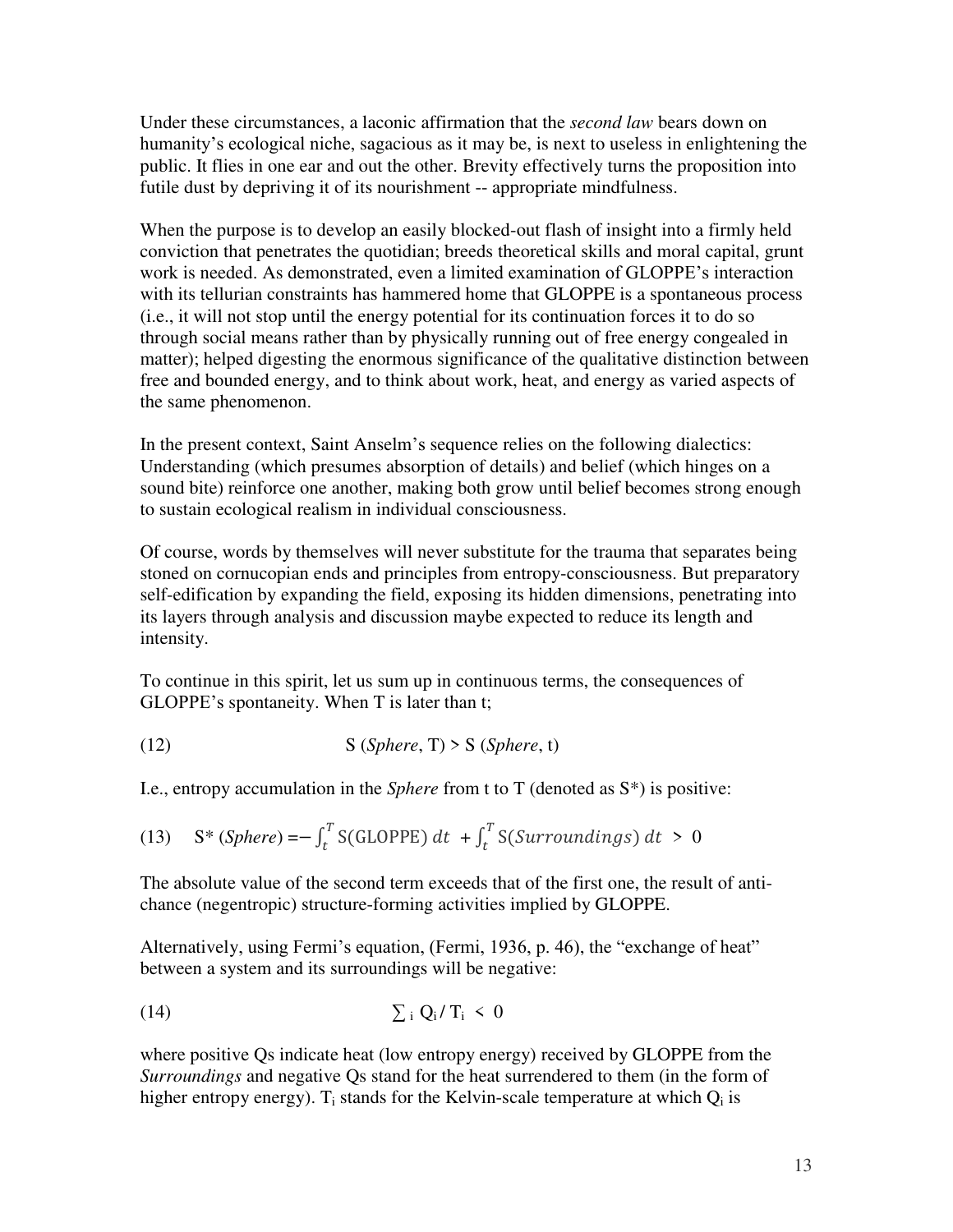transacted.  $T_i$  may also be defined as the average temperature in the area that environmentalists designate as the biosphere. This approach allows for the recognition of global warming, a nonissue until the 1960s, but an exponentially increasing one since then. (Cf. Gore, 2006, 2009, and 2013.)

Current economic fundamentalism, which ignores GLOPPE's diminishing potential to do work (transform heat to work), regards equation (14) as an equality; i.e.,  $\sum_i Q_i / T_i = 0$ ; pretending that GLOPPE is a reversible process; and that the *Surroundings* act as a heat bath; i.e., an infinitely large and unchanging thermal reservoir regardless of GLOPPE's scale and dynamism.

The likely slowing of entropy accumulation over equal periods based on (12) is consistent with the famous Boltzmann formula:

$$
(15) \tS = k. \log W
$$

where entropy associated with the macrostate of a given system (S) is the multiple of the Boltzmann constant  $(k)$  and the natural logarithm of the level of disorder  $(W)$  as it is measured combinatorially by the number of microstates conceivable in a given macrostate. Equation (15) suggests that the entropy generation of GLOPPE will necessarily slow down.

This projection is also implied by the general characteristics of the equation showing the time evolution of "Gibbs free energy" in an isolated system. The first derivative of this equation is negative at constant pressure and temperature (conditions that do not interfere with the basic propositions presented in this paper); while the second derivative is positive, implying a decelerating convergence to the minimum. (Cf. Kolesnikov, Vinokurov, and Kolesnikov, 2001, pp. 135 and 136.)

The build-up of entropy may be considered in a different way (following Fermi's "second example;" Fermi, 1936, p. 56): GLOPPE (assumed momentarily to have a fixed scale) "works" on the *Surroundings*, heating them up by friction. Thus, not even "zero population/zero economic growth" would save human civilization from running down its ecological potential. Georgescu-Roegen (1976) made a strong point of this.

The continuous loss of "Gibbs free energy" is consistent with GLOPPE's spontaneous, irreversible (exergonic) nature. Moreover, in conformity with basic thermochemistry, GLOPPE could never use up the entire stock of "Gibbs free energy" theoretically at its disposal. Indeed, there is no conceivable socioeconomic organization under which humanity could extract the last drop of enthalpy from the planet's material structures. Thus, GLOPPE-caused entropy accumulation straining toward the equalization of chemical energy potentials is not expected to eradicate matter in the *Sphere*. As long as the cosmos does not suffer "heat death" -- the cessation of all subatomic vibrations and related chance fluctuations -- this obviously cannot happen. Put differently, GLOPPE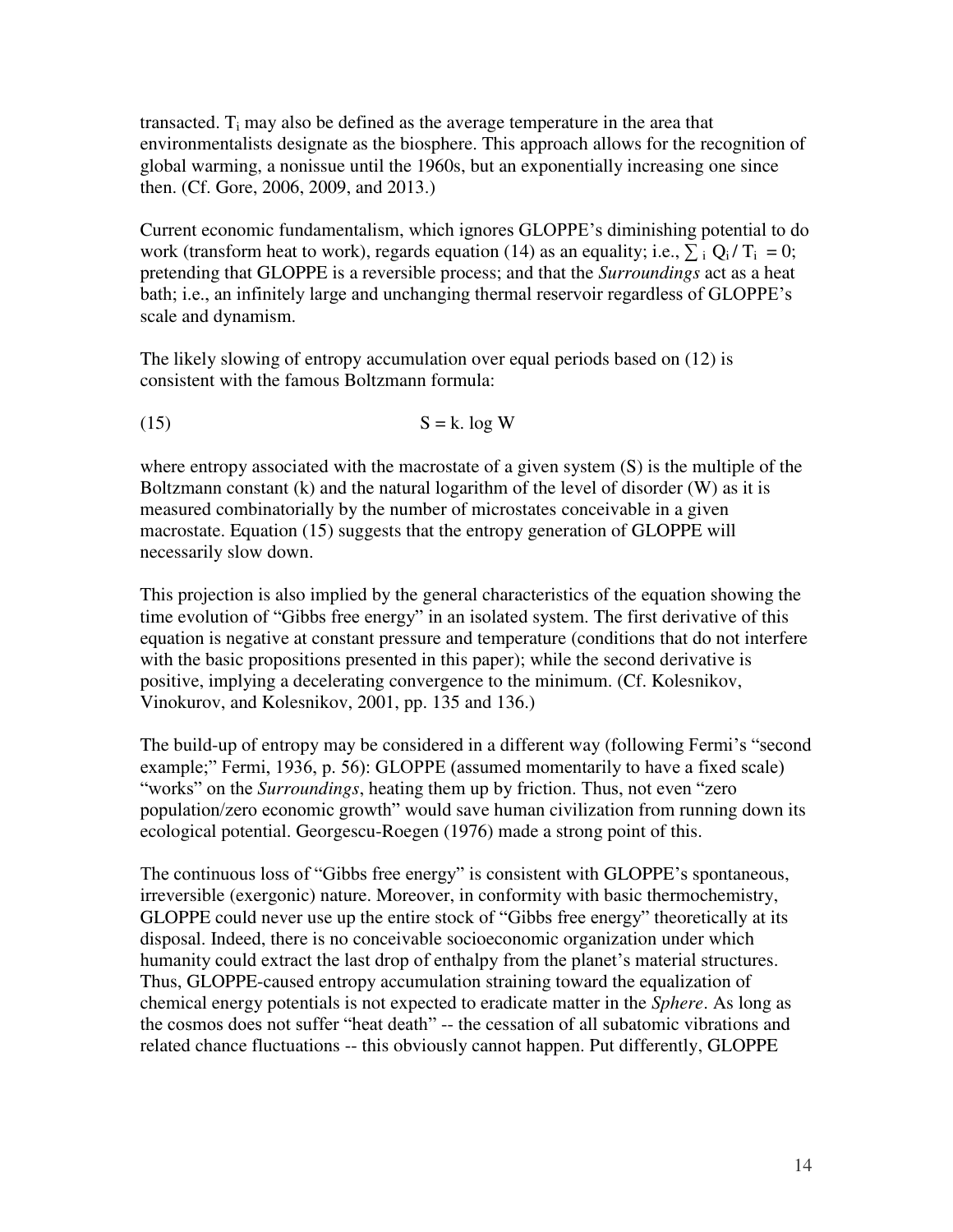cannot become so big that it would wipe out free energy, turning the *Surroundings* into a homogenously inert (chaotic) system relative to itself.<sup>1</sup>

But this is hardly a solace. GLOPPE can increase randomness in the distribution of terrestrial molecules relative to its biological and economic-technical needs to a point where free-energy containing structures no longer accommodate a large population of well-living individuals. The range of *Homo sapiens*-specific enzymes restricts the pathways of metabolic conversion. We cannot feed on paper or dirt and matter can be used for extrasomatic purposes only as long as the free energy required to access it does not exceed the free energy it contains. Making metal from metal ashes and gasoline from fumes does not promise a brilliant future. And counting on technology to prevent or reverse the general degradation of matter is a defective theoretical orientation. It is equivalent to claiming to have discovered a perpetual motion machine (see 4.3).

Approach to lethally high entropy levels for the species is unlikely to be monotonous. As mentioned before, a smooth approach is conceivable only for nonspontaneous processes. Given, however, that GLOPPE is spontaneous, a major, historical collision (or a series of such collisions) with its constraints looms on the horizon of universal history.

The following assertion lends further support to this hypothesis. Individuals can exist only in an open thermodynamic relationship with their surroundings but socioeconomic institutions and perceived norms of stability tacitly presume that the same openness exists between groupings of individuals (e.g., business firms and nations) and their surroundings; and consequently, between human civilization and the *Sphere* (see 4.2).

In purely abstract terms, events corresponding to a "forcing algebra" (containing a set of forcing equations) will induce GLOPPE to follow a dynamic path of decelerating dissipation. However, for the moment there are no convincing signs that a cure for the emerging disease is developing *in tandem*. The *Drawdown* faces an arduous road on its way of becoming a paradigm. How much effort has been exerted to catalyze the needed enlightenment with negligible results is illustrated by the fact that none of such relatively new concepts as exergy, anergy, ektropy, enstrophy, and emergy (all intended to direct public attention to the world's most basic long-run problem) has won appreciable notice.<sup>13</sup> None of them has acquired *meme* status; that is, "a node in semantic memory" (to adopt Edward O. Wilson's expression; cf. Wilson, 1999, p. 148) with cultural significance.

 $12$  The conclusion of Takuro Uehara's model (Takuro Uehara, 2013) that an "ecological economic threshold" is likely to precede the "ecological threshold" is correct and highly relevant.

<sup>&</sup>lt;sup>13</sup> The term exergy is attributed to Zoran Rant (1904-1972). It combines the energy and entropy balances of a closed or isolated system; i.e., its distance from thermodynamic equilibrium; or equivalently, the maximum work it is capable of performing. Anergy is its complement. Thus, Energy = Exergy + Anergy. Exergy has been used in several publications. (See, for example, Diederen, 2010.) Ektropy is the negentropy living structures need (cf. Georgescu-Roegen, 1971, pp.190 and 204). Enstrophy refers to energy decay (dissipation). It comes from fluid dynamics. Emergy denotes the amount of exergy deployed in realizing qualitative transformations. (H. T. Odum used this concept in his pioneering work on integrative environmental accounting; cf. Hall, 1995.)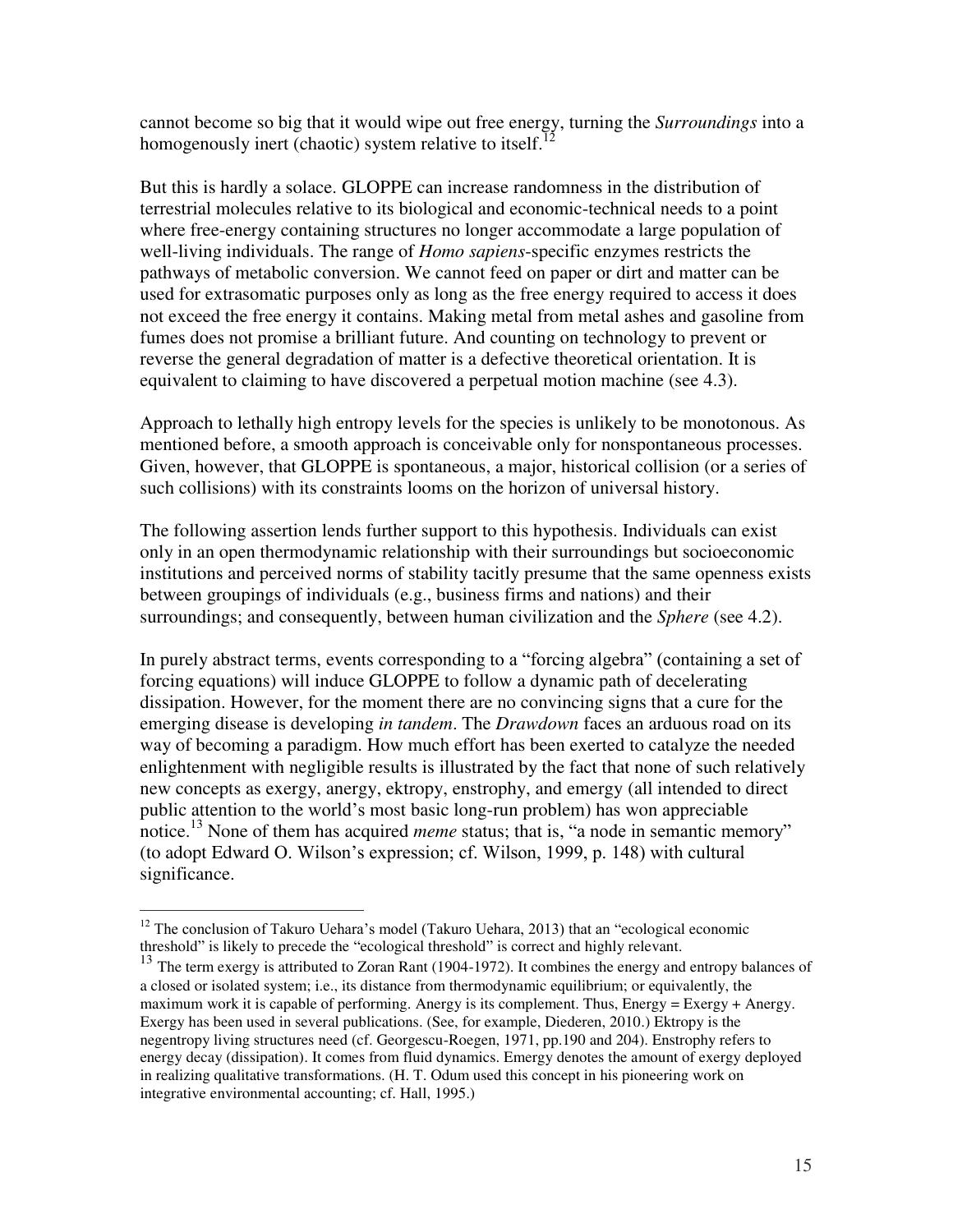To conclude this section, let us underscore that GLOPPE's engagement of the *Surroundings* cannot be viewed as a purely physical phenomenon; i.e., a process of equalization that targets mechanical, thermal, and chemical nonuniformities between two compartments of an isolated system. Movement toward thermodynamic equilibrium (maximum entropy) proceeds through what, from Nature's perspective, appears to be the anti-entropic effort of life. Indeed, GLOPPE's existence and dynamism reveal the six characteristics of living systems:

(i) The human biomass (without which its extrasomatic extensions would obviously not exist) is composed of cells; (ii) GLOPPE is an organization (in the age of global systems) that turns simple substances into complex ones while maintaining internal equilibrium (homeostasis); (iii) it uses energy to survive; (iv) it grows; (v) it reproduces (also in the extended sense of maintaining institutions as well as matching behavior-conditioning legal, cultural, ethical fixtures required for stability in inter-subjective relations); and (vi) it responds to the environment (including its self-created socioeconomic environment) in adaptive ways as it grows and its relationship with the *Surroundings* changes.

#### **4. Grand illusions of anthropocentrism**

 $\overline{a}$ 

Considering the *Sphere* an isolated instead of a closed thermodynamic system and GLOPPE a spontaneous rather than a nonspontaneous process has powerful implications for the future. Whereas a nonspontaneous process in a closed system decelerates as it approaches equilibrium; this is not the case for a spontaneous process in an isolated system (Kolesnikov, Vinokurov, and Kolesnikov, 2001, p.135). That is, GLOPPE is programmed to collide with its constraints.

With a naiveté that will be the wonder of later generations, contemporary, thermodynamically ingénue economics celebrates the small fractions that energy and material resources represent in the national accounts of advanced countries.<sup>14</sup> It flatly ignores that the increasing volumes of free energy, which stand behind the relatively small percentages, are irreversibly growing subtractions from a fixed stock. Science, in general and in the long run, cannot reverse this process because its economically feasible applications through technology are a function of the average condition of matter in the *Sphere*.

Neoclassical market fundamentalists prefer to dispense with the *second law* by making false references to the *first law*<sup>15</sup> and by calling the *Sphere* a thermodynamically open

<sup>&</sup>lt;sup>14</sup> Given the total inelasticity of demand for energy and material resources (and the unrealistic expectation that science and technology will always find equally low price substitutes within the mass of material that enters the economic process) price increases are matched by increases in spending shares. Once the price rises significantly for a key resource (e.g. oil), the dynamics of aggregate demand spells danger for economic expansion, eliminating incentives for substitution.

<sup>&</sup>lt;sup>15</sup> "Assuming a small and exhaustible supply of resources is nonsense. This defies the law of conservation of mass-energy and denies the fact that in the earth's crust beneath the sea and further toward the core there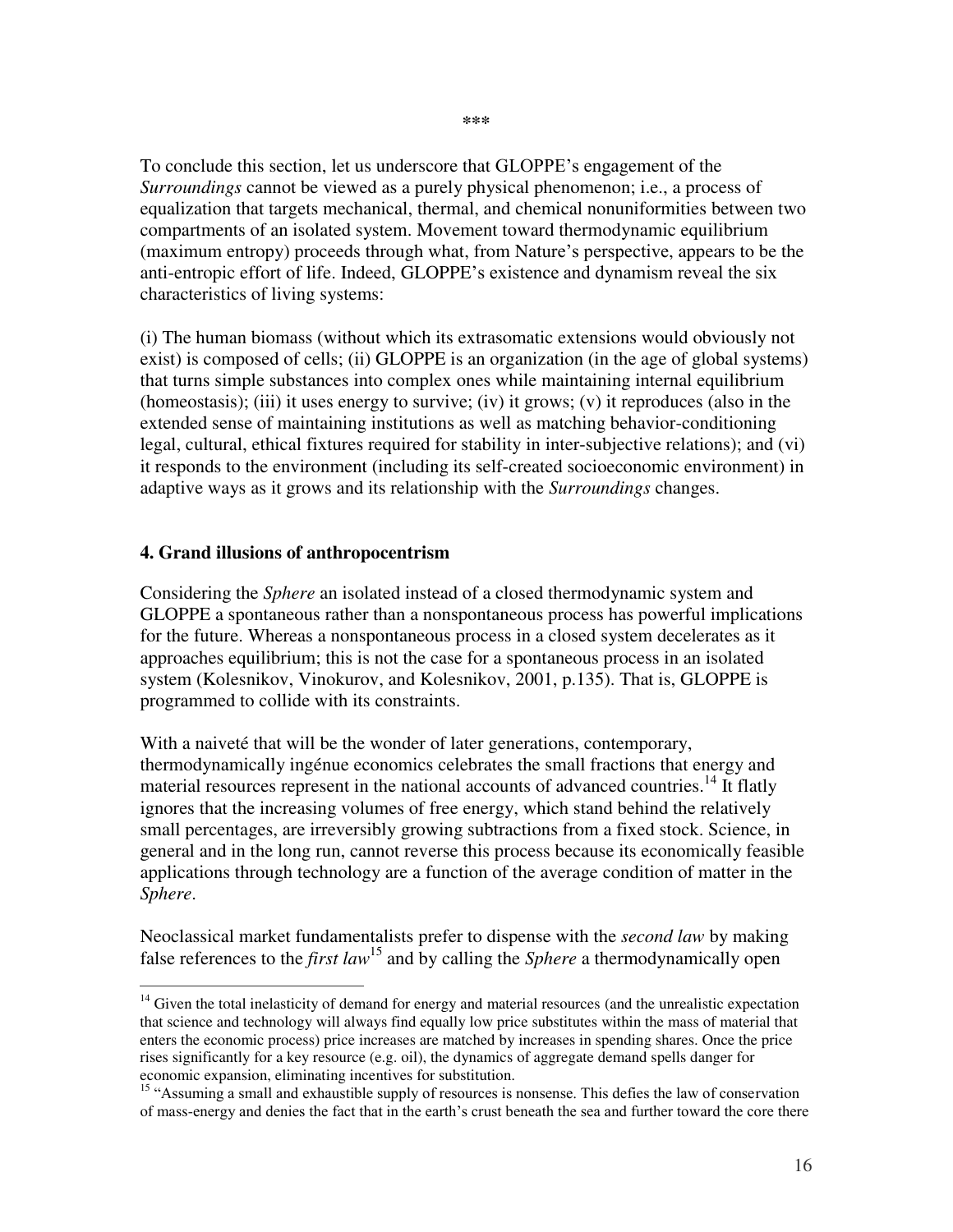system because of abundant solar radiation. Let us start with the second way and deal with the abuse of the *first law* under point 4.3 *et passim*.

4.1 Worshipping the Sun God

 $\overline{a}$ 

Economists wax eloquent about the sun reflexively to protect their beliefs from that darn red herring of entropy: "It is appropriate to conclude that, as long as the sun shines brightly on our fair planet, the appropriate estimate for the drag from increasing entropy is zero" (Nordhouse, 1992, p. 34).

The quoted work is certainly *la pièce de résistance* in tarring the applicability of the entropy principle in economics with a neoclassical brush. Observe the double sleight of hand when Nordhouse quotes Georgescu-Roegen's statement: "the entire stock of natural resources is not worth more than a few days of sunlight" (Nordhaus, 1992, p. 34). By mistakenly claiming that Georgescu-Roegen considered solar radiation "negentropy income," Nordhouse made Georgescu-Roegen negate his own thesis.

Georgescu-Roegen referred to negentropy as a concept of dubious value that somehow managed to become current in denoting information as the exact opposite to disorder (a "throwing the baby out with the bath water" kind of overly sweeping criticism on his part with which the present author respectfully disagrees). But by characterizing solar radiation as negentropy, a lot can be gained to make the world safe for eternal economic expansion. Namely, negentropy so used brings solar radiation and material resources under a common aegis, implying substitutability between its two subcategories. Two factors help maintain this illusion: First, both solar energy and free energy enclosed in material structures can be expressed in calories (or in some other measure of energy); second, there is a theoretic equivalence between energy and matter since Einstein discovered a fixed exchange rate between the two; i.e., the speed of light squared. It is a huge number, but a constant one. Matter is energy and energy is matter. But we need to think a little further!

*The substitutability between solar radiation and matter is one way: We cannot make matter out of energy*. Despite their theoretical equivalence; matter and energy have an important asymmetry. There is no technology to produce economically significant quantities of matter from energy.

It is the relatively high concentration of energy compared to the ambient environment that renders an energy carrier precious. Calories that the sun pours on the Earth are diluted compared to the concentration of free energy contained in fossil fuels (Diederen, 2010, p. 28). All forms of (fund-service type) solar energy need free energy contained in material structures to be harvested. Thus, ultimately it is the internal energy (the sum of kinetic and potential energy) contained in the fixed number of terrestrial corpuscles that limits GLOPPE. The much-heard bleating about the long-term tendency of natural resource prices to decline originates in an optical illusion that sees the pastures of the

are vast supplies of mineral resources, some located and charted and others known to exist in a general way." (Lipsey and Steiner, 1975, p. 860.)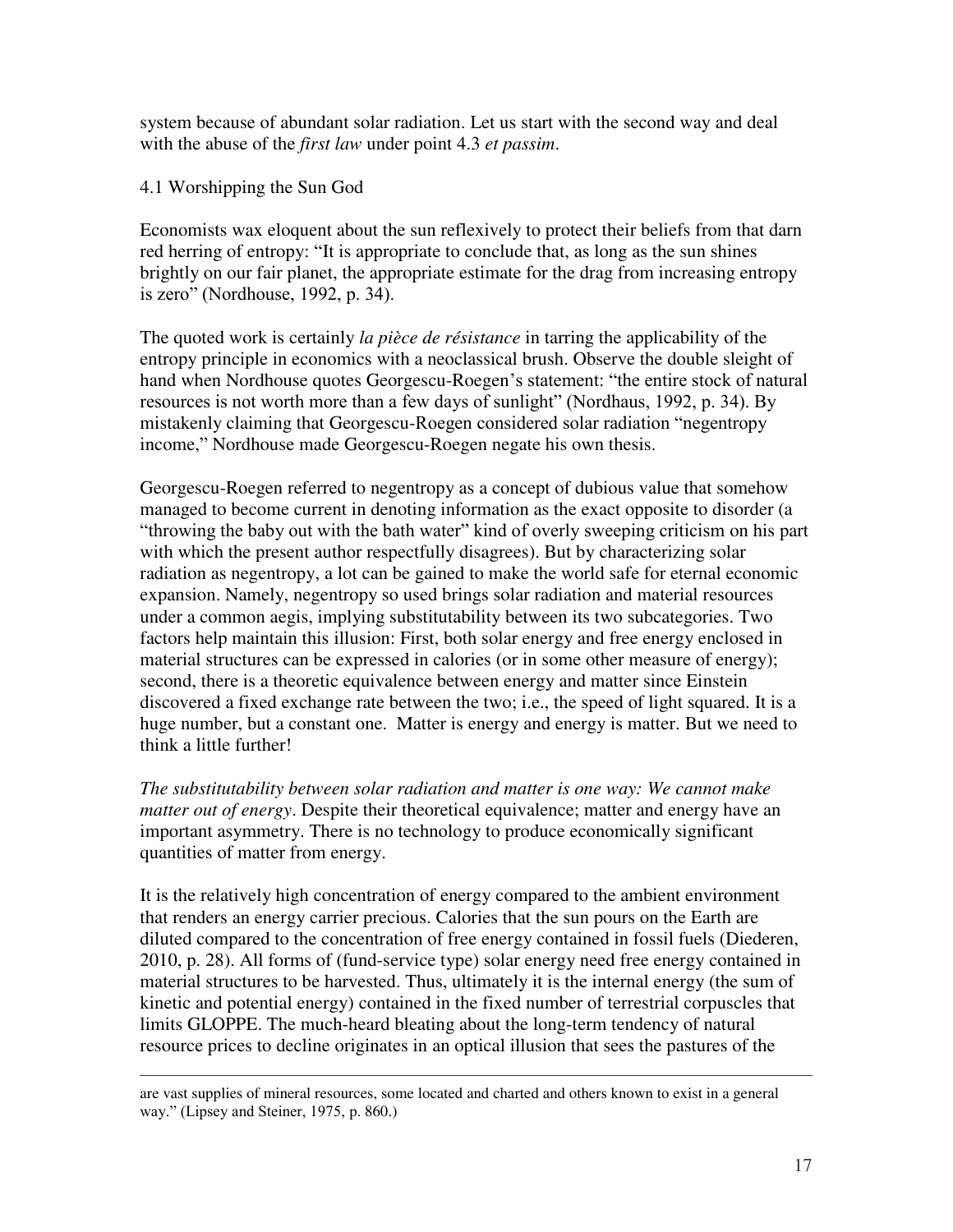future as a mirror image of the past. Natural resource prices do not reflect entropic reality simply because economic thinking is oblivious of a deeply ingrained fallacy of composition.

4.2. Believing that openness of the parts is also a property of the whole.

All carriers of life exist in open thermodynamic systems as energy and matter flow in and out through their boundaries. Nourishing low entropy (ordered structures) enters the individual and after being used for growth and/or maintenance, it is extruded into the environment as higher entropy (more disordered) structures and body heat. The local reduction of entropy (manifest in anabolism), with its inevitable consequence of increasing entropy in its surroundings (through catabolism), appears as the right-to-life steady state for the individual; in fact, so much so that the organism's thermodynamic openness (henceforth *openness*) has been extended to group behavior.

The question "What will it take for global society to recognize that inconsiderate and contentious *openness* is the most obtrusive adversary of a dignified, commonly shared future?" cannot be answered. Yet even a cursory glance at universal history encourages the requisite induction.

Resource issues caused the exodus from Africa during the waning ten thousand years of the Middle Paleolithic and, much later, from Asia during the Upper Paleolithic and Mesolithic periods. Europe was colonized (displacing the Neanderthals); Paleo-Indians migrated from Central Asia to the Americas; and, radiating along the south-east coast of Asia, human genes reached Australia.

Nomadic groups migrated when their expanding ranks depleted the area where they sustained themselves through hunting, fishing, and gathering or when demand for the same resources by rival groups pushed them toward new horizons. Later, when animal husbandry was added to the roaster of economic activities, the exhaustion of (or competition for) grazing soil added to the push.

Problems with extrusion of high entropy (henceforth *extrusion*) must have been insignificant relative to finding food and shelter. In due time, the pressure exerted by rendering the intake of low entropy (henceforth *intake*) sparse, along with the psychological strain caused by permanent commotion, insecurity, danger, and occasional starvation inspired efforts to use land more intensively. The Neolithic Revolution (beginning ca. 10,000 BCE) marked the dawn of agriculture and the creation of fixed settlements on each continent.

Leaning heavily on livestock production (primarily sheep and cattle farming), tillage-byhoe agriculture was extensive. Military conquest compensated for the decline in crop yields and for the wholesale generation of fallow land. But intensification through crop rotation, irrigation, the use of fertilizers, and ever more advanced tools did not bring world peace. Population growth outstripped productivity growth, catalyzing the motivation to build empires.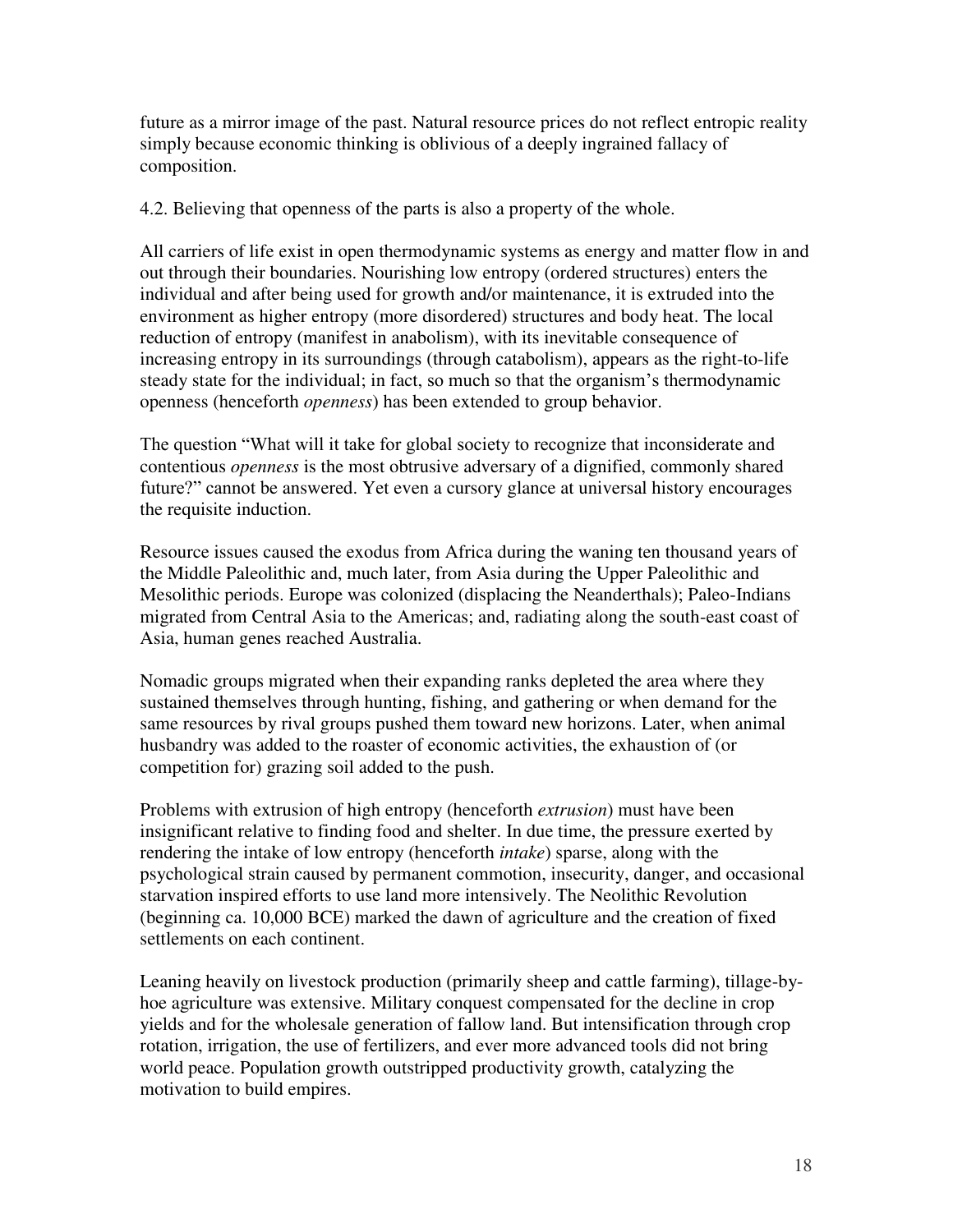As a by-product of early urbanization (in the Nile Valley, the Fertile Crescent, and later in China) the problem of *extrusion* appeared in the form of epidemics, caused by fecal contamination and the consumption of infected animal meat. Spontaneously developing transitional zones between adjacent communities (so-called ecotones) became common sources of infection and primitive, high-density settlements were hotbeds for host-to-host transmissions. Medical history has demonstrated the presence of bubonic plague, smallpox, typhus, and tuberculosis long before the Christian era.<sup>16</sup>

Industrialization had set into motion humanity's rapacious quest for *openness*. This historic process began most markedly in China at the outset of the second millennium (CE); and, after establishing footholds during the late medieval period in Western Europe (with the British Isles in the lead), it embarked on its ever more pronounced acceleration after 1500 -- the symbolic year that marks the attainment of geological globalization. The *intake* was unbridled and brutally competitive at every level. Nations grabbed as much land as they could through conquest and colonization; the accumulation of extrasomatic structures as personal property and in the ownership of production units assumed the norm of rational conduct. The road for the democratization of this overwhelming objective became ever wider and unobstructed as the bourgeoisie struggled with increasing success for the creation of markets in labor, commodities, and money.

The conflict between unconstrained *extrusion* and GLOPPE's growth exploded during the  $14<sup>th</sup>$  century with the bubonic plague ("Black Death"). While the expanding urban centers of Asia and Europe lacked the most elementary infrastructures and measures of public sanitation, the intensification of commerce between the continents guaranteed the spread and lack of effective control of *Yersinia pestis* (the bacterium generally held responsible for the devastation).

The learning process had been halting and painful. Even after the danger of total extinction subsided, bubonic plague returned in later centuries along with smallpox, cholera, typhus, and influenza.<sup>17</sup> It took many generations to recognize that larger volumes and more varied masses of waste widen the ecological niche for rodents, fleas, lice, and bacteria, multiplying the fecal-oral pathways of infection.

*En gros*, epidemics may be considered a symptom of inadequate adjustment in *openness*  to changed conditions in a community's relationship to its environment. Population growth increases *intake* and *extrusion*; and higher density, in the context of intensified geographic connectedness, demands new communal equipment (e.g., sewers), hygienic

<sup>&</sup>lt;sup>16</sup> Cf. Despommier, D., Ellis, B.R., and Wilcox, B.A., "The Role of Ecotones in Emerging Infectious Diseases:"

http://www.hawaii.edu/publichealth/ecohealth/si/course-ecohealth/readings/Despommier\_etal-2006.pdf

 $17$  For a list of major epidemics through history, see the following site:

http://en.wikipedia.org/wiki/List\_of\_epidemics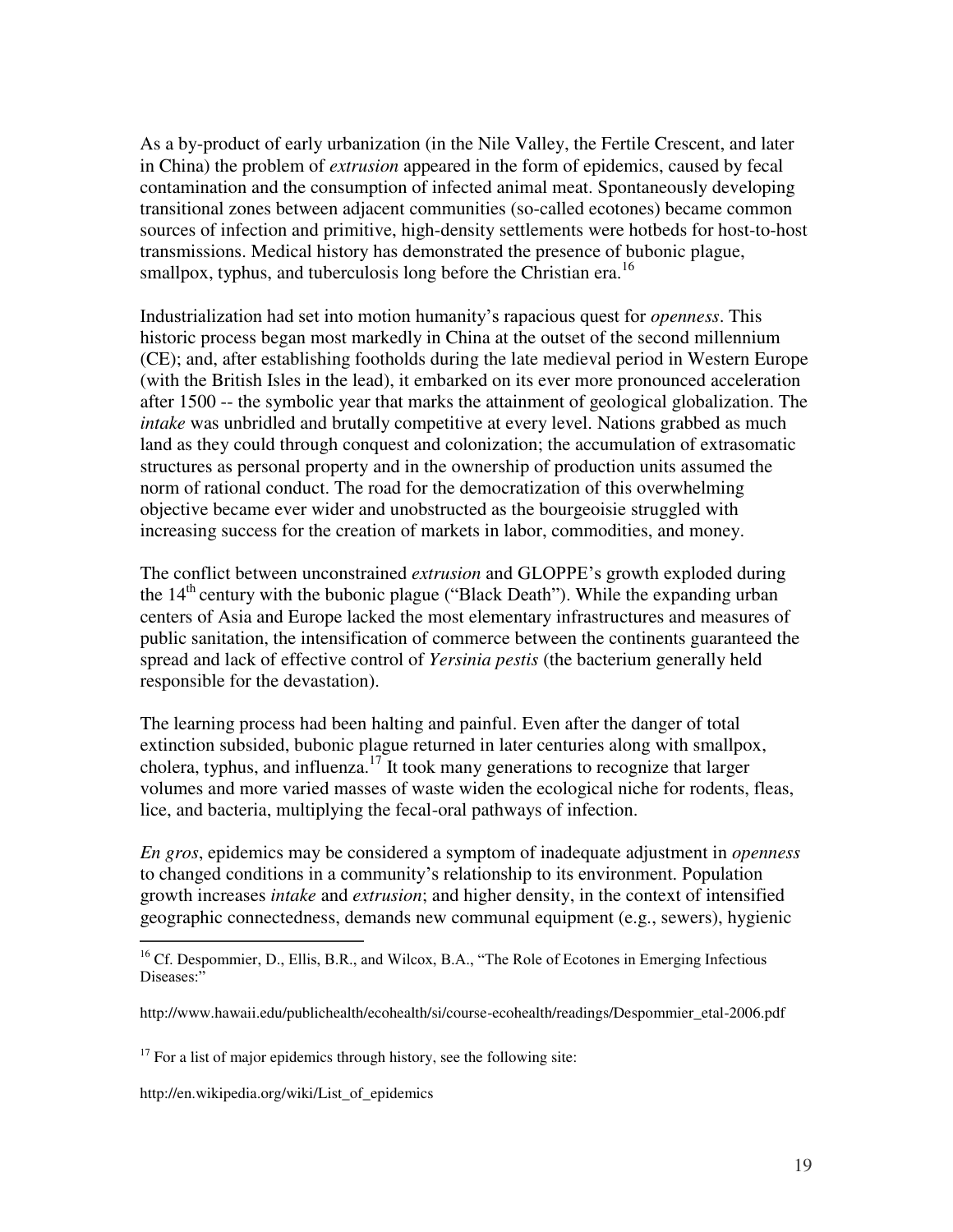standards (e.g., rules regarding food and water safety), and practices (e.g., burial protocols and waste disposal) coupled with matching stringency in individual self-care and inter-personal relations. The evident difficulty of such evolutionary adaptation lies in the complexity of going from one structure of *openness* to the next, where the word "structure" intends to convey the mutual interdependence of technical, social, and individual factors. In retrospect, society's adaptation to the conditions its expanding ranks and productive activities have created appears as a victory of human *vis viva*. But the ultimate accomplishment is not at hand. The age of global systems has not given birth to the recognition that the materialized aggregate of human aspirations (GLOPPE), conceived through the actualization of ever greater measures of *openness*, is filling up a thermodynamic system that is not open.

GS1 did register significant success in preventing and containing epidemics but it may be better characterized as providing the socioeconomic fabric for a ruthless pursuit of *openness* at all (i.e., individual, business firm, and national) levels. The roaring burst of demographic and economic growth during the system's most successful, Victorian-Edwardian period stifled early clarion calls about resource depletion and environmental degradation.

GS2 has brought a major but not a critical change. Since the late 1950s preoccupation with conservation and environmental protection has become a permanent and often passionate dimension of social discourse. But despite all laudable efforts, respectable partial results in policies and technical fixes, the typical consciousness cannot reconcile the world's growth dependency on its material welfare (i.e., individual income derived from economic activities) and the ever worsening disequilibrium between GLOPPE and its physical possibilities. If it could, then GLOPPE would not be a spontaneous thermodynamic phenomenon and reason could guide it to a smooth landing.

Regarding *intake*, most of the planet's inhabitants continue to welter in the illusion that material abundance can grow forever. They could not care less about the unsustainable resource demands their actual level of living generates or what their aspired level would entail. Firms are even less sensitive and for a good reason. Private business cannot survive without expansion (a basic fact that zero-growth advocates tend to overlook) and expansion means more material and energy. Jubilation over the historically recent structural evolution of highly developed economies -- the coming to dominance of the service sector and specialization in relatively low-natural-resource-dependent high-tech products -- is an astonishing example of narrow minded rationality.

There is no ameliorative slowing in the *Drawdown* when a nation imports material and energy-intensive manufactured goods from China instead of producing them domestically! Moreover, only one-fifth of the planet's population possesses the fixed assets necessary for a civilized life (as the concept is interpreted today); and even in the implied ensemble of the developed countries, infrastructures need to be replaced from time to time. The idea that GLOPPE's *Drawdown* can assume a viably slow pace through an agreement reached among the three blocks; the developing world (defined by the *The World Bank* as "Lower Middle income economies" and "Low income economies");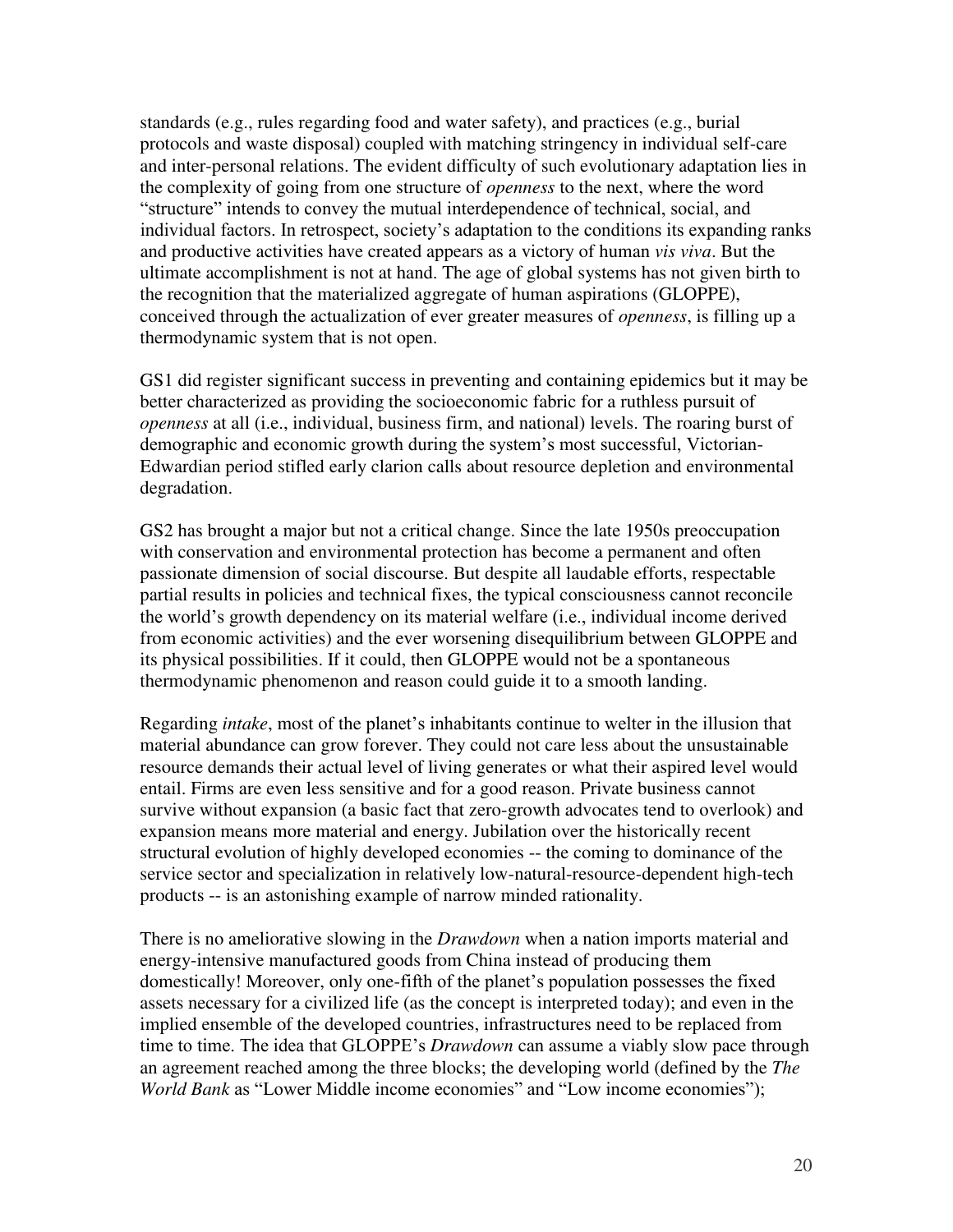emerging economies, and the richest nations, is about as realistic as "Goldilocks and the Three Bears."

Confrontation-laden Post-Cold  $\text{War}^{18}$  geopolitics has revolved around access to natural resources, oil chief among them. An extensive study (commissioned by the Swiss National Science Foundation) at Columbia University<sup>19</sup>confirmed that asymmetry in resource endowments has been a *casus belli* in international relations since the end of World War II. The study has also revealed that the closeness of oil fields to a sovereign state's administrative borders tends to invite strong-arm showdowns.

On the *extrusion* side, the GS2 era has ushered in many admirable public initiatives and welcome adjustments in individual thinking and behavior. But here again environmental concerns are trumped by the dependency of general welfare on the expansion-demanding profitability of economic activities.

Most firms acted as uninhibited, devil-may-care polluters as long as they could. The pulp and paper industry had to be told that its activities caused deforestation and pollution. The designation "smokestack industry" (e.g., iron and steel works and the chemical industry) came into vogue during the 60s. Toward the end of the last century, public pressure in industrialized democracies had finally resulted in fairly comprehensive regulations both upstream (e.g., via "dirty input limits") and downstream (e.g., "emission controls"); that is, at both the in-taking aperture and the extruding cloaca of man's extrasomatic (industrial) "digestion." Certainly, but then large businesses began to pass on environmental harm to poorer countries.

Data on international waste trade shows that residues of production and consumption, too dangerous or uneconomical to recycle (either because of their quality, composition, material nature, or lack of demand) tend to end up in the world's poorer regions. Shipments of refuse from the rich to less-well-to-do countries increased markedly since the 1980s as governments in the former category imposed restrictions and higher costs on domestic waste disposal (cf. Tiemann, 1998). An especially sharp increase has been noted in transporting "dead electronics" (so-called "e-waste") to developing nations. The 1989 "Basel Convention for Controlling Transboundary Movements of Hazardous Wastes and their Disposal" attempted to impose "global environmental justice," but not surprisingly, entrepreneurial interests have been finding ways to play out these good intentions (cf. Clapp, 2001). Similar concerns plague the long-term disposal of high-level (non-recyclable) radioactive waste. While governments in the developed world struggle

 $18$  The four decades of world-conflagration-threatening standoff (known as the Cold War) was about global systems. Communists, led by the Soviet Union, wanted to replace GS2 with their own system. (See Pogany, 2006).

<sup>&</sup>lt;sup>19</sup> Caselli, F., Morelli, M., and Rohner, D.; "The Geography of Inter-State Resource Wars:"

http://econ.columbia.edu/files/econ/camoro\_2013\_4.pdf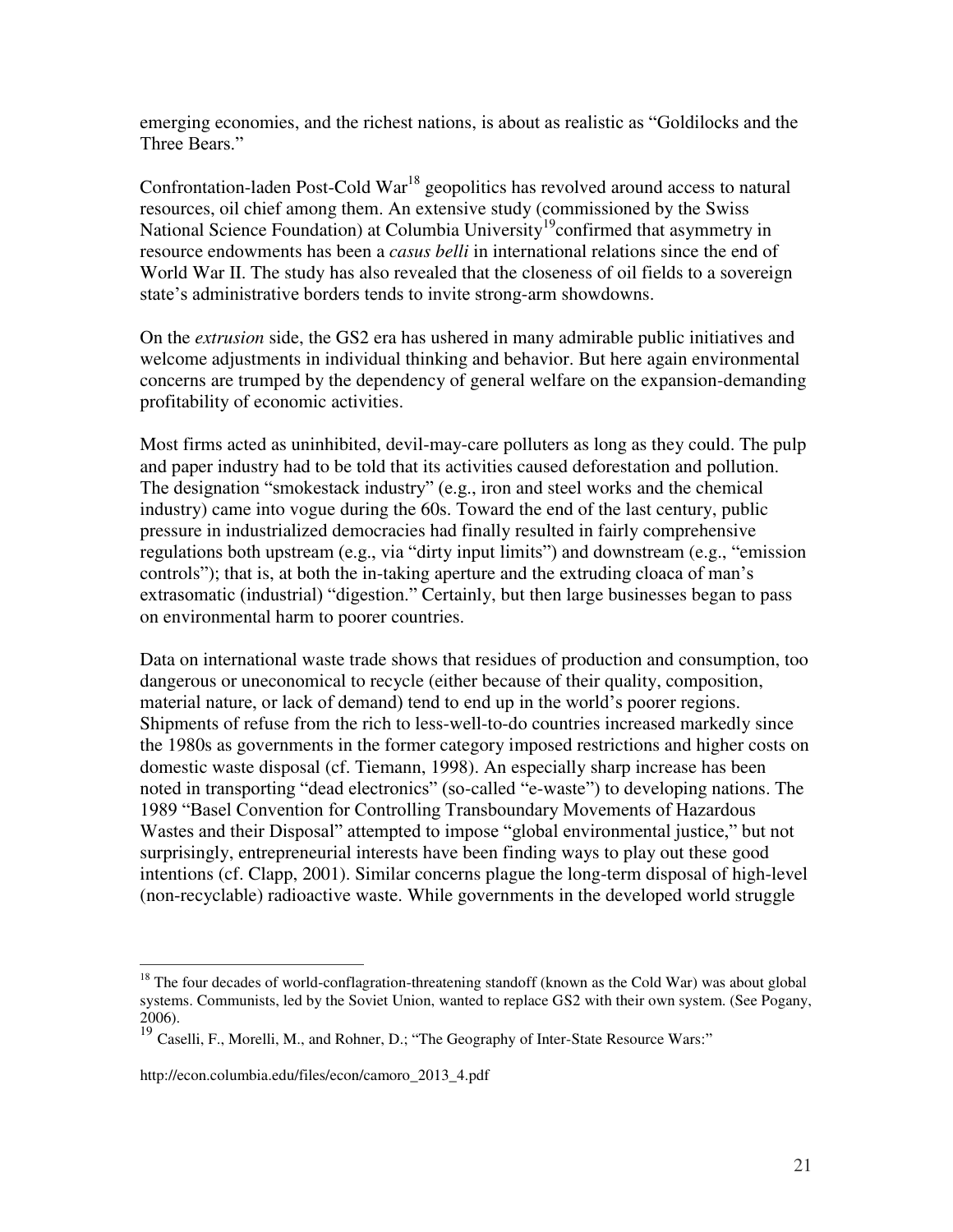for the public acceptance of "deep-mined geologic depositories" within their respective borders, Central Asia is on the way to become the world's radioactive waste dump.<sup>20</sup>

Whereas in the past, disequilibrium between *extrusion* and the world's self-organization was manifest primarily in the person-to-person transmission of epidemics, the range of postwar environmental problems has become incomparably wider. Leaning on wellfounded scientific evidence and forward thinking, the environmental agenda now includes heightened concerns about global warming and pollution. The first one is tied to extreme weather, malnutrition as a result of droughts, and an increase in the frequency of natural disasters. Air, soil, and water pollution is expected to multiply the potential of vector-borne diseases (e.g., malaria) and threaten the individual's breathing and digestive systems. It could be held responsible for birth defects and it may even prompt harmful mutations in the human gene pool.

Wallowing in *openness* has indeed become a menace to *Homo sapiens*/*Homo faber*. William Rees' "ecological footprint" analysis (see, for example, Rees, 2006) is an excellent start to examine this universal phenomenon numerically.

"Ecological footprint" converts into a synthetic surface measure ("global hectare") the resources that a certain level of living and associated life-style commands. Calculations allow for comparisons among nations; even among individuals. If the results, pointing to a serious "ecological deficit"<sup>21</sup> for the world as a whole, were not alarming enough, the actual situation is far worse. Simultaneously -- and as a clear consequence of -- the prolonged ecological overshoot, the planet's capacity to supply renewable resources on a sustainable basis is declining. What is more; the whole exercise ignores nonrenewable resources; thus, the unavoidable depletion of structure-borne free energy; the qualitative (thermodynamic) degradation of the *Sphere* in accordance with the *second law*.

Even with these limitations, "ecological footprint" analysis shows worsening ecological conditions; and differences among nations are becoming more accentuated. Judging from GDP growth forecasts, fast-developing economic giants, China and India, are slated to increase their "footprints" dramatically, playing catch-up with the ecological intensity of developed economies.<sup>22</sup> By and large, developed and fast-developing nations will

<sup>20</sup> See, for example, Biggar, H., "Radioactive Waste Threatens Central Asia," published in the *Europe and Central Asia Newsletter* of the United Nation Development Programme:

http://europeandcis.undp.org/news/show/3162BB7C-F203-1EE9-BF11E0BCB6B5DBA4.

<sup>&</sup>lt;sup>21</sup> Fifty percent is perhaps the most frequently quoted number, meaning that it takes one and a half years to regenerate one-year's worth of the renewable resource bundle demanded by the human biomass.

<sup>&</sup>lt;sup>22</sup> Dietz, T., Rosa, E.A., and York, R. introduce a technique for projecting future levels of ecological footprint and make some interesting international comparisons:

http://faculty.washington.edu/timbillo/Readings%20and%20documents/SUGGESTED%20READINGS/die tz\_etal\_2007.pdf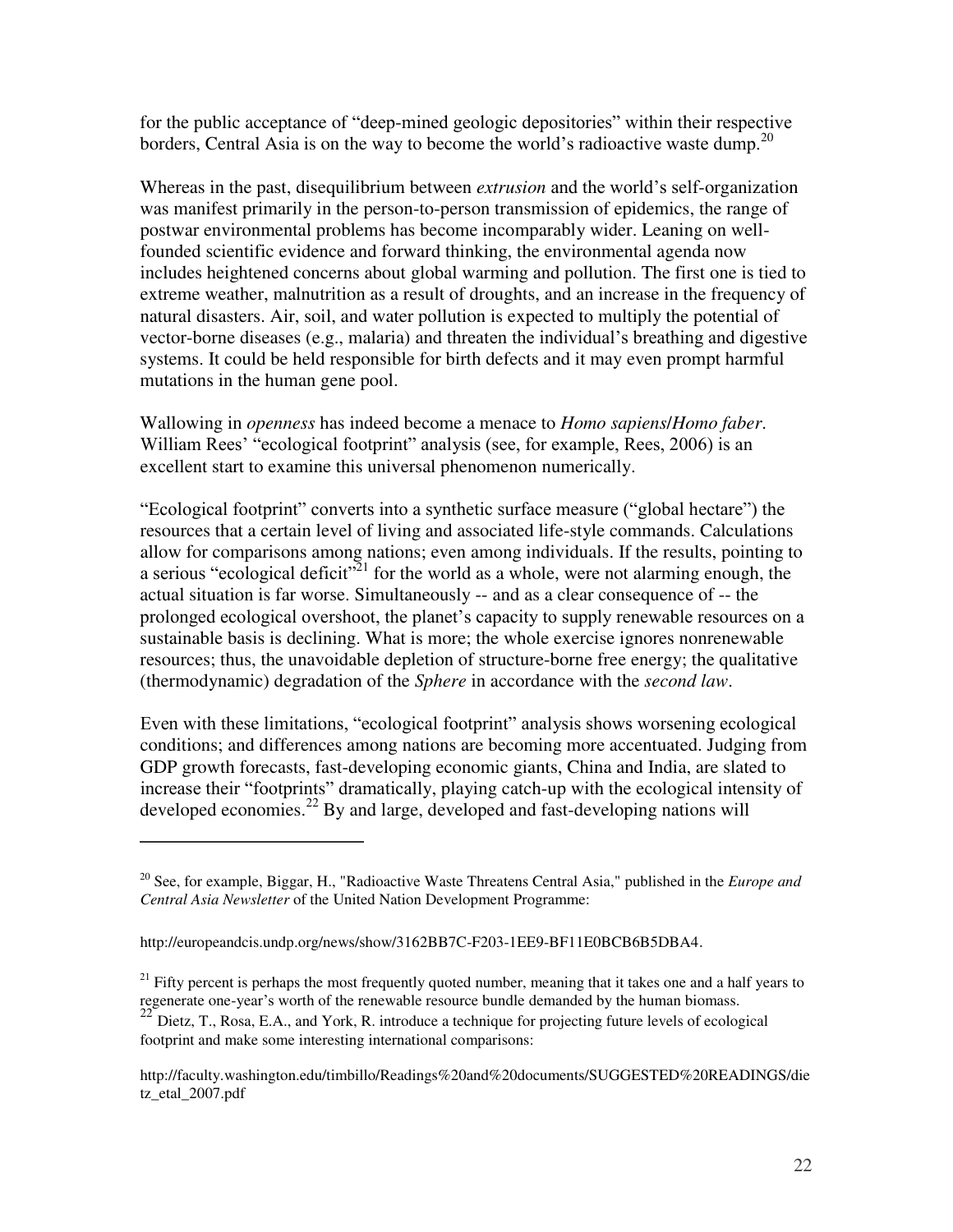escalate their *openness* more blatantly than the rest of the world. If one also takes into account increasing income inequalities within countries (as noted, for example, by Gore, 2013) as an indicator of widening footprint differences within national communities, it becomes apparent that the world is oblivious of its thermodynamic fallacy of composition.

The sober conclusion is that thinking about *openness* has not changed all that much. It is still true that *Homo homini lupus* when it comes to claiming low entropy and vindicating the right to dispose freely of the feast's useless and harmful remnants.<sup>2</sup>

4.3. Falling for the perpetual motion fallacy.

Nonecological economics imputes a prohibitive marginal cost to restricting the transfer of free energy from the *Surroundings*. Its fundamental message is that growth is equilibrium and equilibrium is growth. So had it been in the past, so it is now and so it shall be in the future. $24$ 

"AK" models, the most primitive form of endogenous growth theory, lock out diminishing returns. By enlarging the concept of capital to include human capital, this feat could be accomplished even without technical progress. More advanced elaborations (e.g., "innovation-based growth theory") appeal to technological advancement, superseding Robert Solow's "manna from heaven" no-explanation needed explanation of technical progress (cf. Solow, 1957). But it does not take much to discover that technical progress (production technology, increase in the number and quality of products), as par for the course of endless endogenous growth, still remains a kind of never-ending supply of gold nuggets. True, they don't fall from heaven. They are handed out by the Invisible Hand of Maxwell's Demon.

With incisive clarity, Romer (1990) defined technical progress (the inexhaustible driving force of economic growth) as "improvement in the instructions for mixing together raw materials." We can recognize Maxwell's Demon despite the Adam Smith wig tied in a bag with ribbons that he now wears.

To remind the reader, Maxwell's poignant thought experiment featured a Demon who miraculously flouts the *second law* by operating a trap door that separates a relatively energy-rich and a relatively energy-poor compartment within an isolated system. Using his magic wand, he opens the door only for high-energy molecules from the low-energy compartment and for low-energy molecules from the high-energy compartment. Instead

 $\overline{a}$  $2<sup>23</sup>$  A detailed survey of households in the Netherlands showed a low level of "energy literacy and awareness" in the population (Brounen, Kok, and Quigley, 2013). Based on the questions asked in the survey and on the country's high living standards (coupled with its significant ecological footprint), one may justly conclude that, on the average, even relatively wealthy individuals remain unconcerned about the planet's growing resource problems. The contrarian view, expressed through the Environmental Kuznets Curve (EKC), is GS2 ideology under an analytical carapace. (Wagner, 2008, compellingly criticizes the econometric methodology deployed in support of EKC.)

 $24$  For an authoritative and comprehensive survey of growth theories, see Barro and Sala-i-Martin (1995).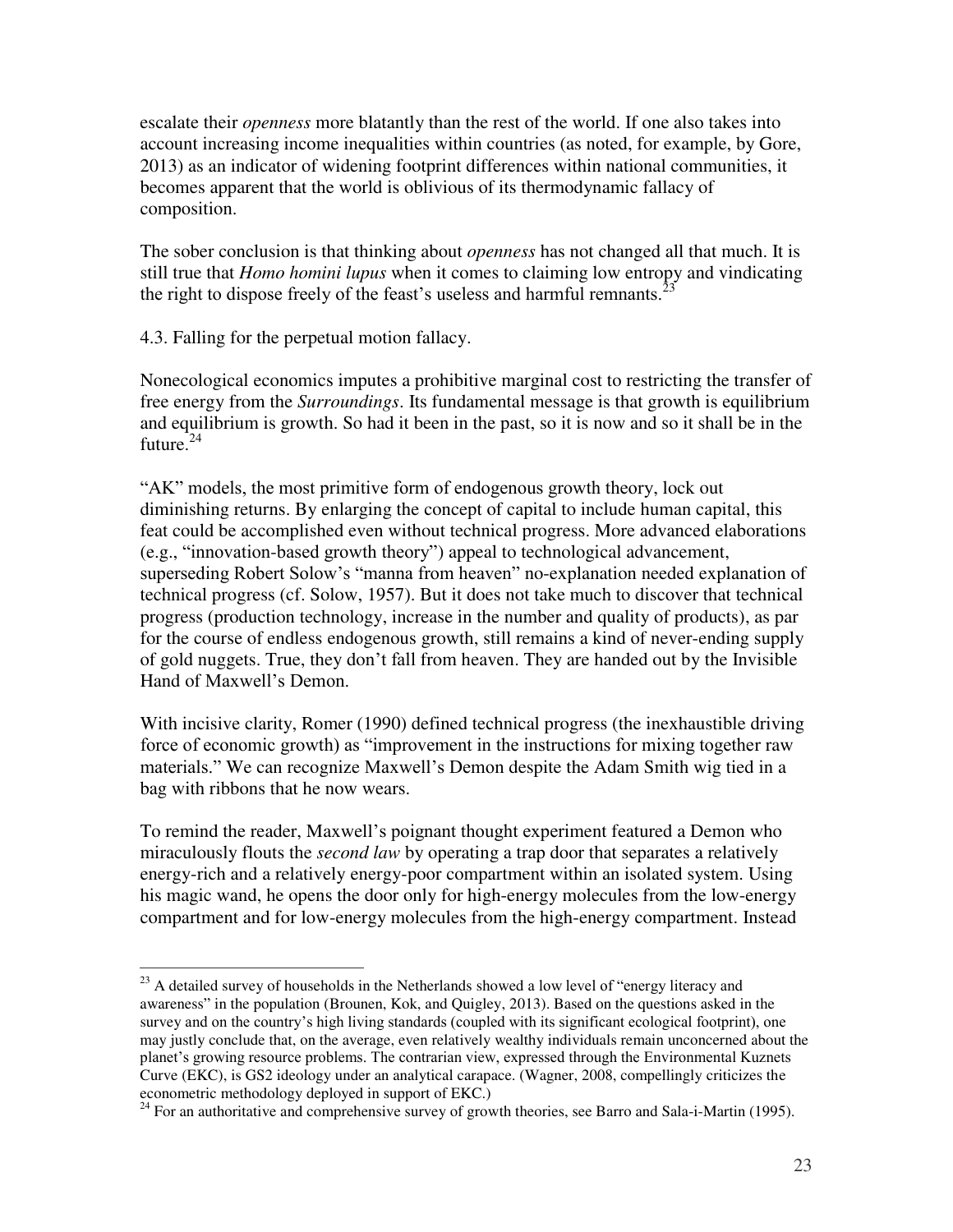of evening out energy levels (as Nature has taught man invariably happens), the "rich become richer and the poor become poorer."

Traditional economics makes an analogous claim. Relying on his growing stock of information, the Demon directs high energy from the *Surroundings* into GLOPPE and it releases ashes and fumes; low-energy content particles or bound energy (economically inaccessible heat) into the former, without increasing overall entropy in the *Sphere*. This demonic *legerdemain* falters on the information-entropy tradeoff: Increase of information at the Demon's disposal is a reduction in entropy only within a sharply delineated part of the system (the sum of the two variables is always zero within its bounds). We cannot outfox the *second law*. Increase in the entropy of the entire system (i.e., in the *Sphere*) must exceed the reduction of entropy (by way of more technological-scientific knowledge being translated into goods) within any part of the system (i.e., in GLOPPE).<sup>25</sup> Information is not free. It has an entropy cost imposed on the whole of the isolated system. The Demon pretends to be ethereal when we observe him but he wolfs down pizza off stage.

Endogenous growth theory makes it clear that technical knowledge (information containing instructions on how to work with raw materials) is inherently different from other economic goods, most importantly because such instructions can be used over and over again. This conceptual separation helps to see the parallel between endogenous growth theory's notion of technical development and Maxwell's Demon.<sup>26</sup>

Economics coldly asserts that there is no free lunch: "positive" production is nonsense without inputs; e.g.,  $(Y_j \cap R^r)_{i+1} = \emptyset$ ; Ginnsburgh and Keyzer, 1997, p. 39). Then, with abstractions so remote from real life that they would make the Sage of Königsberg shake his head, transformation functions focus on constrained maximization. The magic occurs through the illusion created around the constraints: GLOPPE prestidigitates them away as it grows.

To safeguard the holy grail of eternal acceleration, traditional economics flashes its deputy's badge already at the city limits. A not overly derisive way of sending the entropy principle back to where it came from (i.e., to Georgescu-Roegen) entails the trump argument that comes so naturally to quantity-obsessed rational consciousness: whatever cannot be subjected to mensuration is irrational. Or, equivalently, if there is such a thing as entropy accumulation at all, market prices already reflect it because they reflect everything.<sup>27</sup> (See point 6. for an explanation on how a-historic objectification of market prices blindfolds analysis.)

<sup>&</sup>lt;sup>25</sup> For an accessible and entertaining description of the information-entropy liaison, see Chapter One in Loewenstein, 1999.

<sup>&</sup>lt;sup>26</sup> Endogenous growth models distinguish among physical, human, and intellectual capital. The first grows as a result of savings, the second via education, and the third through monopoly-rent-motivated R&D (with public support here and there).

 $^{27}$  Nordhouse, for example, puts "negentropy drawdown" on the back of the venerable neoclassical production function workhorse by way of a clean-as-a-whistle dynamic term, and then he takes it off stating that prices already reflect it (Nordhouse, 1992, p. 33).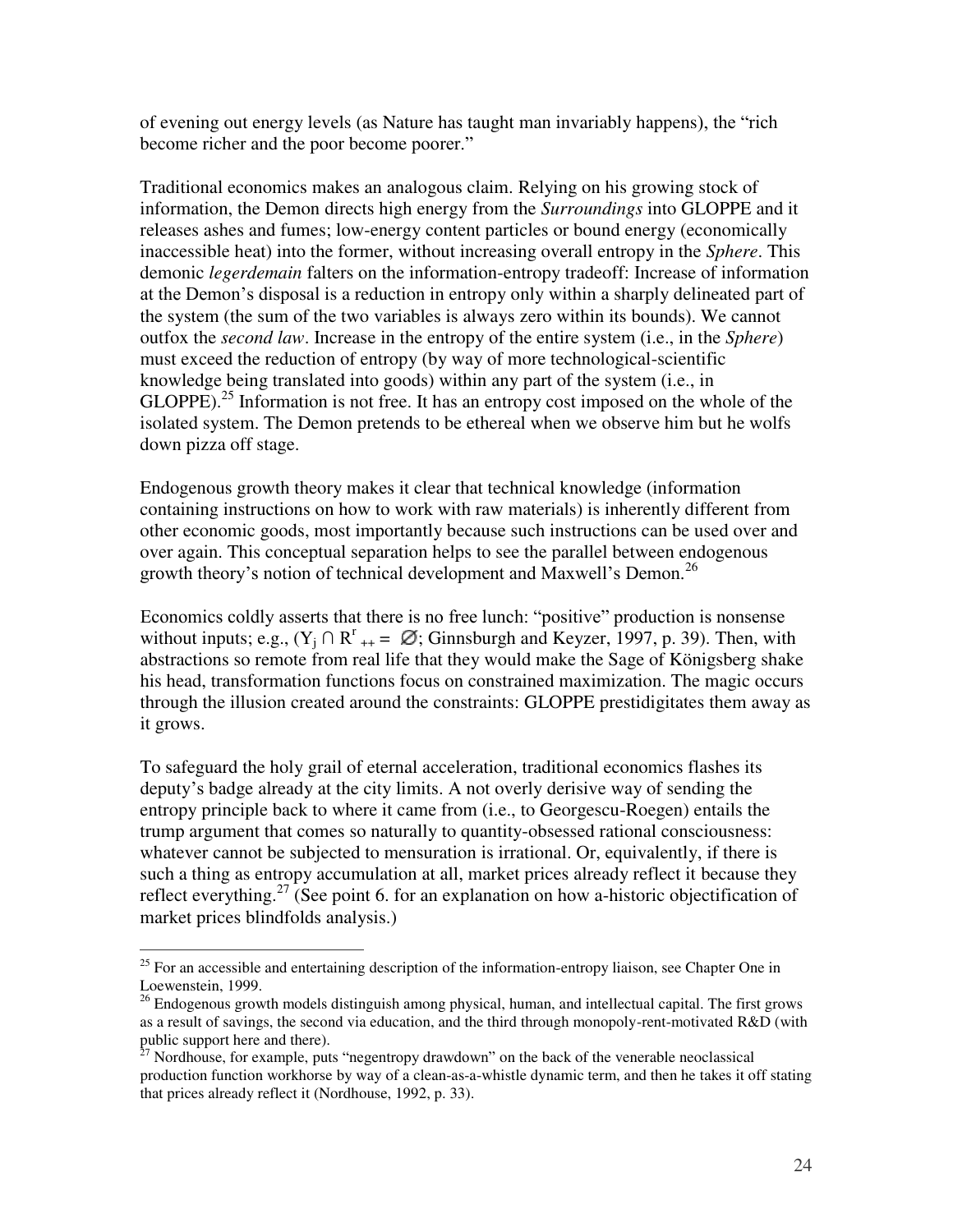Although wholly unidentified, the Economic-Entrepreneurial Demon who pushes out GLOPPE's growth possibility frontier (as if there were no second half of the  $21<sup>st</sup>$  century) is alive and well in the dogmatic certainty of present day economics. In a "min"-prefaced aggregate production function that combines labor, land, capital, natural resources, and technology, this last term includes an endogenous process that assures natural resources will never be the narrow constraint. This is more than just free lunch. It is free meals forever and anon.

The Demon resembles manna from heaven for bored patent clerks who can hardly wait for the next "perpetual motion machine" inventor to send the office into roars of laughter (once the crank is safely out of the building).

The secure horizon of endless growth already hints that the economy is a *Perpetuum Mobile*, running on the virtually infinite duration of sunshine. But, of course, it has a more respectable name: It is called "market-incentive-driven, technology-facilitated unceasing growth guaranteed by eternal, seamless substitution."

In more detail, *Perpetuum Mobile of the Fist Kind* (the one that violates the *first law*) assumes that one can get out more energy from a process than one puts into it; or, equivalently, that work can be done from bootlegged surplus energy. The concept of endogenous growth does something like that. From the alchemy of competitive search for monopoly rents coupled with institutional assurances to diffuse knowledge, it secretes technology-generating ideas; quanta of motive power that are additional to energy (including material) inputs accounted for by economic data.

But endogenous growth is more ingenuous than your usual "something for nothing" contrivance. It has also discovered a *Perpetuum Mobile of the Second Kind* (the one that violates the *second law*): GLOPPE expands without dissipation. It is implying even a *Perpetuum Mobile of the Third Kind.*<sup>28</sup> This magnificent dream assumes a mechanism so free of friction and heat loss that it becomes one hundred percent efficient; i.e., GLOPPE of any scale can run indefinitely on the *Sphere*'s limited material resources.

4.4. The party of techno-drunkenness continues.

Rejection of the *second law* is rooted in mankind's nostalgia for timelessness; or, if that cannot be granted, at least for the continual increase in comfort and convenience as compensation. This entrenched impulse is as understandable as wishing for permanent blue skies.

# 4.4.1. C2C

The exaggerated optimism reflected by the "Cradle to Cradle" principle, which began with the publication of Braungart and McDonough (2002) comes dangerously close to implying that human-built mechanisms may be perfected to a point where they imitate Nature's eternal self-equilibration in the broadest sense. Many suggestions that arose

 $\overline{a}$  $28$  Not related to the third law of thermodynamics.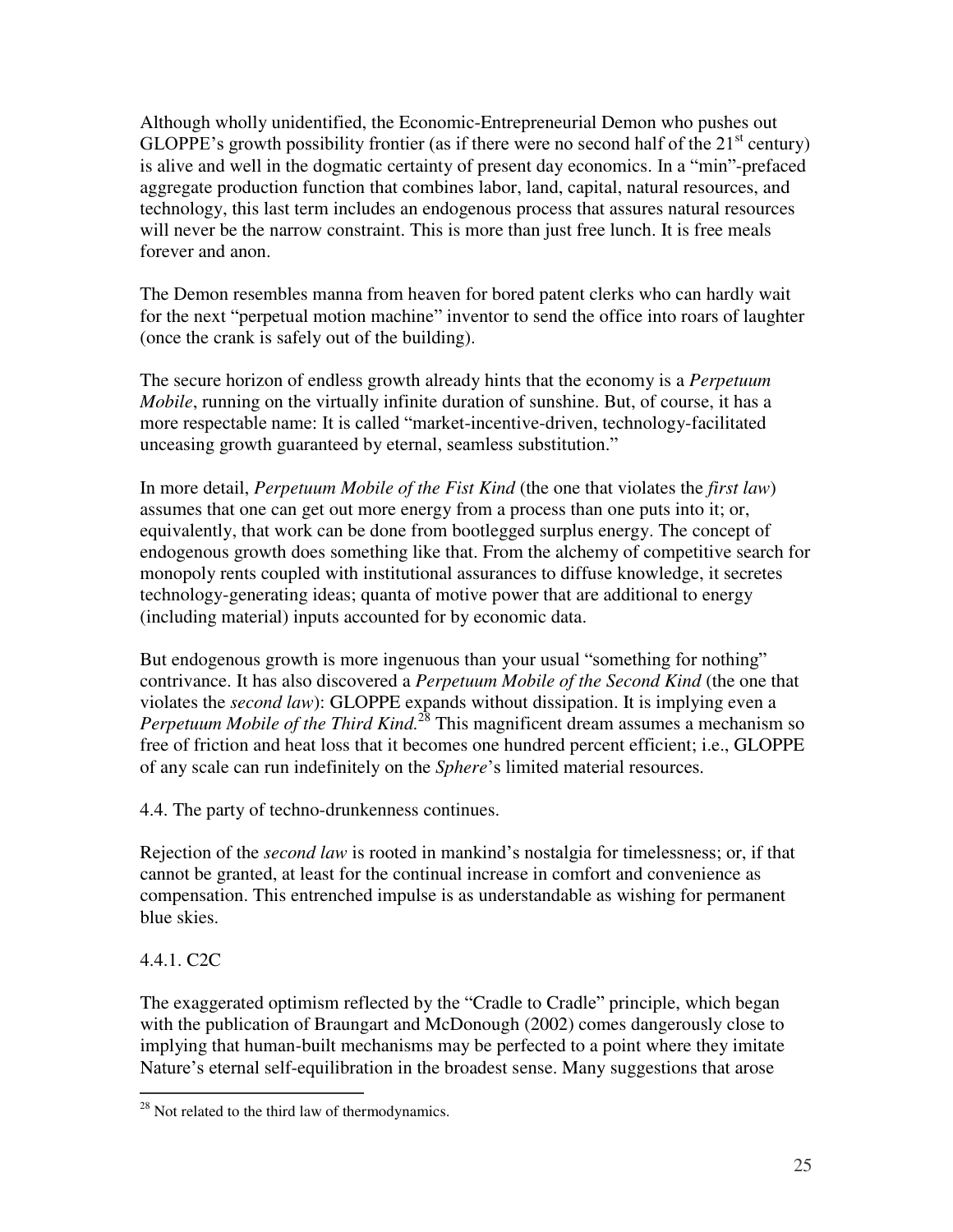from the C2C movement are, of course, commendable from the environmental and conservation standpoints but its cornerstone is not less quixotic than a perpetual motion contraption. It lives on the false premise that the old cliché "Nature is always in equilibrium" can be made net of matter's qualitative degradation.

. 4.4.2. Giga-gushing about "nanotech"

The fast expansion of nanotechnologies, including spin-transport electronics ("sprintronics"), is doubtlessly a significant development with potentially vast effects on the future. But a fair warning is in order. Nano-engineered materials used in various devices, in coatings, cosmetics, and golf balls have not kicked the depletion of nonrenewable resources off the field of human concerns; i.e., the *perpetuum mobile* is not at hand. Since scanning and funneling at the atomic level is frightfully evocative of Maxwell's Demon, it is so much more important to remember Maxwell's rejection of the possibility of violating the entropy law, along with other cogent arguments that disprove the latent existence of the Demon.<sup>29</sup>

Sober preliminary assessments underscore that the spread of nanotechnology will demand vast amounts of energy, water and various polluting chemicals. The impact on the global environment will remain unknown for decades but is presumed to be negative.<sup>30</sup>

To put the new technique in perspective, let us not lose sight of at least three general, unchangeable conditions of the world we live in: (i) nanotechnology will not reduce overall human need for structured matter. Regardless of how a product is manufactured, it must remain at the human scale to have use value. (Ceramics may be produced through manipulating molecules but who wants a Procrustean loo?); (ii) to the extent material is saved via an actual increase in productive efficiency, the economic system's growth dependence will claim the savings (Jevon's paradox!); (iii) regardless of how production technology evolves, the associated reconstitution of matter will not change the *Sphere*'s inventory of atoms. It will only push it toward a greater disorder; reducing humanly comprehensible information about where they are and what they are up to.

<http://www.eeb.org/documents/090713-OECD-environmental-Brief.pdf>

 $\overline{a}$  $29$  Cf. Norbert Wiener's frequently quoted argument (Wiener, 1961, p. 58).

<sup>30</sup> See, for example, the study of the *International POPs Elimination Network's Nanotechnology Working Group*:

[http://nano.gov/sites/default/files/dsti\\_stp\\_nano201212.pdf](http://nano.gov/sites/default/files/dsti_stp_nano201212.pdf)

To appreciate how little governments know about the extent of use and impact of nanotechnologies, consult the report of *OECD's Directorate for Science, Technology and Industry, Committee for Scientific and Technological Policy, Working Party on Nanotechnology*: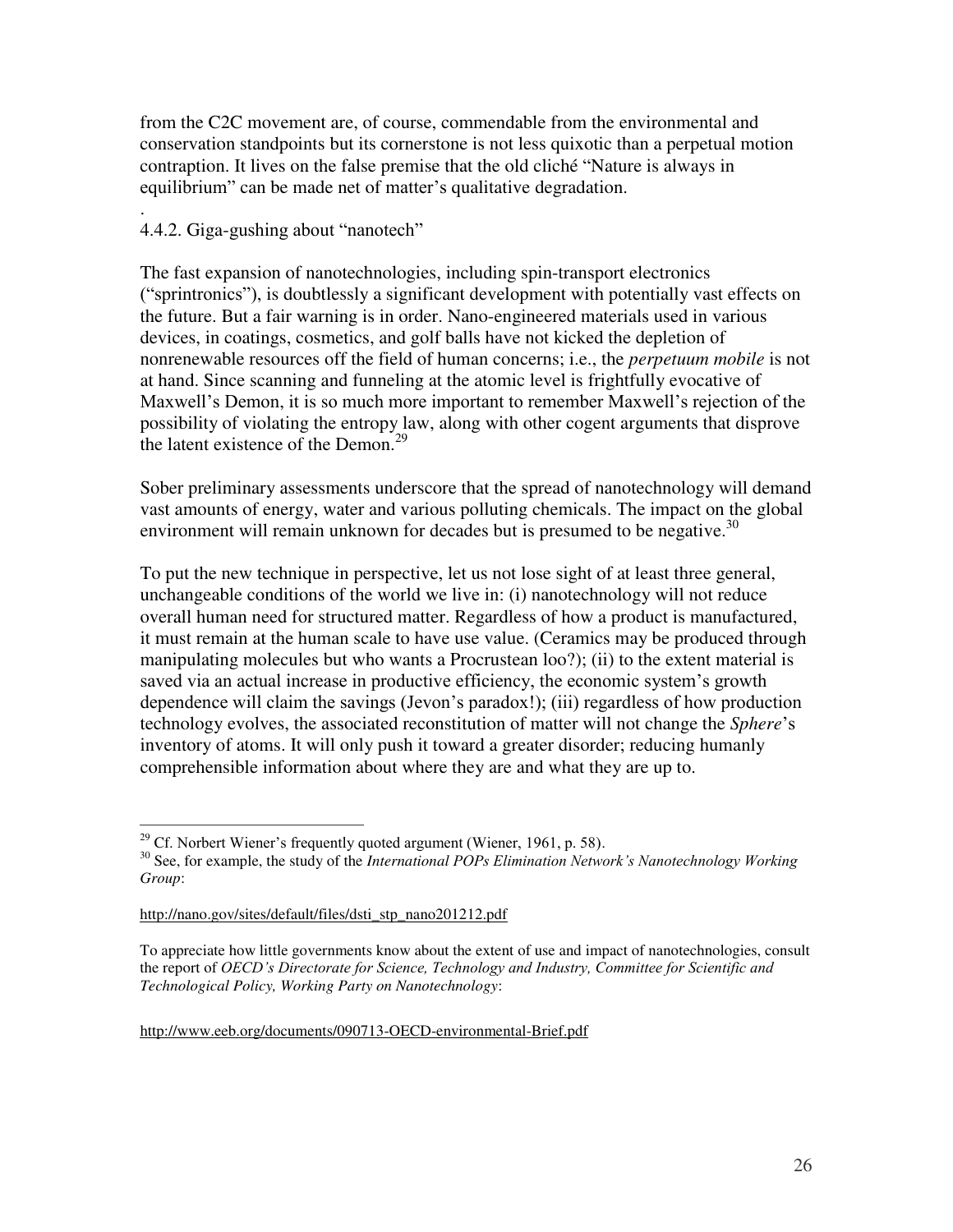#### 4.4.3. Ode to algae, 1D- thinking about 3D-printers

The perpetual motion phantasm lingers also around algal (cellular) oil. It seems inexhaustible indeed if it is tied mentally to solar radiation alone, abstracting away from its nonrenewable material/environmental costs. The pioneering multidisciplinary approach involved in its development merits heartfelt congratulations. But let us remember what financial huckstering around this great promise wants investors to forget: Commercial-scale motoring on the "green muck" is at least one generation away. And it is impossible to tell what the relative significance of this form of bio-energy will be once the tipping point in the transition toward a global renewable energy base is reached.

The wide-eyed hubris about 3D printers; the creation of self-multiplying machines that will put production on an automatic pilot, as it were, lends acute topicality to Goethe's cautionary tale about the Sorcerer's Apprentice. Besides its physical impossibility, an autonomous global machine (a single, aggregate use-object) that would produce everything humanity ever needed and wanted would obviate Labor and Capital, and free enterprise (as we know them), along with economics, pretty much as Rosa Luxemburg envisioned the end of this field of inquiry through central planning.

## **5. The thermodynamic view of universal history**

GLOPPE is what physicists call a "far-from-equilibrium, dissipative structure" (FFEDS) that evolves unidirectionally, irreversibly and has emergent properties.<sup>31</sup> Ilya Prigonine, Nobel Laureate chemist (1917- 2003), is credited for establishing this school of thought.<sup>32</sup> The time evolution of a FFEDS is marked by relative steady states separated by chaotic transitions (or bifurcations).<sup>33</sup> Evolutionary theories also characterize this pulsatile sequence as order/disorder, equilibrium/coordination disequilibrium; discontinuous transformation, "evolution by jerks" (as opposed to "evolution by creeps"), and punctuated equilibrium.

Descriptive world history traces the thermodynamically-rooted process: Three centuries of GLOPPE's steady growth preceded the Industrial Revolution during the second half of the  $18<sup>th</sup>$  century (with Great Britain as its center) and the social revolution that began in France with the storming of the Bastille in 1789. A *chaotic transition* that subsided only in the 1830s led to the genesis of the first global system, GS1, characterized as *laissez faire/zero multilateralism/metal money*. GS1 fell apart with the outbreak of World War I. A new *chaotic transition* that lasted until the end of World War II ushered in the second and current global system; *mixed economy/weak multilateralism/fractional reserve money.* 

 $\overline{a}$ <sup>31</sup> "Far-from-equilibrium" refers to systems/structures that are separated by a considerable distance from "equilibrium," which, for the physicist, means the homogenous dispersion of matter.

 $32$  Prigogine (1997) provides an overview; Pogany (2006) describes the theory's application to history. <sup>33</sup> Rosser (1991) surveys the use of "chaos" and the closely related concept of bifurcation in economic literature.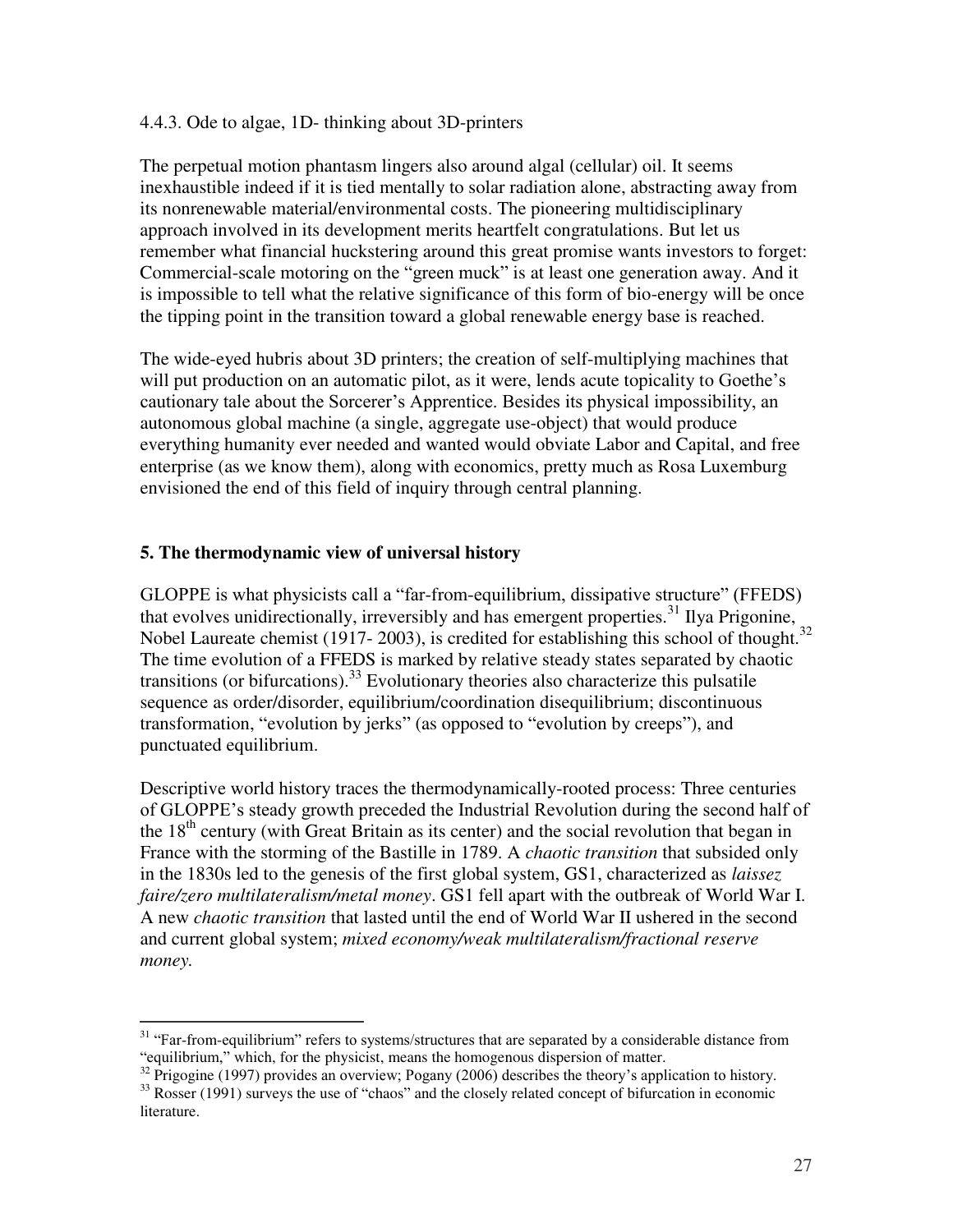One is not mistaken by designating the first global system as "classical" and the second one as "reformed" capitalism. There are significant differences between the two. Whereas Capital enjoyed nearly absolute power over Labor under GS1, GS2 is based on a compromise between the two. Labor can bargain collectively, workers enjoy unconditional legal and political enfranchisement in industrial democracies (GS2's *vanguard*); respect and dignity in all spheres of life. From being a mere watchman of private property under GS1, the role of the state has increased to that of a responsible director of economic and social development. The international community had no framework of cooperation under GS1. As of the second half of the  $20<sup>th</sup>$  century, it has the United Nations with its many charter organizations.<sup>34</sup>

Social science does recognize the difference between classical and reformed capitalism but only with a shoulder-shrugging indifference. It misses the significance of this historic transformation; namely, that it is the result of an ardent struggle; that it is irreversible, and that it is the human face of a physical (thermodynamic) process. $35$ 

Each global system has its *text*. 36

The basic operating principles of a unified world economy, as elaborated in David Hume's price-specie flow (1752) and Adam Smith's *The Wealth of Nations* (1776), may be considered GS1's *text*. GS2's *text* is the introductory economics college textbook, the prototype of which, authored by Nobel Laureate Paul A. Samuelson (1915-2009), first saw the light in 1948.<sup>37</sup> To use a religious metaphor, the "General Theory" (Keynes, 1965), published in 1936, was the synoptic gospel, based on which Samuelson penned both the Roman catechism, the "Foundations" (Samuelson, 1948), containing the cornerstones of faith for dedicated men of the cloth; and the Baltimore catechism ("Economics") for use in classrooms around the world. The latter work has served as the boiler plate for numerous other primary tools of university-level economic education as well as the canonical source for "penny catechisms" (the simplified and brief "Q and A"

 $34$  This theory is described in more detail in Pogany (2006 and 2012) and in:

[http://mpra.ub.uni-muenchen.de/27221/1/MPRA\\_paper\\_27221.pdf](http://mpra.ub.uni-muenchen.de/27221/1/MPRA_paper_27221.pdf)

The Appendix of the cited working paper, entitled "Synopsis of world history as the narrative version of thermodynamic unfolding" accounts for the role of communism in tuning GS2's institutional parameters. <sup>35</sup> For the sake of illustration, let us compare GS1 to the *Matrix* in the like-titled motion picture, and GS2 to *Matrix Reloaded*. Of course, the analog has its limitations. Most importantly, whereas the cineastes' conceptualization suggested extra-terrestrial domination over life on Earth, the proposed theory maintains that the control is exerted by antropogenic abstractions that became embodied in institutions and guidelines for adaptive behavior. The control exerted by a global system is certainly extra-individual. Moreover, given that the history of global self-organization is enveloped in (or is the manifestation of) a dissipative thermodynamic process, it may also be considered extra-human, thus validating artistic insight to a large extent.

<sup>36</sup> Cf. Pogany (2012).  $37$  Ibid.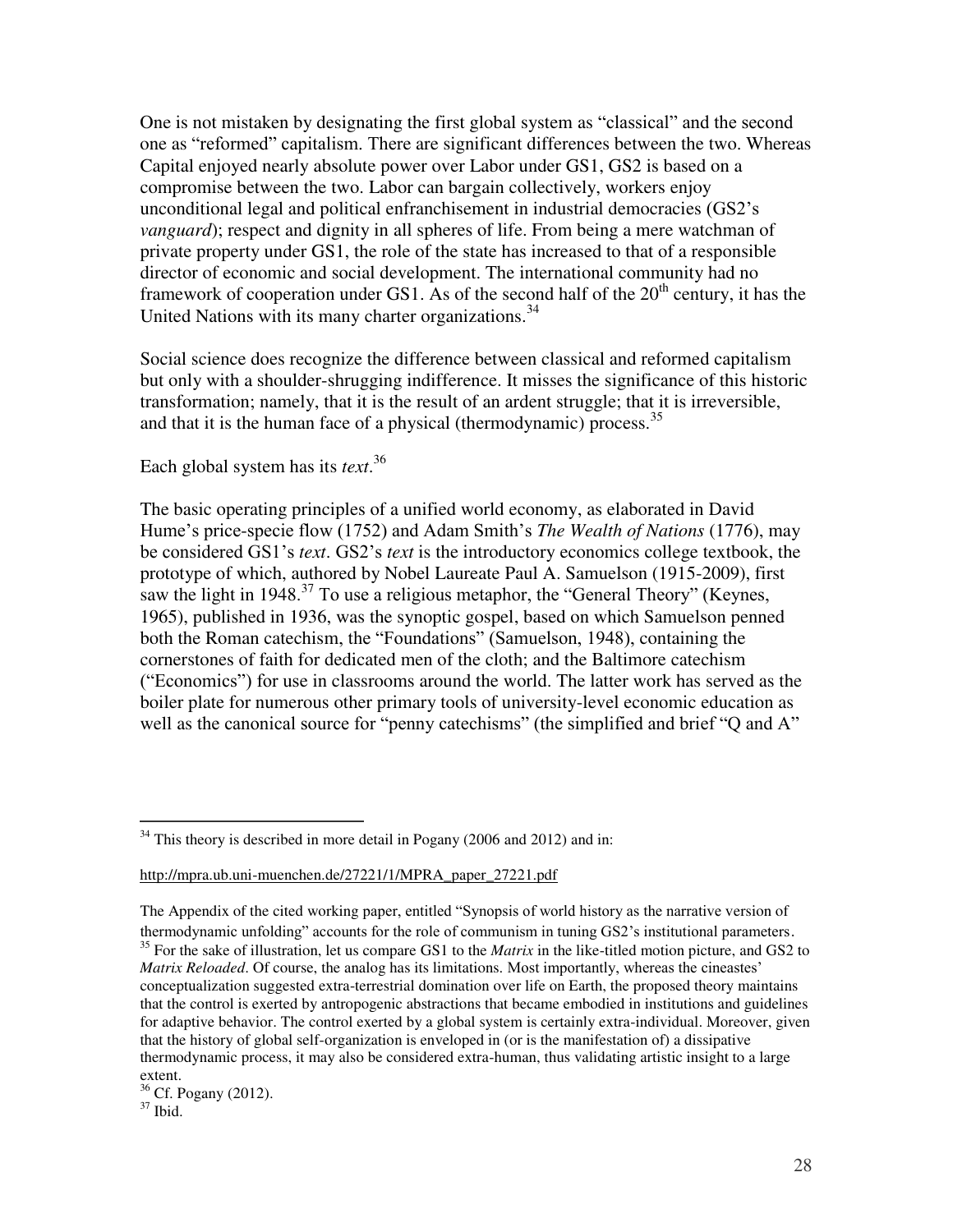approach) to enlighten the general public as to why common sense leads to GS2 and why it radiates the glory of salvation.<sup>38</sup>

GS2's *text* implicitly considers growth limitless. Citing the secular rise of real wages during the industrial age, technical progress offsetting the law of diminishing returns in the aggregate and over the long run; the small percentage that land and material inputs represent in total output, it dismisses classical predictions about global output running out of steam.

The second half of the  $20<sup>th</sup>$  century was the time to celebrate the analytical apparatus of GS2's *text*. *La crème de la crème* was decorated with prizes in the memory of Alfred Nobel and the rest of the tiers followed obediently.

But now, well into the first half of the  $21<sup>st</sup>$  century, the world has to deal with the consequences of the species' frenetic demographic and economic expansion. With a population over seven billion and an annual economic output pushing toward the \$90 trillion mark (on a PPP basis), the old system no longer works and no emetic in the form of policies, programs, or reforms can purge it of its outdated principles and parameters. A new social contract is needed, one that takes into account the relationship between the planet's occupancy and its physical constraints.

Yet the GS2-typical mind's belief in the eternity of the extant form of national and global economic organization remains unshaken. Awakening to ecological reality remains lackadaisical and fragmentary. The *text* goes on living as if it were business as usual: Thanks to man's entrepreneurial and technical genius; the infallibility of the price system, combined perhaps with some limited public guidance, all existing and potential environmental and resource problems are as good as solved. Growth can go on forever. It is equilibrium, after all!

No one can be blamed for this. The *text* cannot adapt in major ways because it is an organic constituent of the firm alignment among all levels of organization (from the local to the global), incentives, exhortations, coercions, and expectations. The relentless augmentation of output is the bedrock of profit-maximization through decentralized business decisions, the core principle of both GS1 and GS2. Competition as the main driving force under both systems implies capital accumulation because of the simple fact that cost reduction is its main method; and because its workings are inextricably linked to the endogenous reciprocity between the surging human soma and the accumulation of produced extrasomatic low entropy.<sup>39</sup> Economic expansion that occurs roughly at the clip

<sup>38</sup> The suggested doctrinal parallel connects GS1 with the *Old Testament*. However, given the state of communication technology during the first global system's lifetime, the prophetic insights of Hume and Smith never made it into a *text* comparable to Samuelson's "Economics." One may venture to say that "General Theory" (Keynes, 1965) provided the first historically valid assessment of GS1's organizational foundations.

<sup>&</sup>lt;sup>39</sup> Satisfaction of a ceaselessly increasing demand for capital goods through private markets is linked to the growth of manpower, the availability of wage goods, and the private-debt based money supply, which must grow faster than debt is extinguished; otherwise economic growth slows and stops. The integrality of GS2's spontaneously coordinated demographic, economic, financial, and monetary processes reveals the system's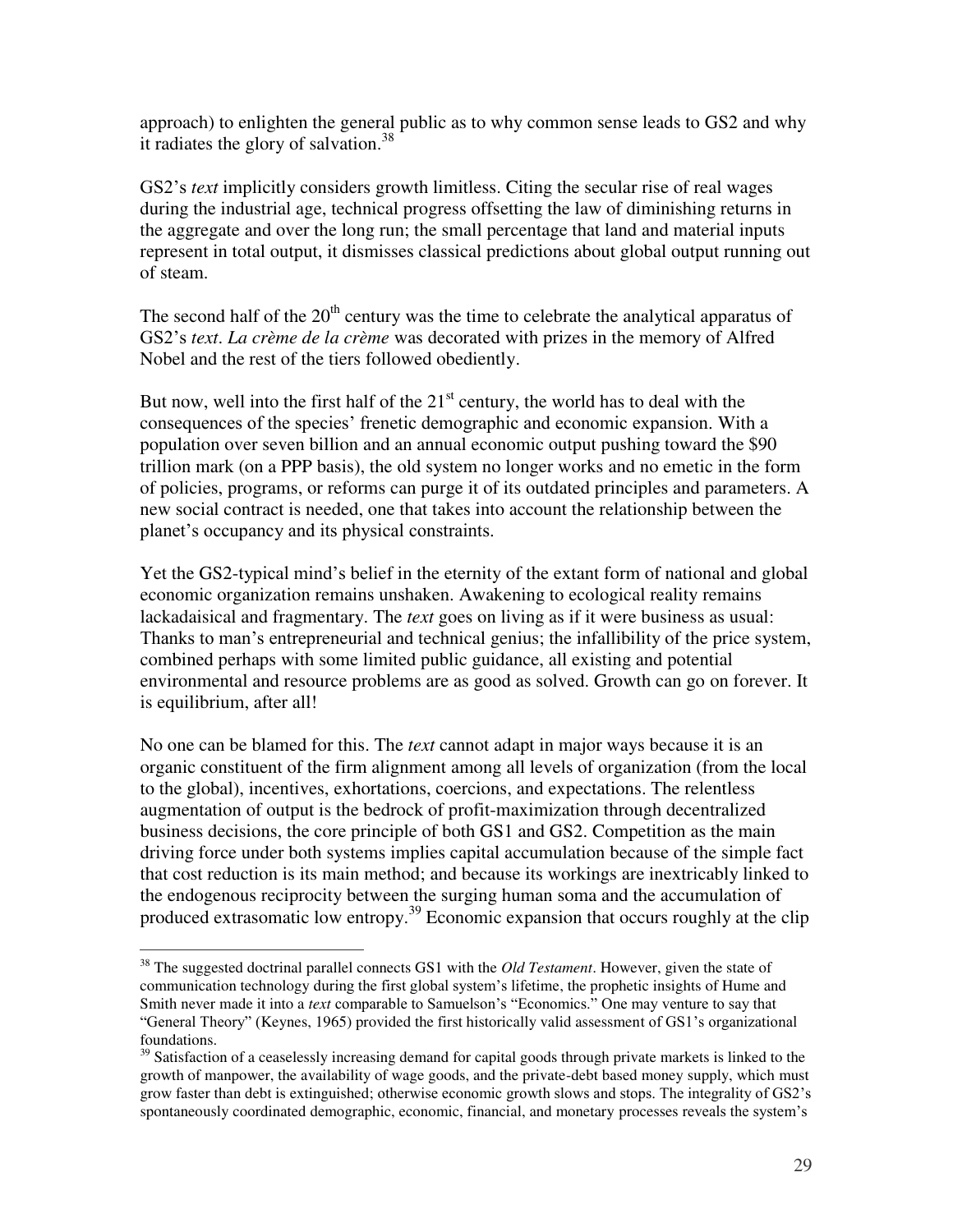of the real rate of return (sum of population and productivity growth) remains a central orientation point for economists. Nonetheless, trying to apply the *text* to never-beforeseen phenomena, traditional thought faces growing criticism from outside the mainstream.<sup>40</sup> Reality's much more severe judgment cannot be far.

The *text* hides the impossibility of interminable acceleration by making annual GDP growth appear like walking on a flat plateau of ordinary socio-political-economic existence. Of course, the "business as postwar usual" 3-4 percent *per annum* global growth till mid-century would mean a doubling of the world economy every 25 or 18 years, respectively.<sup>41</sup>Rising energy and material input prices at full employment (or appreciable movement toward it), in association with the increased fragility of the world's tangled and twisted monetary-financial system; and ever more likely environmental calamities, guarantee a totally different horizon.

The bottom-line: Long-term planetary sustainability cannot be carved out from GS2's wood. Global self-organization will have to be restructured. A new world order (GS3) is needed. It may be characterized as *two-level economy/strong multilateralism/mostly government money* (*maximum reserve banking*).

Legally binding international agreements on the use of nonrenewable energy and material resources, as well as on harmful emissions, would enlarge the government's role in economic affairs since administrative methods would be needed to ensure national compliance with globally-determined goals. The implied "strong multilateralism" would split national economies (hence, the world economy) into a free-market and a public authority-dominated sector. While carrying on the best traditions of constructive entrepreneurship, businesses in the first domain would bid for resources and emission rights; joint private-public ownership would prevail in the second one. The state's substantial holding of private shares would eliminate most, if not all, income taxation. The monetary system would be based on a global currency, issued by the global central bank. The ability of private banks to create money through lending would be kept to a minimum. The economic role of grass roots communities would increase significantly.

This brave new world is clearly out of reach. It is, in fact, literally repulsive! Who wants governments getting so deeply involved in economic management; who wants a global currency and a global central bank? No one! -- Except perhaps the *Illuminati* and some groups wielding enormous economic power, according to the conspiratorial fringes of the Internet. No, no, and no again! In light of the eventual need for a system that does not collapse without acceleration, the only possible answer to the question "What will it take

Achilles' heel -- accelerate or collapse! It is worth noting that even centrally planned, "nonmarket" economies would decelerate if they attempted "simple reproduction." Marx already saw this. (Cf. Luxemburg, 1968, pp. 89-92. Joan Robinson's remarks in the introduction of the quoted work are helpful to clear up this issue.) Of course, "expanded reproduction," the only feasible alternative, means acceleration. Viz. human experience to date is not conducive to imagining a world of zero economic/population growth.  $40$  Fullbrook (2012) is an excellent example.

<sup>&</sup>lt;sup>41</sup> Economic consultants making these upbeat (time-symmetrical) projections have developed a devilishly clever language game. They use words such as "risks," "challenges," and "opportunities" to erase the specter of insurmountable limits to growth.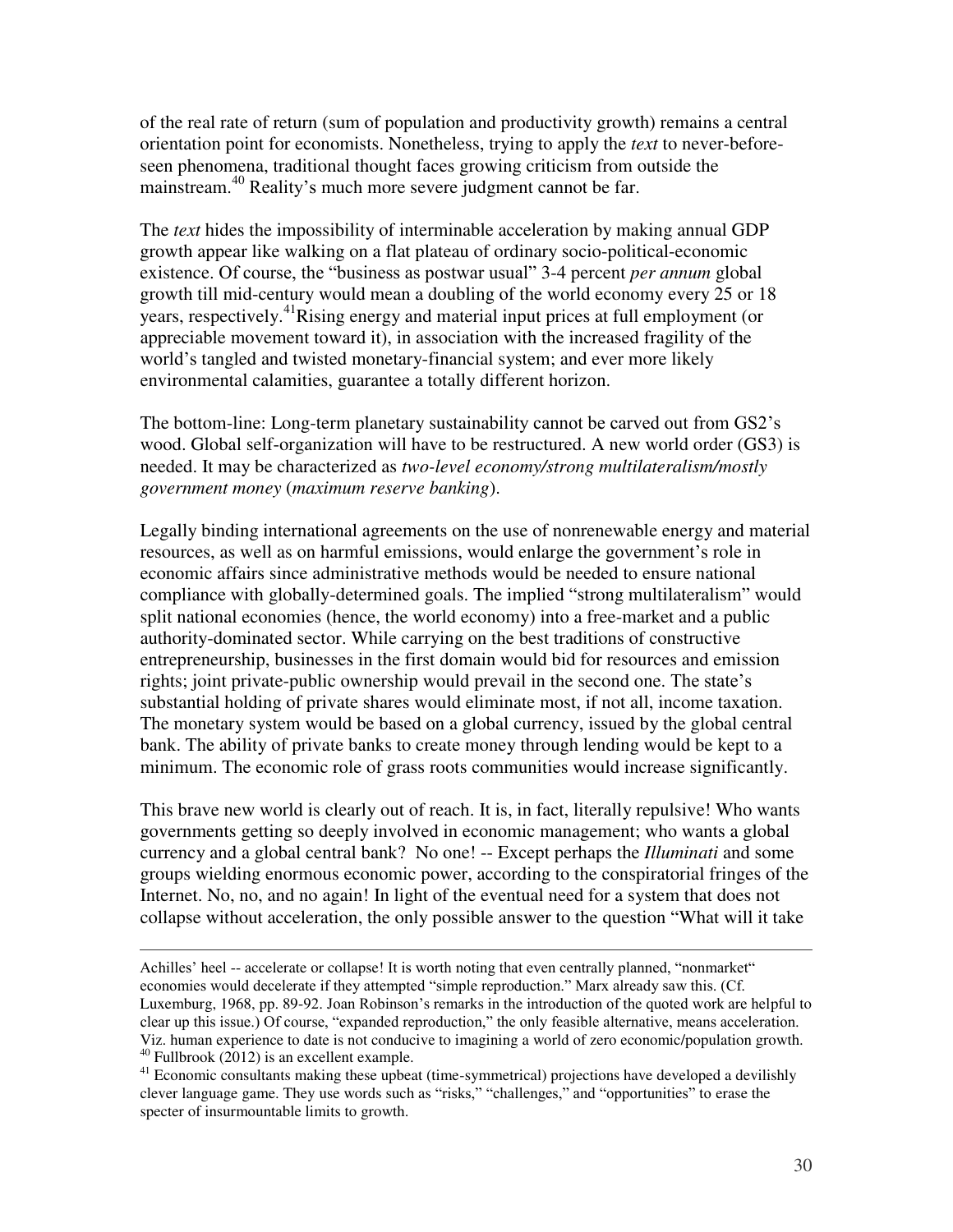to go from opprobrium to acceptance?" is "a new *chaotic transition*;" that is, an *ex ante*  impenetrably *extempore* search for a new global steady state.

One of the most fascinating and mystifying aspects of *chaotic transition* is what scientists and philosophers call "emergence:" Qualities in the newly emerged system could not be deduced by investigating the individual components that made up the original system. Who would have thought in 1914 when the world declared war on itself that out of seemingly endless hecatombs and unimaginable suffering; hopeless efforts to restore GS1 and huge false starts (communism and brutal attempts by two industrialized countries to subjugate the rest of the world) a global order of consumer capitalism organized along the principles of the American New Deal, side by side with the comforting presence of the United Nations, would appear in 1945?

We can recognize in "1914-1945" the three general phases of a successful bifurcation: spontaneous symmetry breaking, experimentation, and resolution. Thus, world history reflects the general principles of discontinuous transformations with emergent properties. Such transformations have been observed in the inorganic world, in biology, and in social organizations (on a lesser than global scale). A few examples follow.

*Snowflakes*: In the conversion of low temperature vapor to snowflake crystal (a stronger, more structured material organization with six-pointed symmetry), chance vibration at the molecular and atomic levels frustrates predictions of the three phases of chaotic transitions, even when control parameters (such as temperature and humidity) are well known and precisely measured.

*Magnetization*: Similarly, human insight is limited in foreseeing the emergence of higher order in a piece of iron that is being cooled. Above the *Curie point* the atoms vibrate wildly; below it they calm down. As the shuffling subsides, internal forces of negative and positive poles find an arrangement resembling a latent magnet along a North-South axis. But before this happens, they have to sort out their own attractions and repulsions. For a fraction of a second, all the tiny domains must be confused. They do the inorganic equivalent of "which way should/could I turn?" as they try to settle into a collectively more comfortable energy state. Individual atoms involved in mass action cannot possibly be programmed by Nature to adapt positions and angles so as to be latent magnets, ready to respond to external magnetic attractions. The size of the iron, its external conditions, the speed of heating, the level of purity and variety of concentration all influence the modality of coming to a new, stable internal arrangement. The information allowing order to be established develops through a spontaneous, experiential tumult -- trial and error.

*Slime mold (Dictyostelium discoideum)*: It hangs around as a carefree, highly individualistic heap of single-celled units until the physical environment becomes less hospitable and low entropy turns scarce. At that point the ranks seem to be confused, but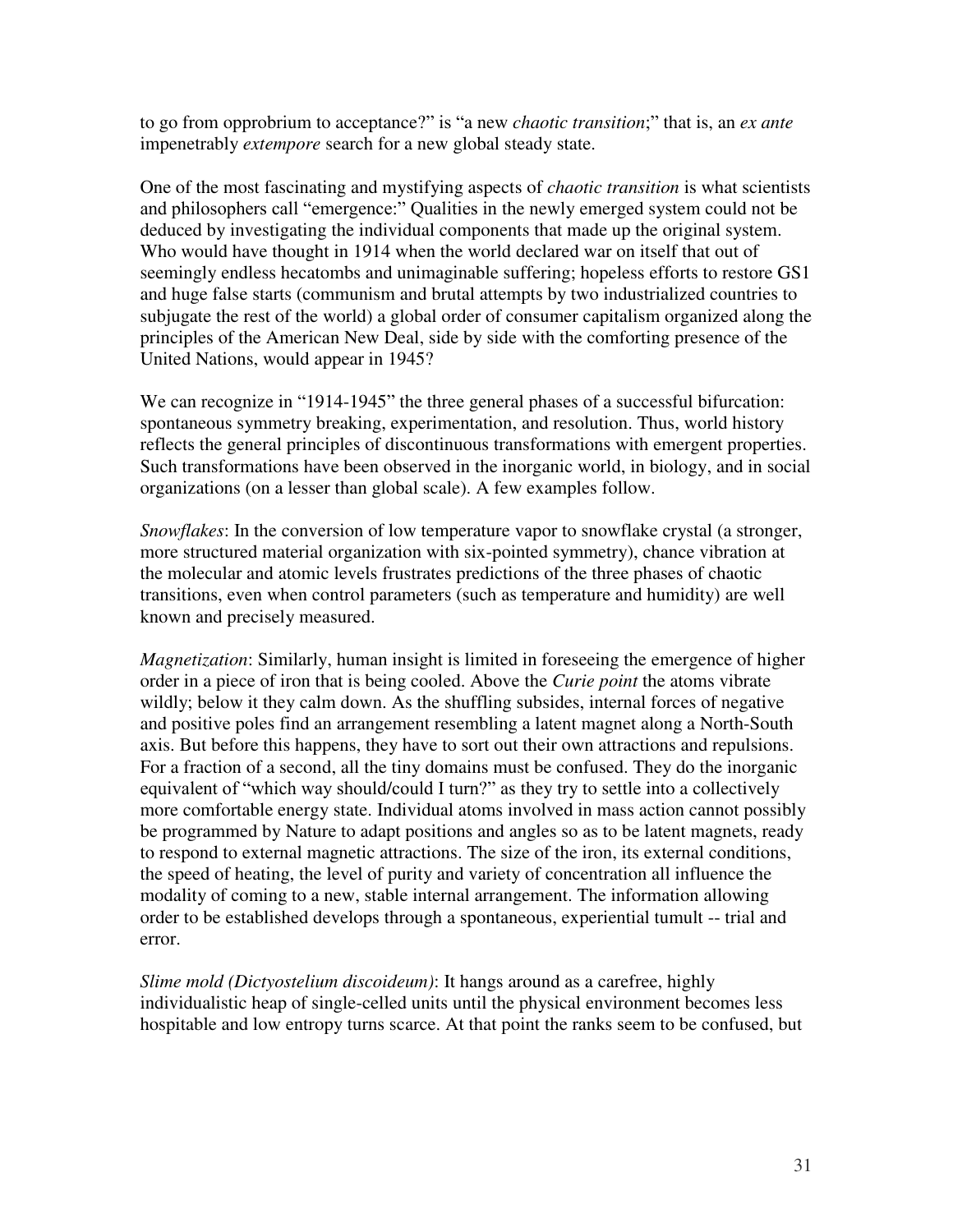an extreme social cohesion soon emerges in the form of a single organism that crawls across garden floors, gobbling up rotting leaves and wood in its path.<sup>42</sup>

*Fetus*: Thirty-eight weeks following fertilization, the inner mass of identical cells begins the radical elaboration of future organs. Of course, we know by now that the information required to create structural and functional subsystems resides in the DNA. However, heredity's aperiodic code must overcome an unsurveyable opulence of atomic-molecular disorder. From a profusion of chance and fragmented micro-endeavors emerges the grand design of human organism and consciousness.

*Hawaiian Creole*: As described by Talbot (1988), "Creole" is the generic name given to a language that develops when dominant and subordinate groups speaking different pidgins live in prolonged contact. In 1875, when the United Sates signed an agreement with the Hawaiian monarchy, the sugar industry in the islands began to boom and labor poured in to work on the plantations. Attempts at simplified communication in rudimentary Hawaiian, Korean, Japanese, and Spanish mingled with the overseers' English. Sometime during the turn of the last century, the first generation of native children began to speak an entirely new language, complete with its own grammar and syntax. Although it borrowed words from all of the tongues represented in the original Babelian melee, it was incomprehensible to immigrant adults, including the English-speaking plantation owners. Even more surprisingly, the Hawaiian Creole's grammar and syntax are similar to those of hundreds of other Creole languages around the world, even though their vocabularies are entirely different (ibid).

*Organizations*: Modern management science has connected discontinuous transformations in business firms (e.g., as a result of facing bankruptcy) to chaos theory. In such models, bifurcation is manifest in discontinuity, the working ground from which a new stable configuration transpires after an indeterminate period of clashes among proposed solutions, internal power groups, and influential individuals.<sup>43</sup>

*Chaotic transition* on the global scale is just as natural and inevitable as in the abovequoted examples. The difference is that the world's metamorphosis is comprehensive without a residue (i.e., there is no subject that would not also be an object of the process) and its duration, as demonstrated by historical experience (1789-1830s; 1914-1945) is

See also [Thiétart,](http://orgsci.journal.informs.org/search?author1=R.+A.+Thi%C3%A9tart&sortspec=date&submit=Submit) R.A. and [Forgues,](http://orgsci.journal.informs.org/search?author1=B.+Forgues&sortspec=date&submit=Submit) B., "Chaos Theory and Organization:"



 $\overline{a}$  $42$  For details, see the study of Garfinkel, A., "The Slime Mold Dictyostelium as a Model of Self-Organization in Social Systems," in Yates (1987).

 $^{43}$  Cf. DeShon and Svyantek (1993); Dooley and Johnson (1995); as well as Leifer, R., "Understanding Organizational Transformation Using a Dissipative Structure Model:**"** 

<http://hum.sagepub.com/content/42/10/899.short>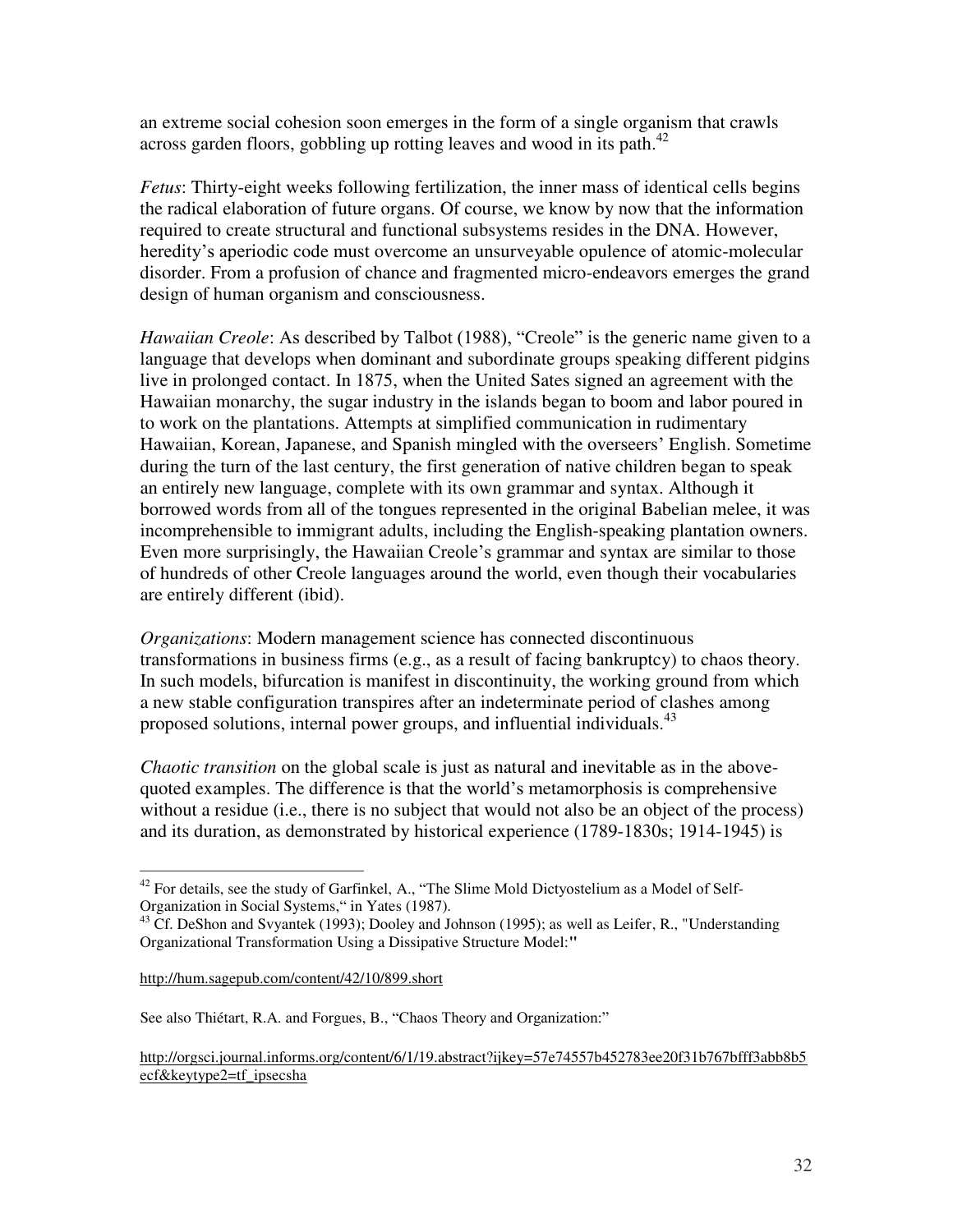measured in decades. For these reasons it is analytically and morally difficult to accept that descriptive history, with its leading personalities and fateful events, is nothing but the verbal distillation of a thermodynamic (physical) dictum: the world "rethinking itself" by going through a brainstorm, as it were; living through a period of disequilibrium that systemlessness brings in its wake.

*Chaotic transition* is near when the established order becomes prone to disruption through stochastic developments. This characterization corresponds to the "butterfly effect" as initial condition sensitivity has been nicknamed in the study of nonlinear dynamics. How an innocuous and totally unpredictable small event on the molecular/atomic level escalates in significance may be illustrated by the assassination of Archduke Francis Ferdinand, heir apparent to the Hapsburg throne, in Sarajevo, on June 28, 1914.

Through tragicomic events, the conspiracy of young Serbian nationalists came very close to a ridiculous failure.<sup>44</sup> But just when the whole thing looked like a youthful blunder, randomness came to the aid of Big History.

One of the conspirators, Gavrilo Princip, who skipped dinner the night before, got hungry and decided to sample the offerings of Moritz Schiller's delicatessen downtown. In the meantime, the Archduke insisted on going through with the originally scheduled program, even extending it with the PR gesture of visiting the military hospital where the victims of the earlier bomb explosion were treated. General Potiorek, the governor of Bosnia-Herzegovina, decided to speed up the convoy by taking the unencumbered, freeway-like "Appel Quay" along the river. He informed everyone about the route change except the chauffeur of the car in which he sat with the royal visitors. The conveyance ended up alone in the narrow downtown street where Schiller's establishment was located.

The General yelled, the chauffeur stopped and began to back up as a crowd of onlookers gathered. Gavrilo, now in the front of the restaurant, found himself face to face with his targets. He pulled out his pistol and killed the Archduke and his wife. As is well known, the ensuing chain of diplomatic events led to the thundering "Guns of August" and the curtain fell on GS1. The *chaotic transition* began.

It is hard to see the "from insignificant to significant" paradigm of escalation in this event. In order to find the real innocuous, totally unforeseeable occurrence (inviting even the notion of being external to human affairs as these are presumed to be observable by the naked eye), we must enter the brain, the neurophysics of forming thoughts, making determinations, and instructing the body to carry them out.

 $\overline{a}$ <sup>44</sup> One of the conspirators threw his bomb. Hearing the explosion, he dutifully bit into his cyanide capsule and jumped into the nearby Miljacka River. What he did not know was that the bomb bounced off the Archduke's car and exploded under the next one; that the cyanide was years past its "expiration" date, and the river that was expected to swallow him was about three inches deep at that time of the year. The rest of the conspirators did not act. They either thought that the deed was done or became paralyzed in the critical moment.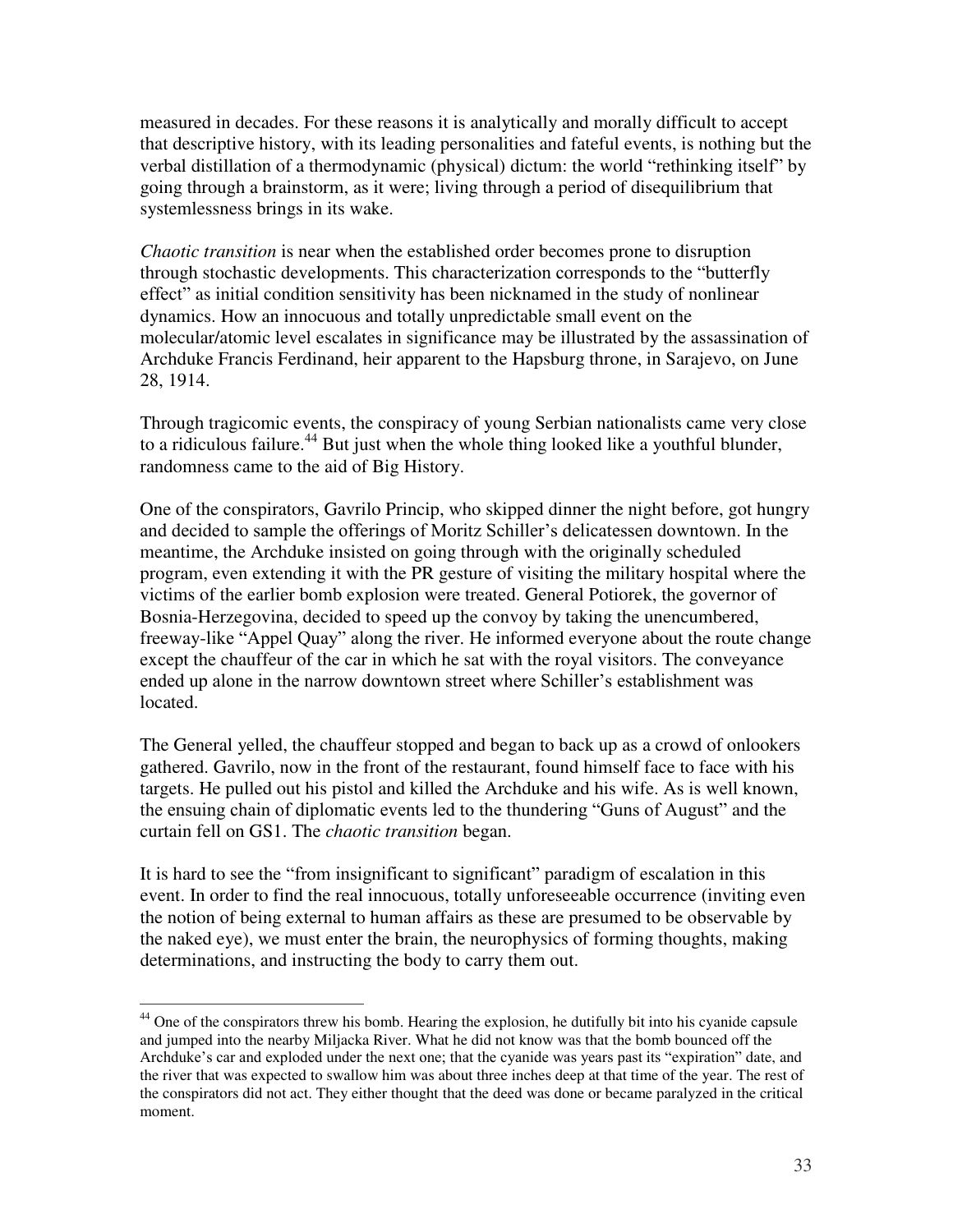Superficially, it may appear that the nearly infinitesimal material conditions that led to GS1's demise resided in the random coincidence between two electrochemical events: One that signaled hunger for the assassin (especially for the offerings of Herr Schiller) and the momentary forgetfulness of the General to instruct his driver about the change of route. Of course, the proposed explanation is more complex and comprehensive: When GLOPPE's scheme of self-organization becomes obsolete, the minute probabilities of random, insignificant events (each capable of starting a fatal chain reaction) accumulate to a level where system failure becomes a physical inevitability or, using the customary sociological term; a historical necessity*.* This view of the world connects irregularities with regularities, the chance variations in the subatomic universe (the infinite number of Brownian movements of particles in GLOPPE) with easily comprehendible causalities.

Since the thermodynamic take of history tells us that a critical transformation in the global system must occur in order to rectify GLOPPE's untenable relationship with its ecological constraints, our world is pregnant with a new *chaotic transition.* 

The socially destabilizing effects of stagnation, combined with widening income differences within nations, the insane expansion of credit (implying enhanced bubble risks);<sup>45</sup> the euro crisis (Boyer, 2013), the U.S. debt crisis (Pollin, 2012), and sharpening conflicts over resources represent thousands of catalysts to make the famed butterfly flap its wings. In short, while it is clearly impossible to foretell time, location, and the modality of the GS2-disrupting chain reaction, the certainty of its nearness weighs heavily on our generation.

The recognition that the difference between GS1 and GS2 was much smaller than between GS2 and GS3 gives one pause. If it took "1914-1945" to accomplish a relatively small transformation, what will it take to develop a working consensus on the institutional parameters and correlate personal behavior for a drastically different form of global self-organization?

Only the proffered intensity of the need to find a solution brightens the horizon.

Seventeenth-century philosopher Thomas Hobbes argued for the importance of the state. Without its power to tame interpersonal competition, he said, life would be "solitary, poore, nasty, brutish, and short." (Hobbes, 1952 reprint, p. 97.) We may add a vital corollary to his insight: The state can remain effective only if its scope and methods change with GLOPPE's growth, which is obviously not a mere swelling but also a progression to ever higher modes of self-organization. Unless the state reappears in a

 $\overline{a}$  $45$  The stock of global credit increased from \$57 trillion in 2000 to \$109 trillion in 2009 and (barring a global *Krach*) it is expected to reach \$210 trillion by 2020:

[http://www3.weforum.org/docs/WEF\\_NR\\_More\\_credit\\_fewer\\_crises\\_2011.pdf](http://www3.weforum.org/docs/WEF_NR_More_credit_fewer_crises_2011.pdf)

Vasco and Gabaix (2013) have found that the expansion of the financial sector has been a major factor in the recent rise of macroeconomic volatility.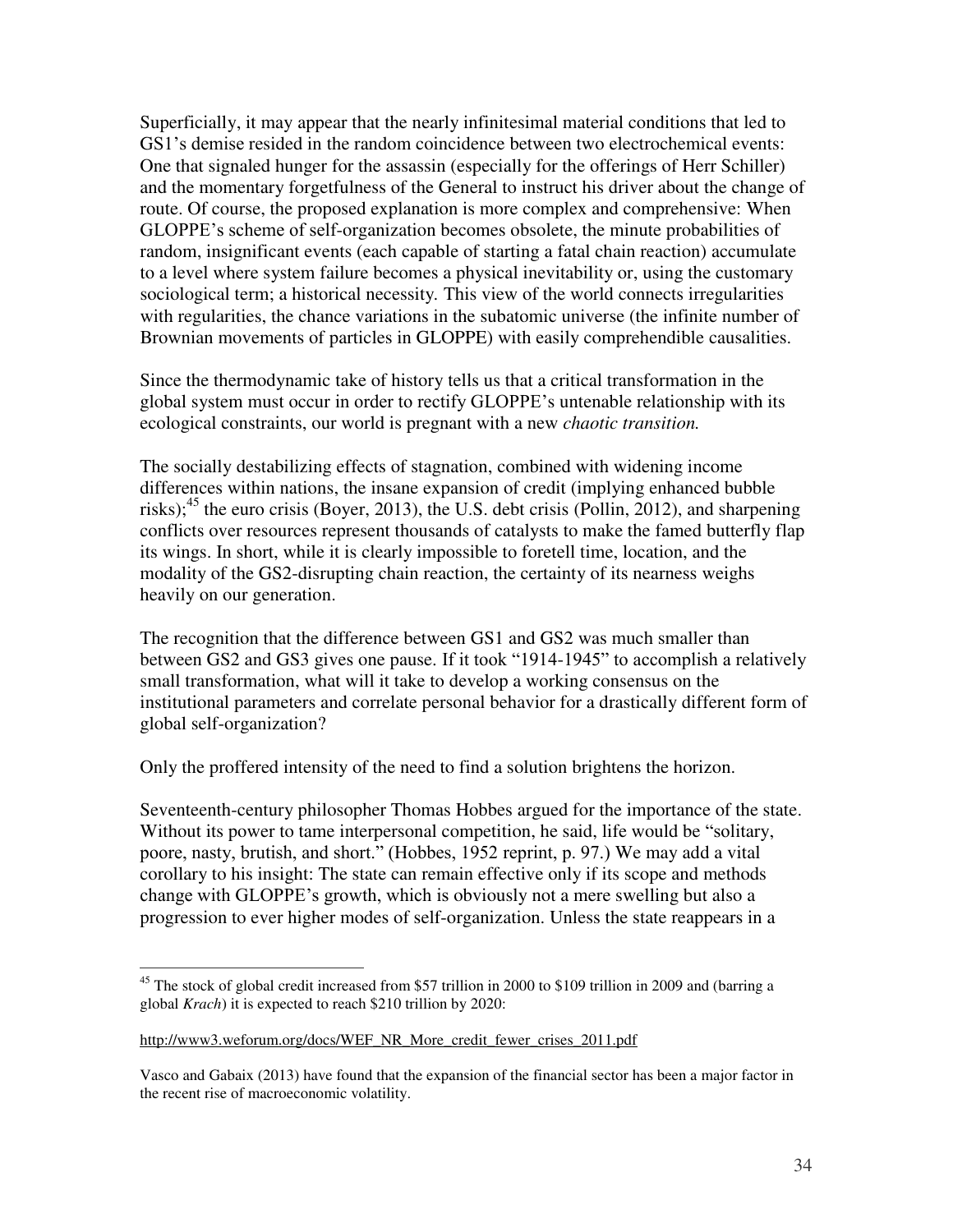new, updated form on the world's stage, sometime later in this century, the law of the jungle will grab *Homo sapiens* by its throat.

Further investigation is premised upon a link between universal history (including social and economic history) and the temporal succession of consciousness structures.

# **6. Diachronic momenta of consciousness**

# 6.1. Consciousness as "differential totality"

In a narrow sense, when it is directly connected with cerebral activities or conditions; i.e., when it has a demonstrable physical basis, consciousness is "differential totality." It contains all the information necessary to deal with the most burning problems that the physical-social-cultural-economic environment presents for the individual. The adjective "differential" is meant to draw attention to the circumstance that consciousness is made up of active and passive components. The first category comprises those perceptions and memories that have an immediate bearing on adaptation, on the quest of rewards; as well as on information about feasible alternatives to carry out related activities. The second category contains all other information pertaining to individual existence. The separation is not rigid. Consciousness is best visualized as a continuous spectrum that stretches from the body's biological processes, which remain unconscious unless attention is explicitly drawn to them (e.g., in the doctor's office) to crisis in the family, at the workplace, or in the environs otherwise delineated.<sup>46</sup>

In the age of global self-organization, the second category includes neuro-chemical imprints of the global-system-specific "rules of the game:" the local application of internationally comparable institutions along with the principles and modalities governing intersubjective relations. During a *chaotic transition*, the world is split into antagonistic subfields; viz. the conflict-ridden difference in the "rules of the game" based upon which the individual had to seek survival or differential success in the United States, the USSR, and Nazi Germany during the 1930s.

The passivity of our knowledge about enduring socioeconomic conditions is tantamount to the objectification of human relations, to the provenance of what Georg Lukacs called man's "second nature;" an extension of eternally valid laws of being (e.g., the circadian rhythm, the way waves break on the seashore) to reified institutions. What people living under a stable global system consider "true assertions" about history, society, and the economy presupposes a scaffolding of the conceptual universe that the mind tends to conflate with the laws and regularities of the natural world.

Of course, no "second nature" can be eternal. Cultural evolution is, in fact, a story about creating, maintaining, and getting rid of "second natures."

 $\overline{a}$  $46$  Schrödinger (1967, pp. 99-109) inspired this paragraph.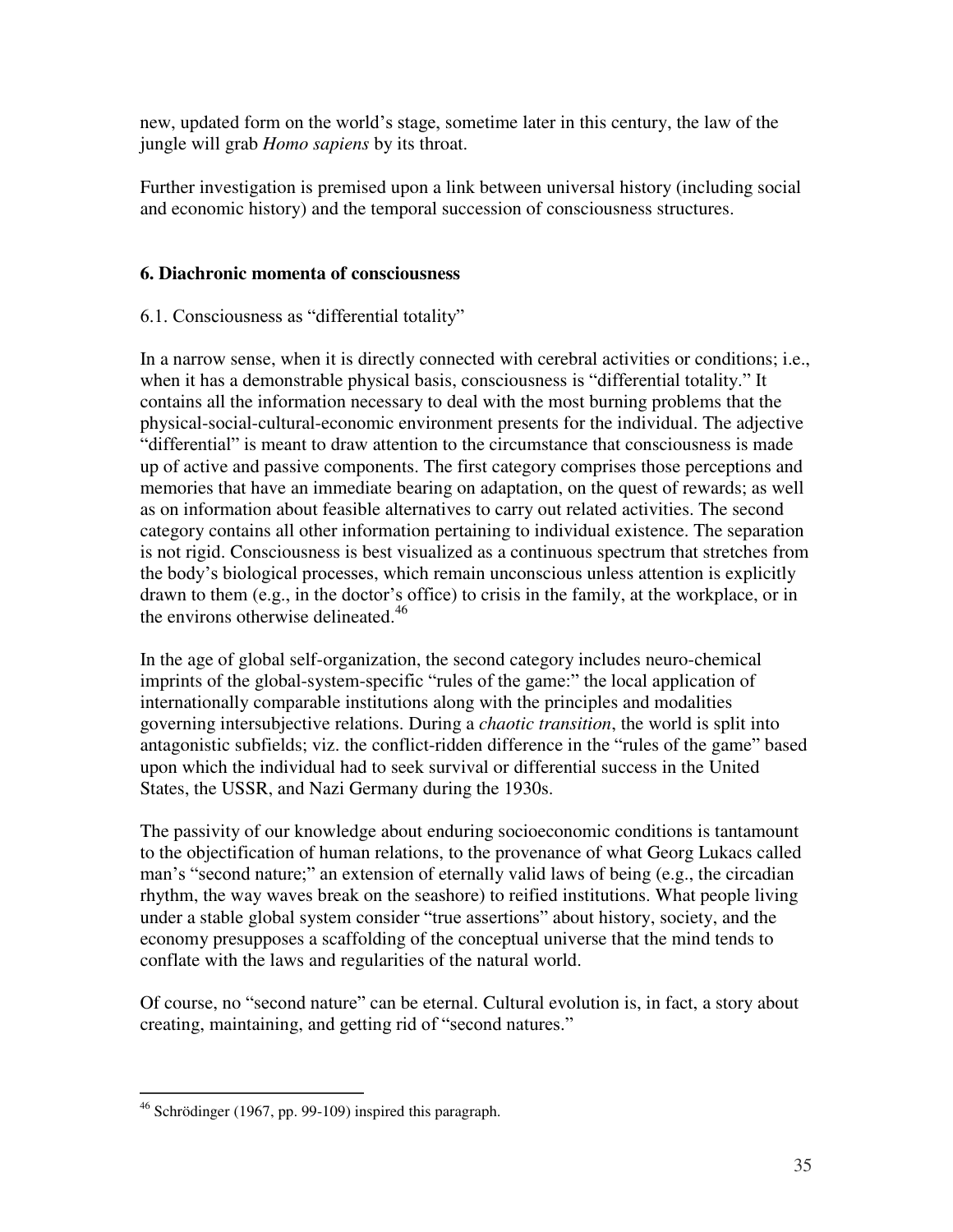Stated differently, "objectivity" is a historical category. It shifts over time, not only in the natural sciences but also in socioeconomic relations. We can say with Hegel that real is rational and the rational is real but, of course, the real moves while it is human nature to believe that the conditions of the day are everlasting. The implied inevitability of chaotic interludes separating relative steady states conforms to the proposition that GLOPPE is a spontaneous, far-from-equilibrium, dissipative process.

The widely accepted recognition that individual consciousness is inseparable from its socioeconomic substratum did not come easily. Ever since the  $17<sup>th</sup>$  century, when René Descartes fathered modern dualism by drawing a sharp dividing line between *res cogitans* and *res extensa*, philosophers have struggled to reunite the two. "Mind and society are two aspects of the same evolutionary process" argued Giambattista Vico already in the first half of the  $18<sup>th</sup>$  century (Schumpeter, 1954, p. 137). Much more was to follow through the contributions of Kant, Hegel, Marx, Husserl, the psycholinguists, the existentialists, the structuralists and the postmoderns.<sup>47</sup>Yet, you can peruse contemporary economic literature without finding an admission that, to a large extent, we see economic life with its laws and history not as it is but as we are; complex products of a world order. The need for adaptation at the species' scale will bring drastic changes. In the realm of theorizing, creative sensitivities will renew the "historical school," which, as the counter pole of GS2 economics, disintegrated after the collapse of GS1.

## 6.2. Gebser

 $\overline{a}$ 

The importance of Jean Gebser regarding the philosophical schism that separates dualism from a complete inseparability between the individual's internal and external worlds (i.e., the self with its "thinking thing" and the surrounding socioeconomic milieu) resides in advancing the notion of *integral-arational* consciousness.

Gebser's archeology of consciousness identifies five patterns, structures or mutations: The *archaic* (the first one to emerge from the "origin" was marked by instinct and presentiment); the *magical* (characterized by a pre-conceptual; pre-symbolic, vital lifefeel); the *mythical* (cohesive apprehension through pre-egoic polar thinking); the *mental* (spatial, dualistic, conceptual, system-building, synthesizing, abstract comprehension); and the *integral-arational*, which transcends, unites, and balances all previous structures. Gebser argued that the structures remain co-present over time. Thus, a subsequent phase does not replace the previous one; rather it "overdetermines" it, thereby creating a cumulative complexification that will become transparent only when the typical individual (i.e., global society) embraces *integral-arational* consciousness.<sup>4</sup>

 $47$  Edmund Husserl (1859-1938) is credited for the explicit break with Cartesian dualism and for the overflow of positivism it inspired. By directing attention to the "subject" and "consciousness," Husserl exerted a crucial influence on  $20<sup>th</sup>$  century philosophy. Cf. Stewart and Mickunas (1990).

 $48$  For more complete descriptions of Gebser, see Combs (1996) and Feuerstein (1987). The ultimate source is, of course, Gebser (1975 and 1984). The second date refers to *The Ever-Present Origin* as rendered brilliantly into English by Noel Barstad and Algis Mickunas. Although the subject is not relevant in the current context, it needs to be strongly underscored that consciousness meant a great deal more for Gebser than what physicalist "brain science" can tell us.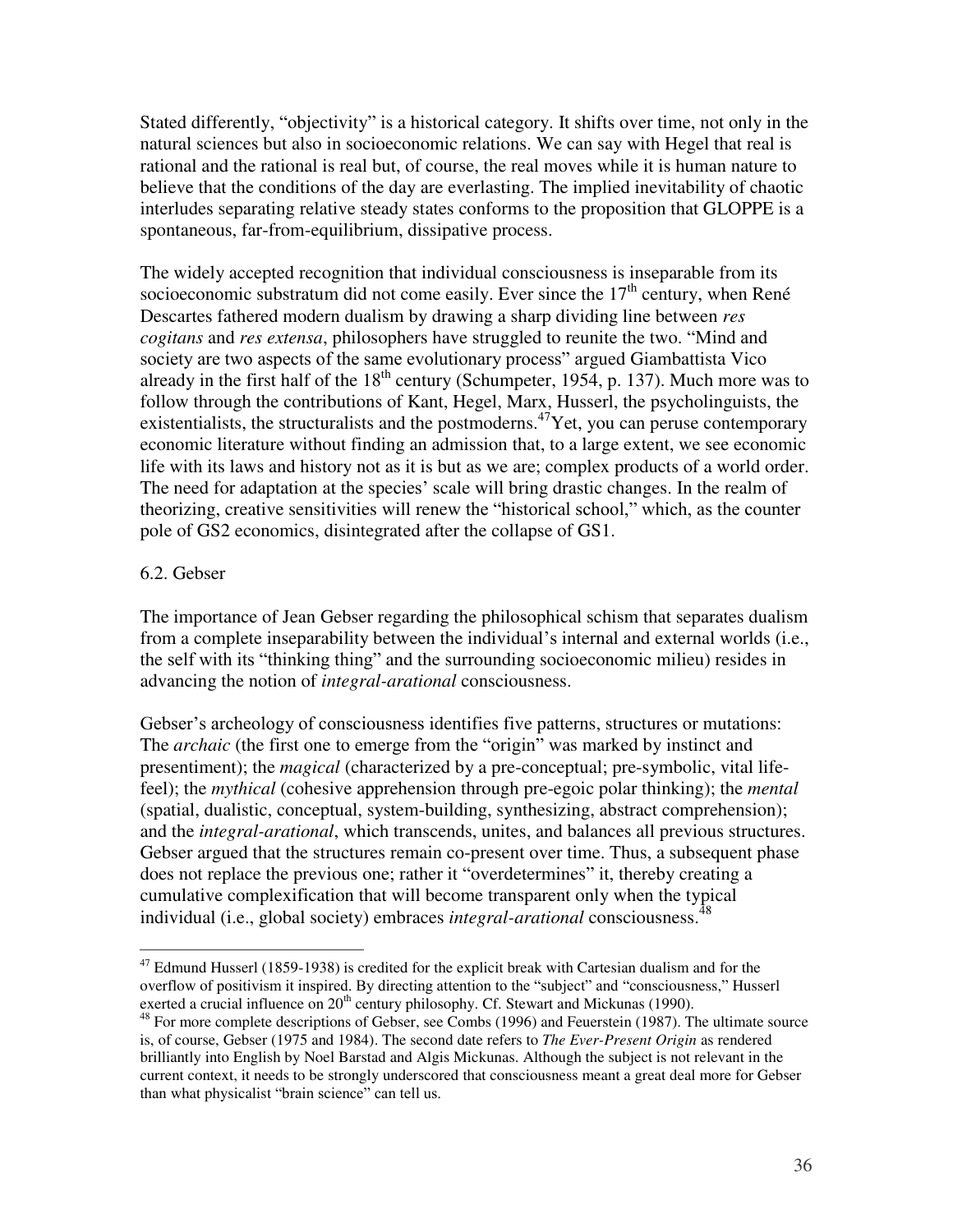Only states of mind that arise from *integral-arational* consciousness are capable of accommodating the seemingly antithetical convictions that (a) an individual, or a group of identically thinking and motivated individuals (i.e., a socially defined *genus*), may make an independent and objectively relevant assessment about society and history; and (b) that all such assessments are stamped by the prevalent global system and, in case they point beyond it, i.e., represent blue prints for the next world order, they could not be implemented through transformations that one commonly associates with reforms and political program. (Just remember what it took for GS2 to come into existence!)

How right F. Scott Fitzgerald was when he said that intelligence is the ability to accept two contradictory ideas and still function. The intelligence he referred to is not a high IQ or some remarkable analytical or artistic talent; it is the faculty of leaving certain competing ideas, whether they are scientific propositions or articles of faith, nonconflated and unbrokered. It is the readiness to tolerate a conundrum without dialectical resolution or relegation of the whole problem to the waste basket -- it is *integral-arational* consciousness in practice. But let us return to the socio-historical perspective to see for what other reasons (besides striking a mental-psychological balance between voluntarism and fatalism) *integral-arational* consciousness is humanity's teleological attractor.

Each consciousness structure coincided with distinctive socioeconomic conditions: The *archaic* with primitive hunting, fishing, and gathering; the *magical* with more advanced versions of the same activities within increasingly complex social schemes centering on the horde; the *mythical* was characterized by agriculture; and the *mental* by industry coming to dominance. The *mental* structure can be traced to ancient Greek philosophy in an era marked by a spurt in the development of handicrafts, shipbuilding and the geographic expansion of trade.<sup>49</sup>

Consciousness structures go through an efficient and a deficient phase, according to Gebser. He considered rationality (with its offspring of vulgar materialism) the deficient form of mental consciousness, dating its reign to the second half of the  $18<sup>th</sup>$  century when, propelled by the English industrial and the French social revolutions, the world's first *chaotic transition* began, settling in GS1. Time "broke forth," Gebser argued, meaning both the constant and growing preoccupation with time and its spatialization (e.g., the positive-feedback-loop-like, self-multiplicative spread of flowcharts, schedules, and plans, turning time into a divisible quantity marked off along an axis), to the detriment of individual wholeness.

The growing deficiency of mental-rational consciousness may be observed in the age of global systems. GS1 required masses of parsimonious, placidly obedient, beaten-down philistines. Hašek's "good soldier" Schwejk and Büchner's Woyzeck illustrate the absurdity and tragedy of the resultant deformation of individual consciousness. But as soon as the system became ensconced, rebellion against it was born, growing in intensity; from Melville's "scrivener" Bartleby to Stone's Eugene Debs, the socialist labor organizer ("Adversary in the House"). The GS1-typical persona was straining toward its

<sup>&</sup>lt;sup>49</sup> The often quoted gem of Protegoras: "man is the measure of all things" (uttered two-and-a-half millennia ago) was one of the first documented manifestations of mental consciousness (Gebser, 1984, p. 77).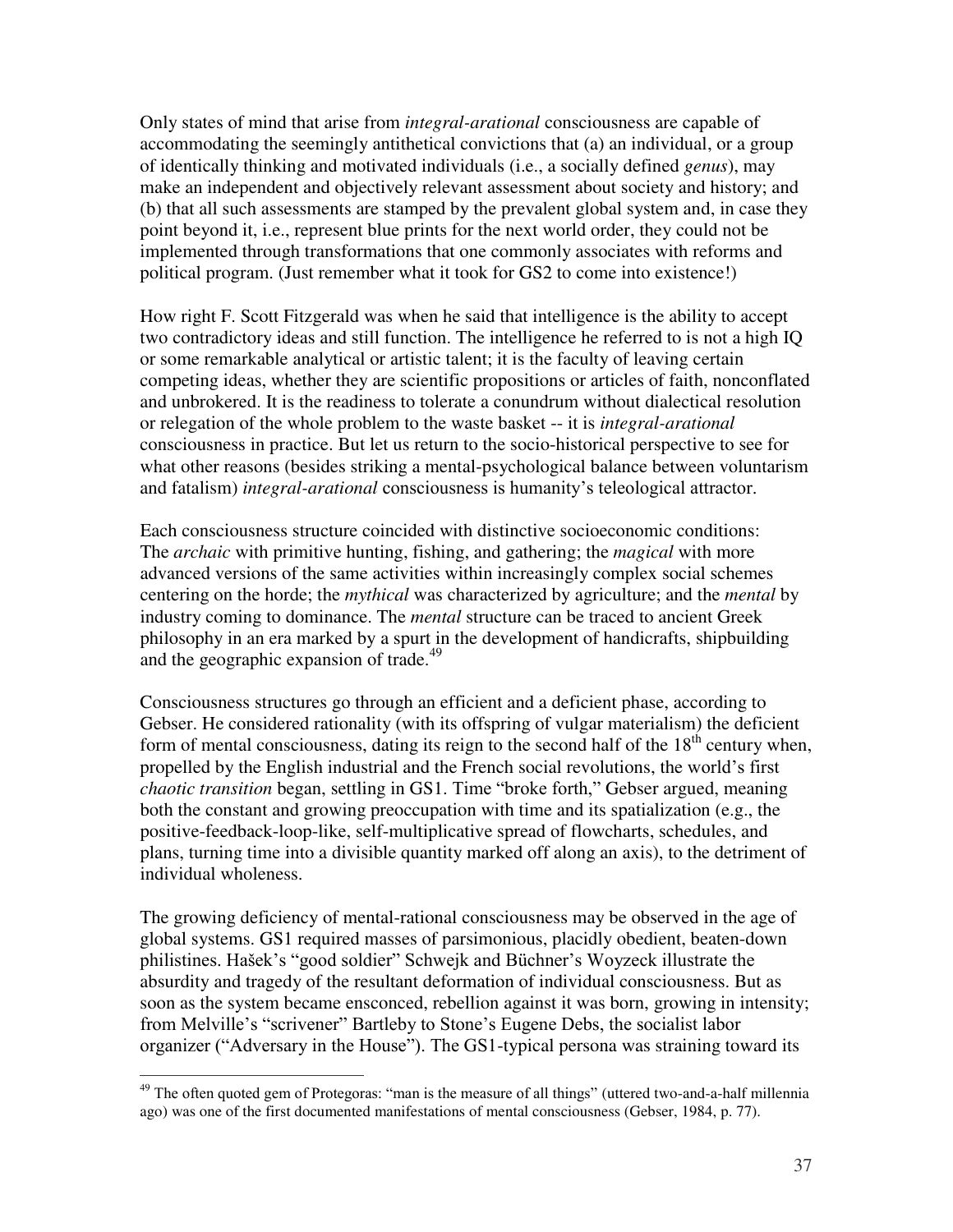GS2 avatar; the insatiable consumer with a mortgage and assorted credit cards. The implied transformation makes perfect economic sense. The "accelerate or collapse" Archimedean point of our global system could not exist without a personality that displays "The better I live, the more I demand!" as its permanent marquee.

From a Gebserian standpoint, the worsening deficiency of mental-rational consciousness (expressed through imputing a quasi-divine status to rationality) is organically tied to the historic breaking forth of integral-arational consciousness.

6.3. What is wrong with rationality?

The public at large, unfamiliar with Gebser, is taken aback upon hearing criticism of rationality. It sounds like a blanket rejection of analytical matter-of-factness in diagnosing personal, business, or social problems. "What is the alternative: irrationality?"

Gebser was aware of this reaction and made it absolutely clear that he did not equate *ratio* with understanding or with common sense (Gebser, 1984 -- henceforth EPO -- p. 95). Rather, he used the concept in accordance with the word's original Latin meaning: to reason by comparing magnitudes. He criticized rationality (the general practice and adulation of the *ratio*) for its proclivity to subdivide complex phenomena into partitioned sectors; to view the world through narrow perspectival slits with an exaggeratedly quantitative emphasis (EPO, p. 93). Syntheses built on this approach result in rigid, disconnected systems that have little to do with the fullness of reality.

Rationality so interpreted is complete with an axe-grinding advocacy of whatever limited angle of observation the individual represents. Gebser showed that the progressive strengthening of this method is destructive (EPO, pp. 96 and 97) as it reduces comprehension to "amorphous nullity" (EPO, p. 180), leading to "rational chaos" (EPO, p. 303). And, of course, the sequel to rationality is not irrationality but intensified consciousness (EPO, p. 480); integral comprehension.

Let us repeat: By rationality Gebser meant the exaggeration and the ultimately untenable, senseless pushing of a good thing.

How well contemporary economics confirms Gebser's misgivings may be seen in (i) the reduction of individual motivations to hunger for consumption and the accumulation of material wealth; the brassy advocacy of private interests harmful to the public; (ii) blatant a-historicity; (iii) narrowly perspectival analytical propositions to deal with the looming physical constraints to economic growth; (iv), the "objectivation" of market prices; and (v) absence of the integral view.

(i) In the name of rationality (taken as a synonym for reason), run-of-the-mill economics has demoted *Homo sapiens* to *Homo oeconomicus*; a software code with the intelligence level, emotional universe, and intentionality of a web search engine. (For a detailed explanation, see Dopfer, 2005, pp. 21, 22, 27, 28, 29, 33, 41, 371, *et passim*.) This simplification has lent itself to a dazzling variety of attempts to describe the economy as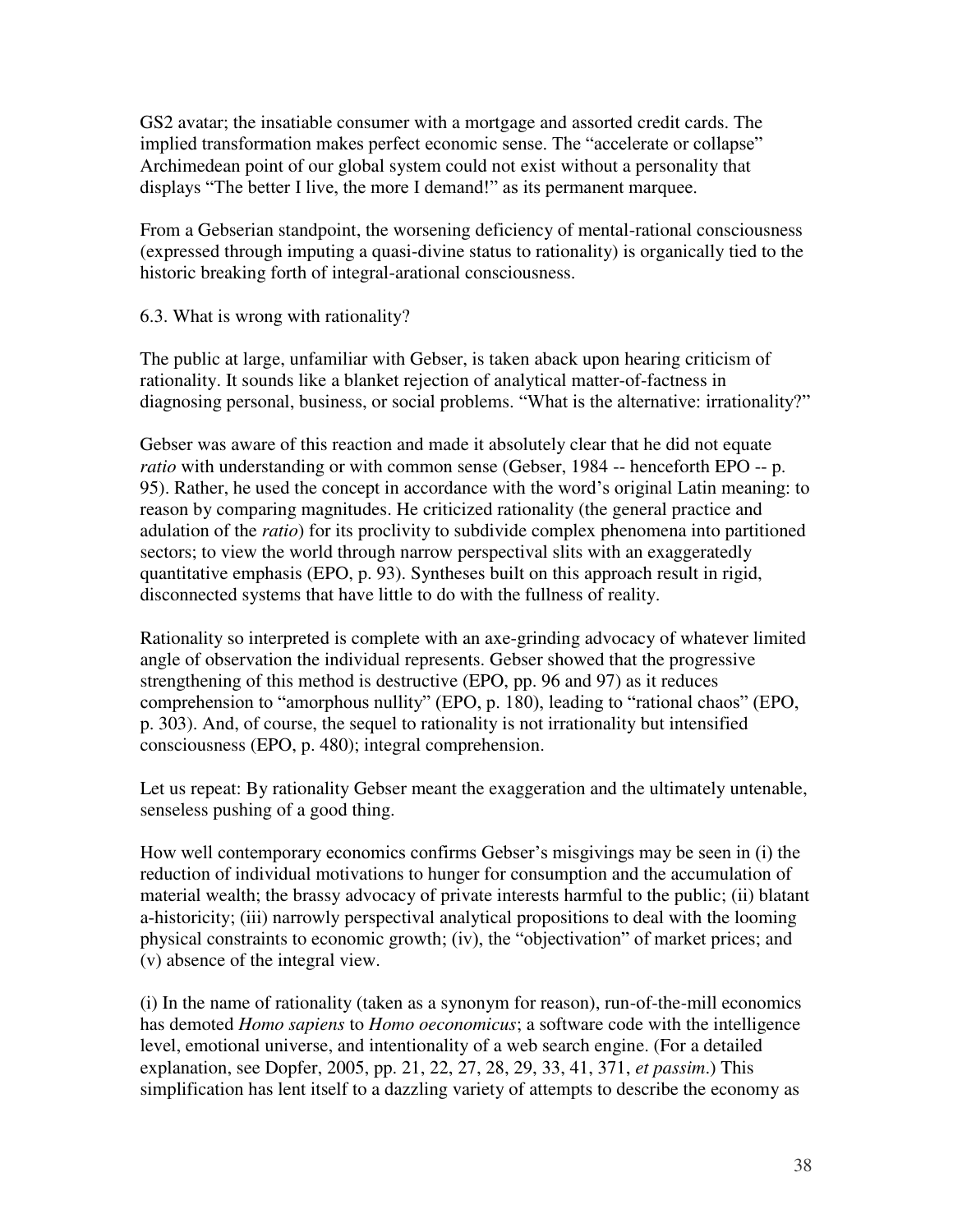a super-temporic, self-perpetuating circular-motion mechanism. The "rational expectation hypothesis" (REH), which connects traditional (GS2) economics with the mental habit of chopping and slicing reality, then building blind syntheses on the lifeless residual of inorganic monads, is "Exhibit A." By equating the economy's temporal change to a datagenerating process, REH assures the world that, as long as the players are permitted to be rational (i.e., get the government out of the way of private business!), economic growth will remain on an even keel (at least stochastically).<sup>50</sup>

Under the guise of opening the arena for the rationality of market forces, domestic and international finances have been deregulated with the simultaneous instauration of jawdropping bonuses to capital market operators. That such a combination has the rational consequence of serial bubble creation; spreading fraud through the economic and political system can hardly be turned into a *kudo* for "rationality." The whole effort to construct an aura of omniscience around this concept is nothing more than a fancy ideological plug that exaggerates the social service potential of unchecked greed.

(ii) Rationality-flattened reality has turned history into the history of how the primordial forces of the market have accommodated the timeless human expediency to maximize profits and consumption. Rationality-infected historiology denies the temporal relativity of socioeconomic arrangements; its votaries see present society and its antecedents through neoclassical utility and production functions. Accordingly, the past is best described by recognizing the proto-variants and primitive manifestations of today's market-oriented behavior, social interactions, and legal-institutional framework. The favored approach to economic history resonates with the French adage*: plus ça change, plus c'est la même chose.* 

The critically acclaimed work of Reinhart and Rogoff (2009) is a fair specimen of this overwhelming tendency. It is openly motivated by a kindred mantra: "We have been here before." The study is thoroughly researched and elegantly presented. But this hardly exonerates first-rank scholars from the folly of equating numerous sovereign and banking crises since the infancy of capitalism based on a limited number of unhistorical characteristics. (The text explaining the condemnation of Galileo could hardly be faulted for its Latin.) Self-feeding speculative episodes ending with spectacular disruption may have always been driven by the prospects of personal gains, corporate miscalculation, and political survivorship; they may have always been marred by manipulation, gullibility, and inertia in mass behavior, but they have differed essentially in the form and substance of their impact on the evolving individual as a social component, on the constantly transforming national economies and on international economic relations.

Accelerating demographic and economic growth has been a relentless novelty producer. Consequently, the world changes beyond the control of mind and will, sweeping along personal lives and reasoned judgment. The *cogito* is inundated with so much new information that believing that "this time is different" is par for the course because in so many different ways it really is.

 $\overline{a}$  $50$  Syll (2012) puts REH in its place.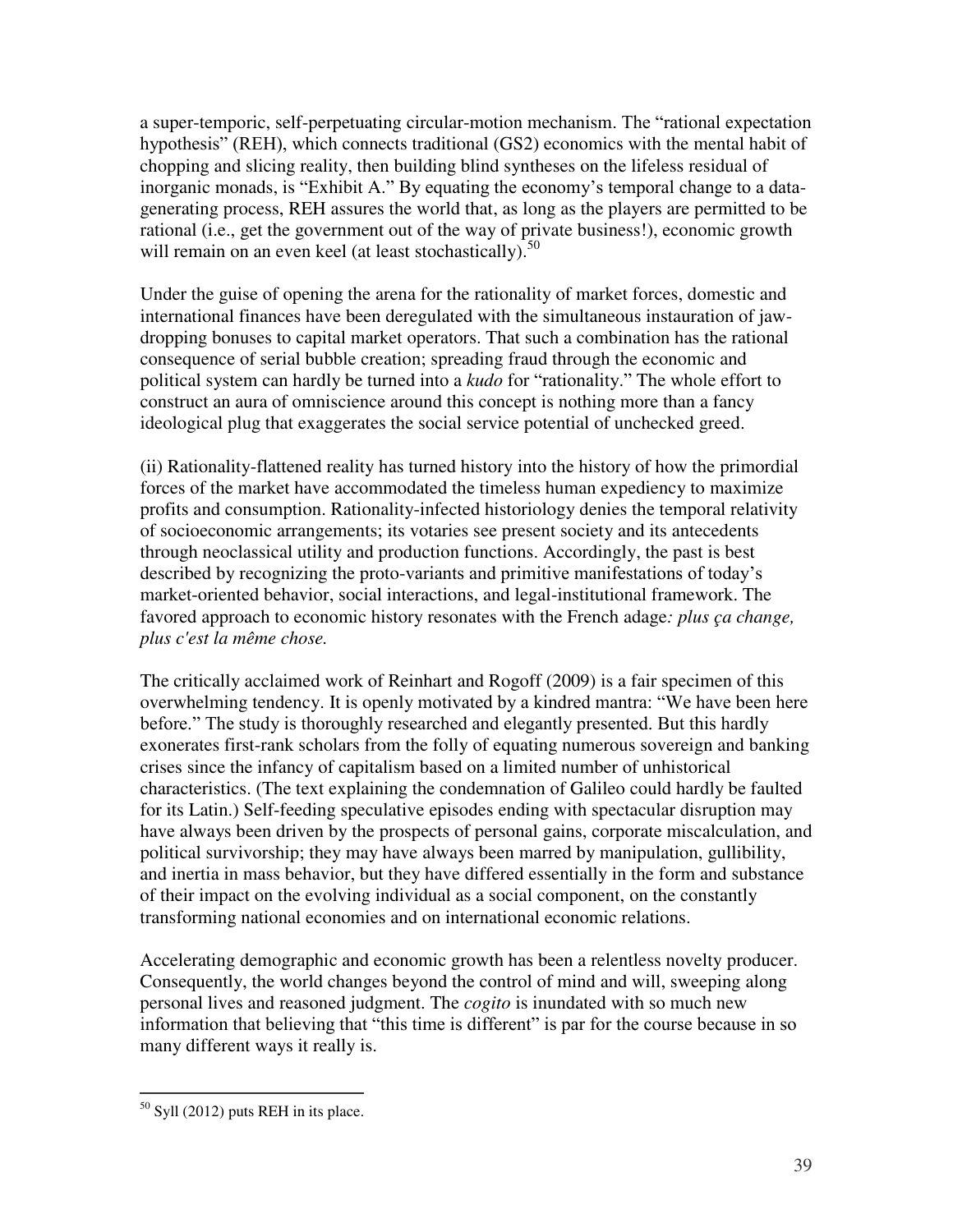"This Time is Different" conjures up a fictitious gambler who plays the same game for eight centuries. The inebriated idiot is either inflicted by a chronic gambler's fallacy, culminating in sequential Martingale fiascoes (given that output and stakes have grown over time); or he has neglected Bayesian derivations, or again, he has been using consistently wrong evidence to update his beliefs.

Deemphasizing the multifaceted variance among selected events negates the fundamental dynamism of universal history; the crucible of finding, maintaining, and renewing order amidst the unstoppable expansion of the human biomass and produced, extrasomatic structures. But this is exactly what a living global system wants to hear and is bent on rewarding: "I will always be because I have always been!" Its best strategy of selfpreservation may well be to keep the unidirectionality of history off discourse: Don't talk about global systems as broadly distinct phases! The meta-sociological blinders that GS2's *text* has welded into the minds of postwar generations may be blamed for such ludicrous propositions as "let's bring back the gold standard" and "let's reject Keynes in favor of Adam Smith;" or, to argue with equal futility for "Keynes" in the false belief that reified institutions could be declared null and void through coercive grandstanding. The same insensitivity is detected in using "we" as the almighty voluntarist decision-maker capable of stamping out pollution, making electrical cars dominate the highways, and ending our "addiction" to oil. Such "we"-predicated propositions tacitly assume an *ad libitum* political control over the global system's parameters or they do not recognize the existence of these parameters at all.

(iii) An example: Two eminent energy experts, M.Z. Jacobson and M.A. Delucci, estimated that a comprehensive strategy to shift the world's energy basis toward renewable sources would require about 3.8 million wind turbines. (See "A Plan to Power 100 Percent of the Planet with Renewables" in the November 2009 issue of the *Scientific American Magazine.*) But, according to André Diederen (senior scientist at the Netherlands-based research institute, *TNO Defense, Security and Safety*) the manufacture of that many large (5 MW) wind turbines would demand roughly three million tons of Neodymium. The current annual production is 18,000 tons and Lenntech (an associate organization of the Technical University of Delft in the Netherlands) puts global reserves of Neodymium at eight million tons.<sup>51</sup>

A total reserve figure does not reveal what proportion of it is economically recoverable (since it is the sum of proven, probable and possible deposits); a circumstance aggravated by the fact that this "rare earth" element is hardly found in pure form, implying that a good chunk of the eight million is too expensive to access. Moreover, unlike the commons (the oceans and the atmosphere), metal reserves are national property. China happens to be the country richest in Neodymium and it has recently imposed controls on the exportation of "rare earth" elements. Even in the extremely unlikely case that three million tons could be produced, how about replacing wind turbines? They don't last forever.

<sup>&</sup>lt;sup>51</sup> From André Diederen's presentation, entitled "Materials Scarcity and the Elements of Hope," at the *Bioneers Global Conference*, May 31- June 1, 2010, Driebergen, the Netherlands.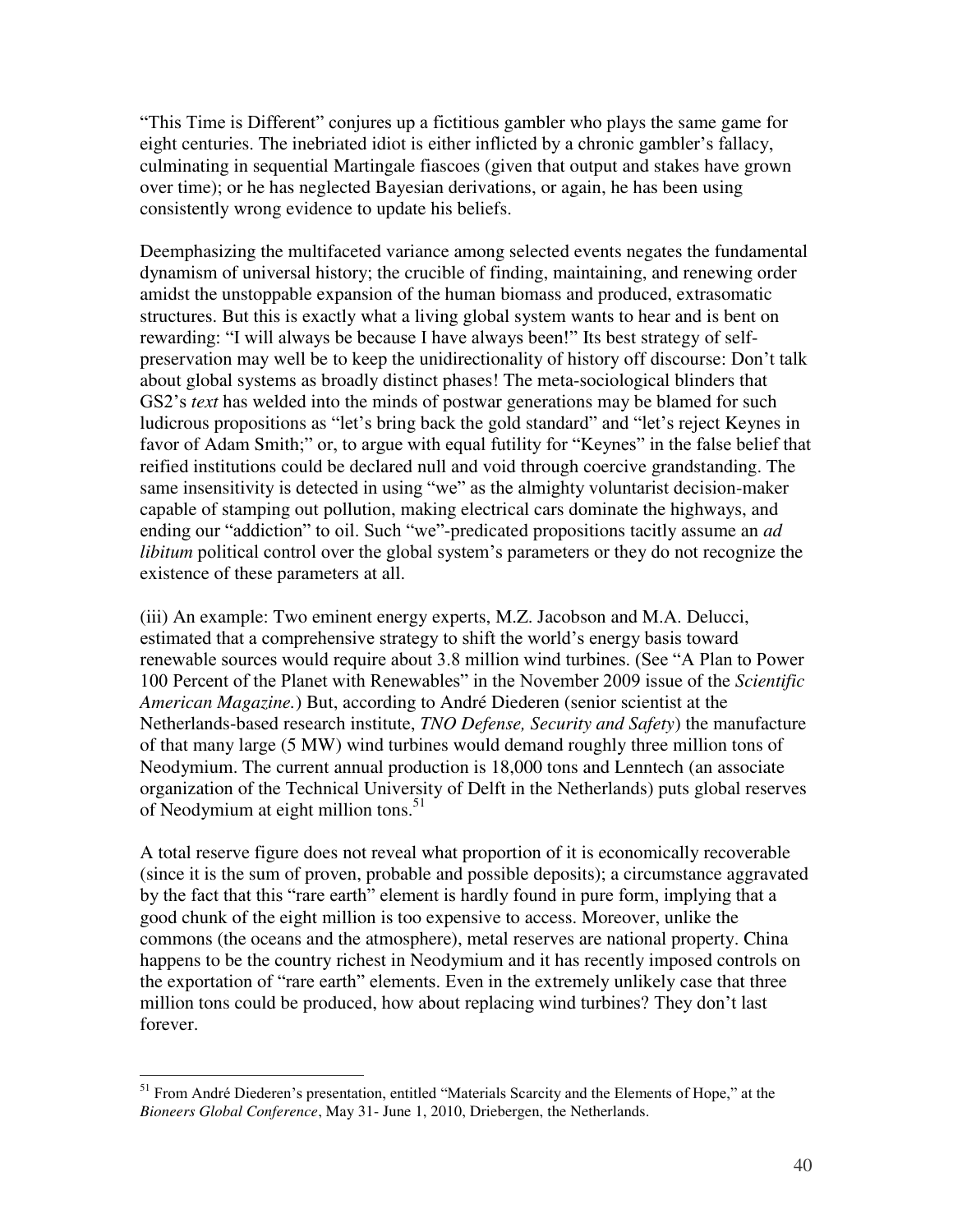The obstinate advocacy of nuclear, geothermic, hydroelectric, and solar power; natural gas, bio-fuels; and, as mentioned above, nanotechnology, reeks of similar deficiencies.

Concerning the reversal of environmental degradation, neither the demonstrated ineffectiveness of the parochial national (or even subnational) approach, nor the hopelessness of dealing with the world's environmental problems by leaning on the profit motive provokes a tocsin in rationality-ruled mental consciousness. The piecemeal approach to emission controls will not generate planet-wide virtuous circles and private business will always choose profit over reducing pollution as long as the regulatory vacuum permits it.<sup>52</sup> As Professor Nicholas Stern stated, "Climate change is global in its origins and in its impacts. An effective response must therefore be organized globally and must involve international understanding and collaboration" (Stern, 2008, p. 26). This is certainly true, but the global approach will have to wait until GS3 transposes GS2 rationality.<sup>53</sup>

(iv) The unwillingness to see GLOPPE as a spontaneous bio-social configuration explains why market prices do not account for the entropic process that mercilessly shadows the world. The valuation of commodities simply cannot reflect the *Drawdown* if the average mind ignores it. Claiming the contrary is rooted in the drastic overreach of rationality-dominated social science that blows out of proportion the empirically undeniable, but ultimately limited subject-object dualism (i.e., the range of influence any individual may exert upon the robust, institutionally-embodied, coordinative structure of interpersonal relations).

The equal validity of supply/demand relations to every economic agent does not mean that prices have an independent ("objective") existence outside our consciousness. Prices may well account for all the factors that billions of linked consciousnesses consider relevant in our era, but for nothing more.<sup>54</sup> And when this web evolves as a result of the anticipated wide-scale recognition of the Earth's *de facto* thermodynamic conditions, the resource cost-core of prices<sup>55</sup> (especially of large, expensive durable goods) will likely

 $52$  Niven and Rausch (2013) concluded that supply elasticities for fossil fuels would have to be infinite (or nearly infinite) to generate net negative emission leakage. (Of course, infinite supply elasticity for an omnipresent input is an absurd condition. It implies that even a Planck-length displacement of the price would disrupt the economy.) The investigation's main conclusion seems to be absolutely correct: "Leakage estimates from CGE models are unlikely to be negative." Examining the effectiveness of methods to improve air quality in California, Auffhammer and Kellogg (2011) confirmed that the no-nonsense, strong ("inflexible") approach is superior to leaving the choice of compliance mechanism in the hands of private business (refineries in the article's context) in order to minimize interference with profit maximization.

<sup>&</sup>lt;sup>53</sup> Using a global CGE model, Timilsina and Mevel (2013) showed that unless forest lands are spared in efforts to achieve national biofuel production targets by 2020, greenhouse gas emissions owing to land-use change would exceed the reduction attributable to substituting biofuels for gasoline and diesel. This result supports the argument that a stronger global approach than what GS2 can deliver will be needed to address issues of sustainability on the planetary scale.

<sup>&</sup>lt;sup>54</sup> The ecological economic model of Takuro Uehara (2013) demonstrated that market prices do not reflect the boundaries of an ecological system.

<sup>&</sup>lt;sup>55</sup> I.e., prices that abstract away from supply and demand; or, alternatively, a quantitative remainder when their interplay is negligible. GS2 economics does not recognize the existence of such a quantity. Its maxims claim that prices arise from dynamic, equilibrium-seeking interactions among ratios. Samuelson considered prices "Langrangean multipliers" (Samuelson, 1948, p. 231); evidently needing a comprehensive equation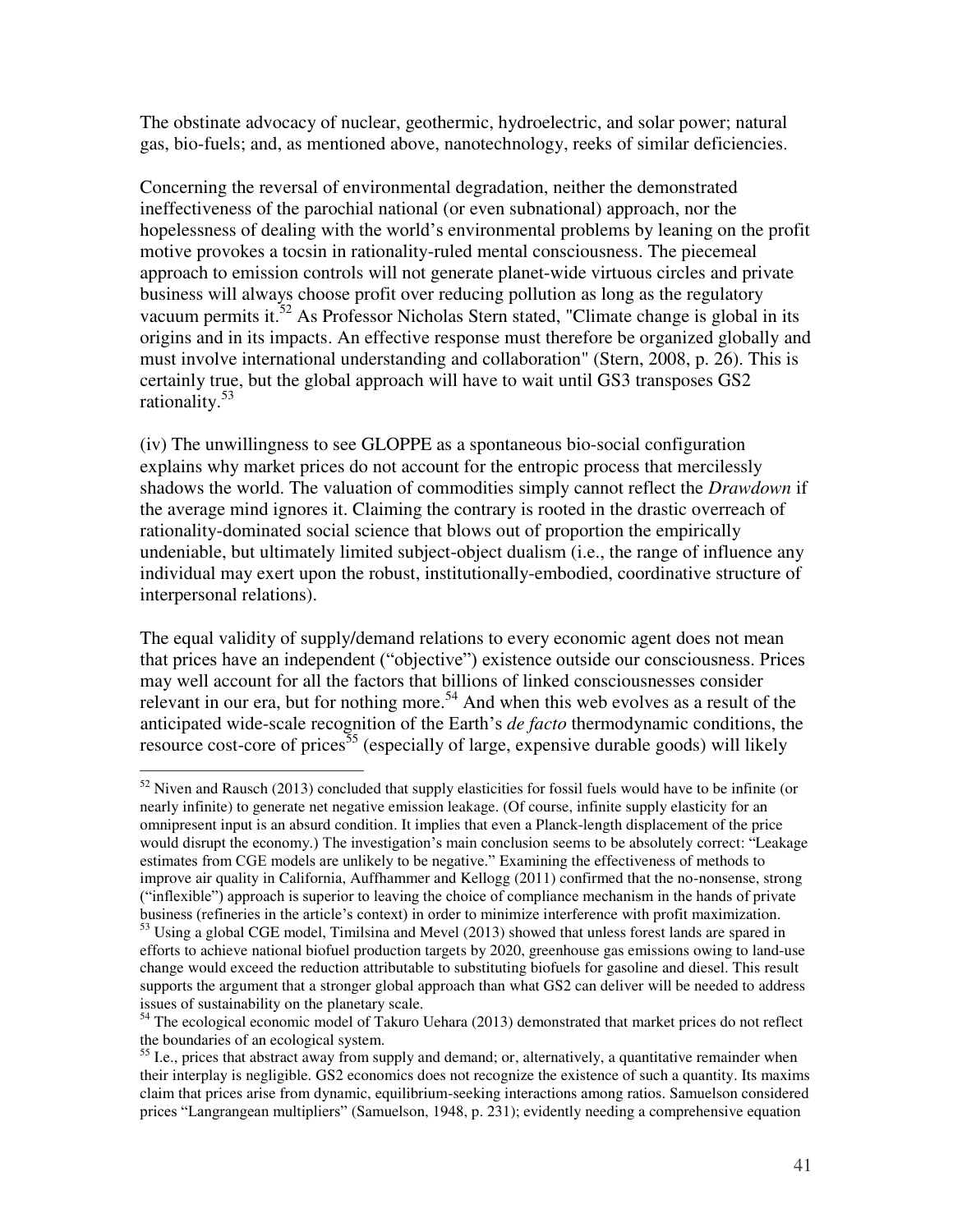include an explicitly articulated awareness of the entropic principle, although right now it is hard to imagine seeing a "calories per Kelvin" coordinate in economics textbooks.

(v) An integral assessment of the world economy (in combination with the thermodynamic perception of history) may sound like this: The continued expansion of GLOPPE inevitably aggravates resource and environmental problems (e.g., the marginal cost of nonrenewable resources has embarked on a long-run tendency to increase;<sup>56</sup> global pollution and world output are positively correlated). Instead of stimulating growth to a significant extent, measures to boost market confidence in the current ruptured state of GS2 only enhance banking power and push governments toward the unpalatable choice between fiscal default and loosing their sole tool to ameliorate the consequences of income differentiation, which become progressively worse as a result of stagnation. Of course, given the role of the U.S. dollar as the source of international liquidity, the *lingua franca* of international economic relations; the "choice" is extremely limited: The size of U.S. debt and the size of the world economy are also positively correlated. (The political turmoil and deadlock surrounding fiscal deficits is the only logical response to this systemic no-exit situation.)

"Rationality" (as a philosophical doctrine *cum* methodology) inspires the separate investigation of the above-mentioned issues, denying their organic totality. But its critique ought not to stop at simply negating the validity of this orientation, as if positing an antithesis. The integral approach demands the recognition that the enormous volume of high quality, varied economic analysis performed in compartmentalized subfields helps lay the foundations for a future, *truly* global approach to global problems.

6.4. Consciousness and the new world order

What will the parameters of a warranted new global system be? Regardless of how rightly or wrongly "GS3" may characterize it, any consistent attempt to think through the answer must conclude that a radically new social, economic, and political organization will be needed to deliver the world from itself.

"Ay, there is the rub..."

 $\overline{a}$ system to be calculated. Debreu emphasized that prices are void of any intrinsic appurtenance (Debreu, 1959, p. 33). Nor is the implied residual a labor input in the Marxian sense. It cannot be because Marx himself drifted from his original labor theory of value (which stipulated absolute numbers) toward embracing ratios. (Robinson effectively summarized this contradiction between volumes I and III of *Das Kapital*. Cf. Robinson, 1962, p. 39.) Thus, the above expression "quantitative remainder" is "undoctrinaire" as it implicitly refers to a theory of value yet to be invented. This proposition is less vague than it first appears if one is mindful that the "rationality" of consumers and producers, which is invoked in determining prices in current economic theory, is based on the world's fallacy of composition regarding thermodynamic openness, a collective illusion that promotes the lethal dogma of endlessly accelerating material bounteousness.

<sup>&</sup>lt;sup>56</sup> Renewable substitutes will not eliminate this problem. For example, "green" electricity is clearly more costly than electricity generated from traditional (nonrenewable) sources. Cf. Borenstein (2012).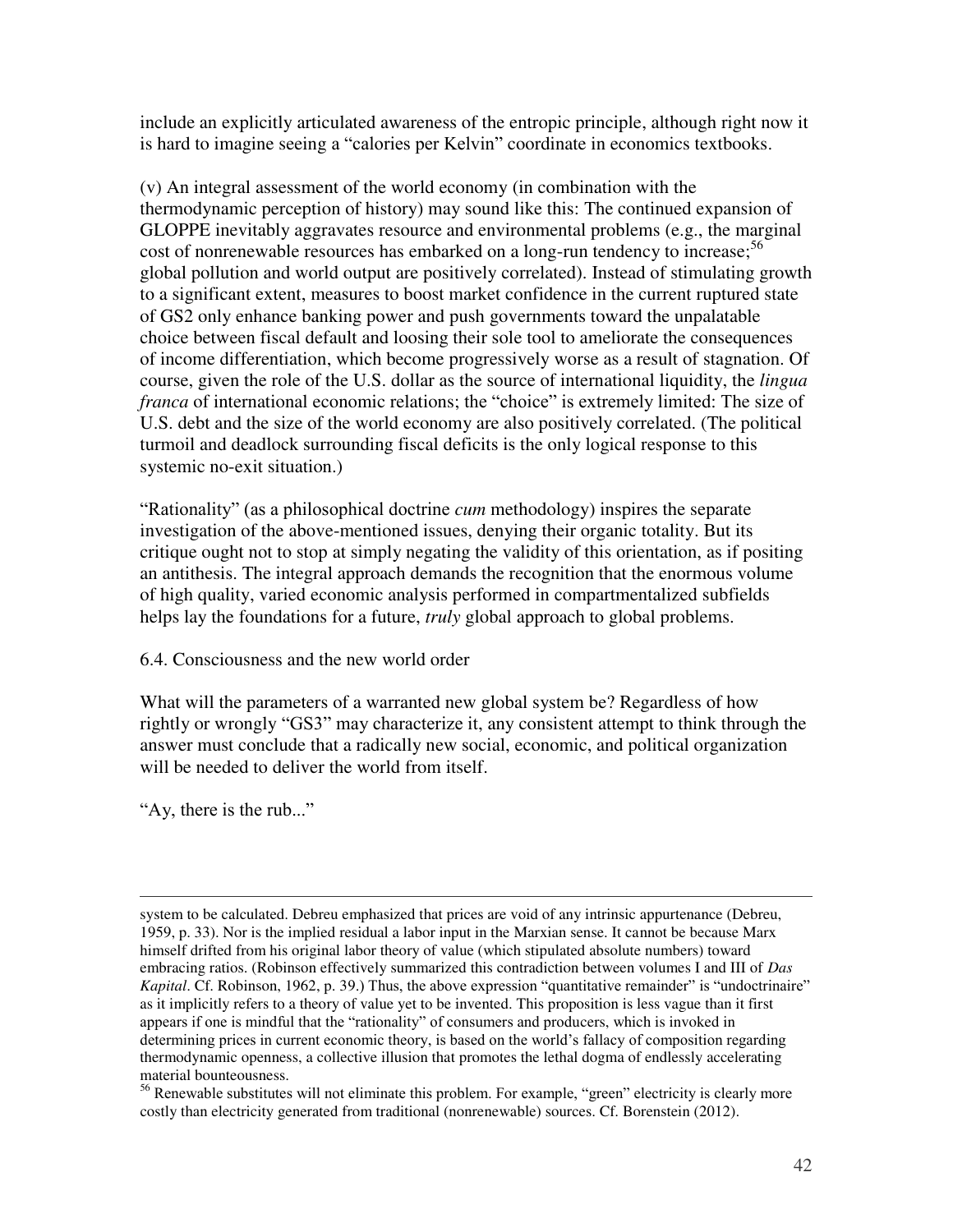The difference in institutional terms between GS3 and GS2 is so significant that bridging it is impossible without envisaging a major transformation of individual consciousness; yet, the average individual would not -- could not! -- be inwardly transformed as long as socioeconomic institutions characteristic of GS2 prevail. Patterns of behavior, thoughts and feelings ("BTF," as psychologists who often use this trinity refer to it) have become crystallized around the GS2-typical comprehension of the world.

The unfolding collision between our civilization and its ecological constraints, along with a historic crisis of epic proportions, may be regarded as the struggle of integral-rational consciousness to deprive overblown rationality from its current dominance. One may guess that the emergent consciousness will favor cooperation over competition; acquiescence over indifference; responsible sociability over isolation; integrative openmindedness over stubborn, perspectival dogmatism, altruism over extrasomatic hedonism.<sup>57</sup> But who could tell what it will take to turn today's world into a new enlightened one of enhanced global solidarity?

*Chaotic transition* is not our best friend but there seems to be no other solution than to wait for the broom of history to sweep away the world's unsolvable and growing disharmonies, making space for the experiential spasms that *perforce* develop in the wake of clashing ideas, interests, and passions.

"The germinal phase is the crux," said "I Ching," the Chinese book of changes, a long time ago. Only one certainty remains: Regardless of how much adversity, sacrifice, and misfortune the impending tumult of renewal will impose on countless lives, future historiography will subsume all that into the ethos of a new age, recounting the emergence of the "One World" from the twilight of a dangerous phantasm; from an inferior, self-augmentation-infused comprehension of the human journey.

# **7. Concluding remarks**

 $\overline{a}$ 

(1) During the past hundred years the world learned that the state cannot plan economic growth to satisfy individual wants. In the current century, it will have to learn that *bona fide* sustainability and the limitless growth of consumption are antinomic. For most firms (i.e., for the foundation of the global economy), movement toward a renewable resource base and pollution control will not prove to be good business.

(2) The acknowledgment that the totality of activities has a scale limit is understandably slow because economic developments are evaluated in the conceptual and quantitative terms of a system that repudiates the existence of such limits. Nonetheless, a trickle of information about binding resource constraints and the system's doctrinaire incapacity to recognize them has begun to seep into public discourse.

 $57$  Altruism of individual organisms directed at a group (in the animal kingdom, in general) can evolve by natural selection, according to Edward O. Wilson (Wilson, 2000, p. 87). In the concluding chapter of the quoted tome, Wilson convincingly argues that humanity's ecological steady state may well favor altruistic genes.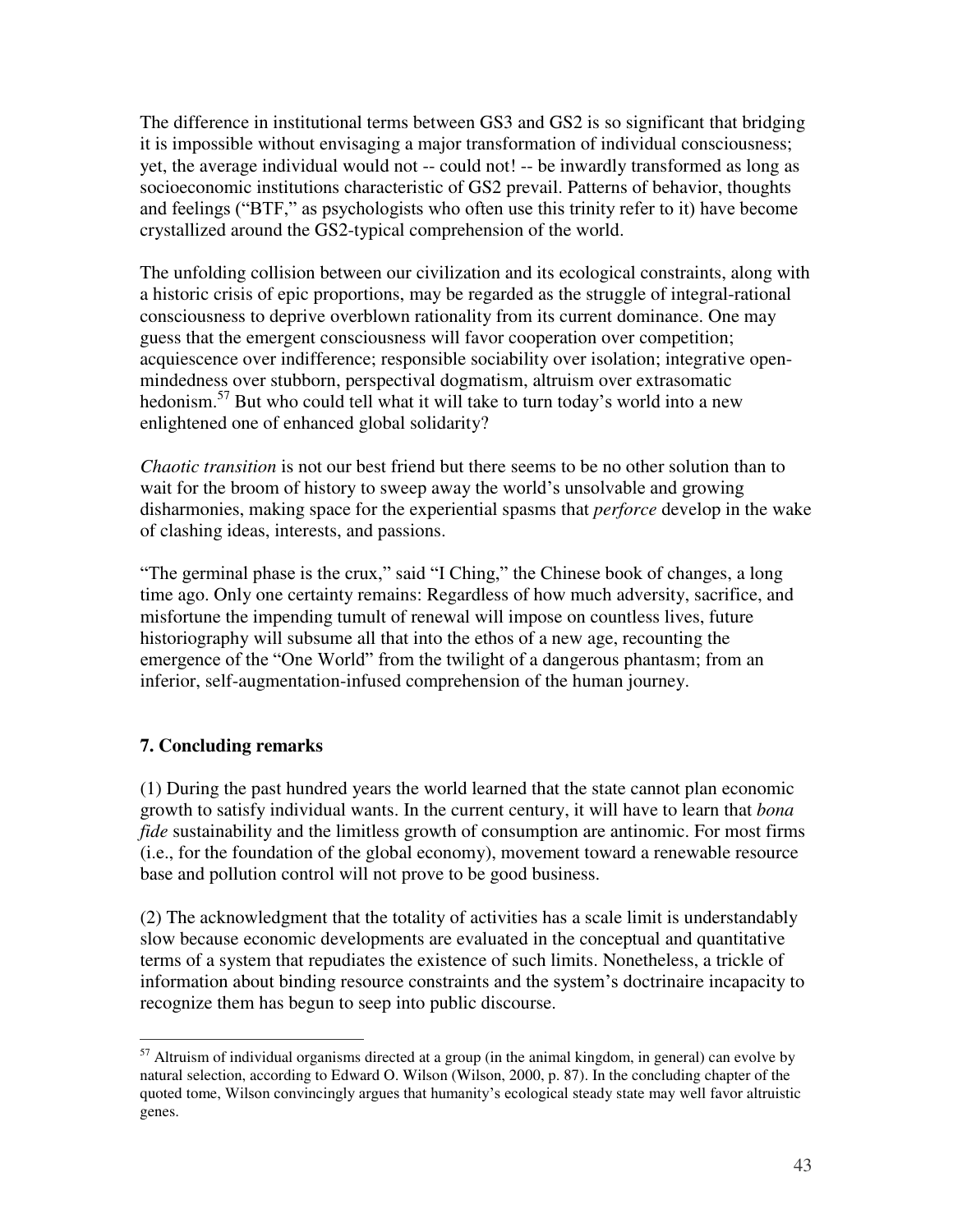For example, the proposition that skyrocketing oil prices triggered the Great Recession (rather than, as is widely believed, the bursting of the housing bubble for the sheer reason of over-extending credit) has gained some traction. It is indeed highly plausible that the fuse of the turmoil-provoking explosion was lit at a gas station/grocery store somewhere along the interminable commuting route between a North American city, where the jobs are, and exurbia, where the zero-down-payment houses were built and sold on the assumption that the costs of transportation and food would never interfere with the perpetual climb of real estate values.

The trickle is bound to become an eddy; then a cascading maelstrom, as it is discovered that real growth has slipped under Nature's control. It is telling that instead of restarting significant acceleration, the continued buildup of public debt and digital money only makes asset bubbles blossom like mushrooms after the monsoon. To paraphrase Bertolt Brecht, the bitch that bore the monster of rising oil prices causing economic dislocation via financial havoc "is in heat again."

(3) Unless *Homo sapiens* can break out from its sublunary cradle, it will find itself in an evolutionary dead-end, uglified by featureless Gorgon heads. Sending mining robots to the Moon and terraforming Mars (i.e., making the Red Planet more earthlike through modifying its ecology) are the most frequently quoted ways to capture extraterrestrial matter/space. This is the only type of permanent, unlimited expansionism capable of preserving man's Faustian will in the gloriously rugged spirit of seafaring discoverers.

# **8. References**<sup>58</sup>

Auffhammer, M. and Kellogg, R. (2011), "Clearing the Air? The Effects of Gasoline Content Regulation on Air Quality," *The American Economic Review*, vol. 101, no. 6, pp. 2687-2722.

Barro, R.J. and Sala-i-Martin, X. (1995), Economic Growth, McGraw-Hill, Inc., New York, NY.

Borenstein, S. (2012), "The Private and Public Economics of Renewable Electricity Generation," *Journal of Economic Perspectives*, vol. 26, issue no.1, pp. 67-92.

Boyer, R. (2013), "The Euro Crisis: Undetected by Conventional Economics, Favored by Nationally Focused Polity," *Cambridge Journal of Economics*, vol. 37, issue no. 3, pp. 533-569.

Brounen, D., Kok, N., and Quigley, J.M. (2013), "Energy Literacy, Awareness, and Conservation Behavior of Residential Households," *Energy Economics*, vol. 38 (July), pp. 42-50.

<sup>&</sup>lt;sup>58</sup> Only print and online library items.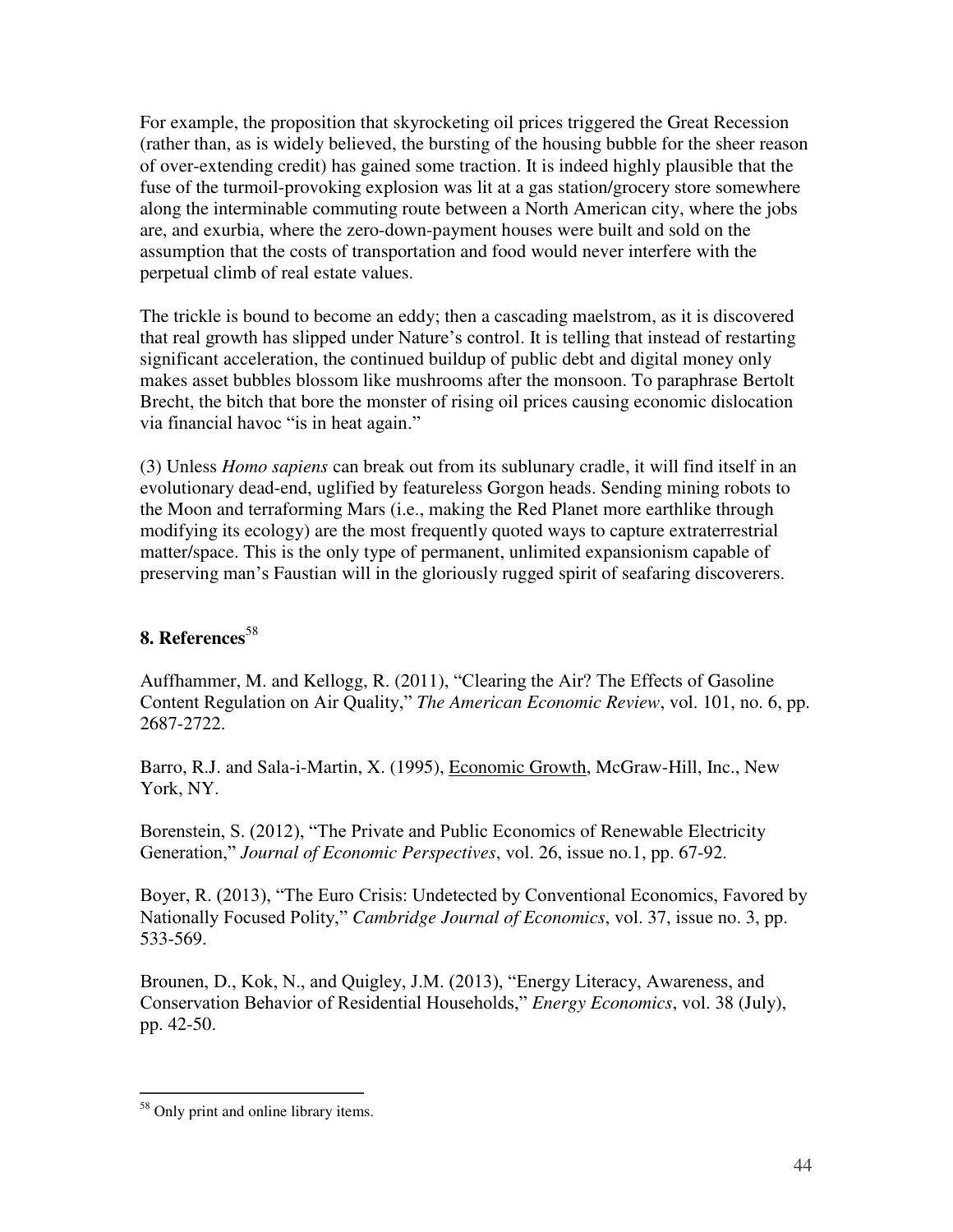Braungart, M. and McDonough, W. (2002), Cradle to Cradle: Remaking the Way We Make Things, North Point Press (Division of Farrar, Straus and Giroux), New York, NY.

Clapp, J. (2001), Toxic Exports, the Transfer of Hazardous Wastes from Rich to Poor Countries, Cornell University Press, Ithaca, NY.

Combs, A. (1996), Radiance of Being: Complexity, Chaos, and the Evolution of Consciousness, Paragon House, St. Paul, MN.

Common, M. and Stagle, S. (2005), Ecological Economics, An Introduction, Cambridge University Press, New York, NY.

Cropper, H. W. (2001), Great Physicists, Oxford University Press, New York, NY.

Daly, H. and Farley, J. (2004), Ecological Economics, Principles and Applications, Pearson and Longman, Delhi, India.

Debreu, G. (1959), Theory of Value, Yale University Press, New Haven, CT.

DeShon, R. and Svyantek, D. J. (1993), "Organizational Attractors: A Chaos Theory Explanation of Why Cultural Change Efforts Often Fail." *Public Administration Quarterly*, vol. 17, no. 3, pp. 339-355.

Diederen, A. (2010), Global Resource Depletion, Managed Austerity and the Elements of Hope, Eburon Academic Publishers, Delft, the Netherlands.

Dooley, K. and Johnson, L. (1995), "TQM, Chaos, and Complexity," *Human Systems Management*, vol. 14, no. 4, pp. 1-16.

Dopfer, K. (ed.) (2005), The Evolutionary Foundation of Economics, Cambridge University Press, Cambridge, UK.

Fermi, E. (1936), Thermodynamics, Dover Publications, Inc., New York, NY.

Feuerstein, G. (1987), Structures of Consciousness, The Genius of Jean Gebser -- An Introduction and Critique, Integral Publishing, Lower Lake, CA.

Fullbrook, E. (2012), "To Observe or Not to Observe: Complementary Pluralism in Physics and Economics," *Real-World Economics Review*, issue no. 62, pp. 20-28.

Gebser, J. (1984), The Ever-Present Origin, Ohio University Press, Athens, OH.

Gebser, J. (1975), Transformation of the West, (in German), Novalis Verlag AG, Schaffhausen, Switzerland.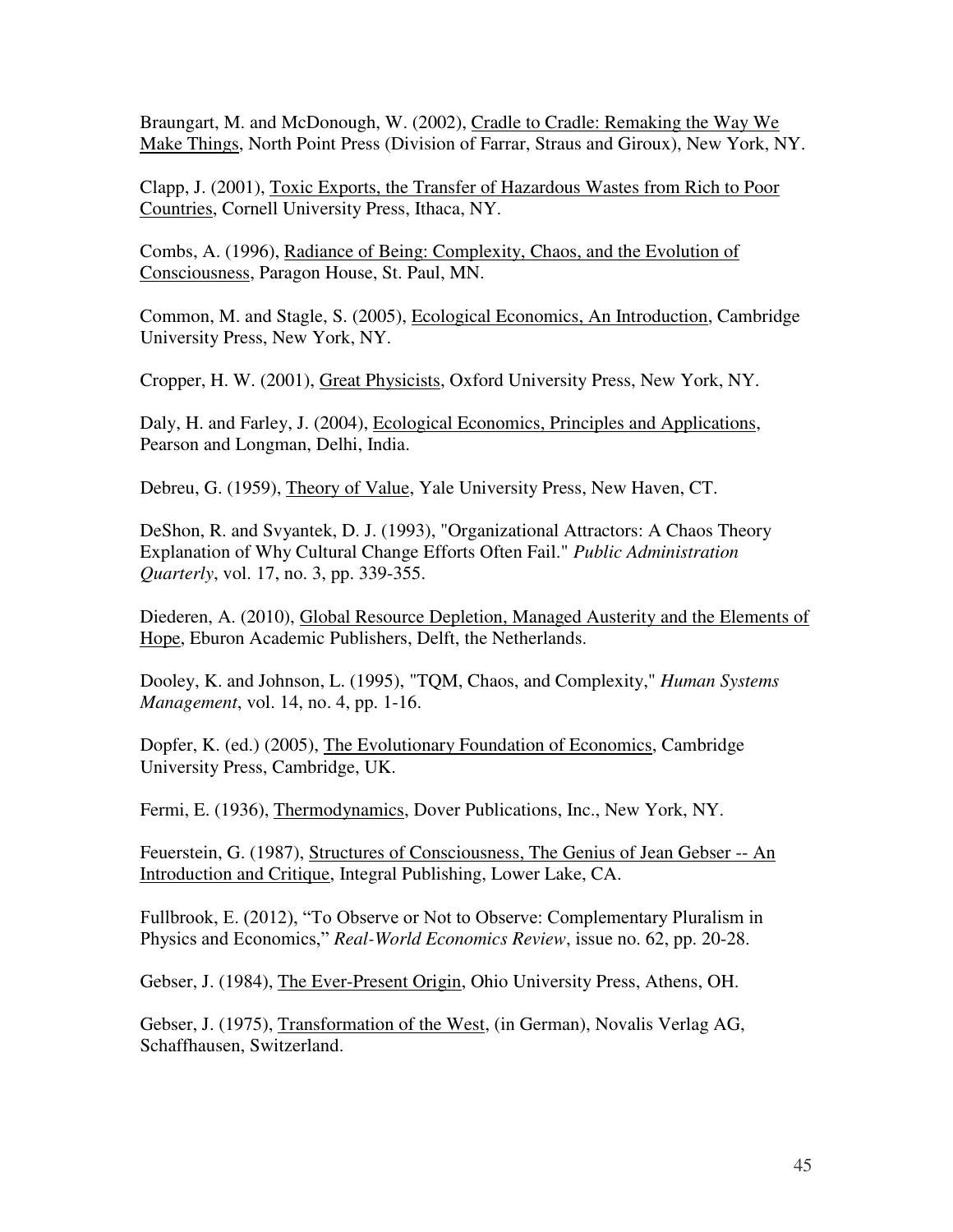Georgescu-Roegen, N. (1976), "Energy and Economic Myths" in Energy and Economic Myths: Institutional and Analytical Essays," Pergamon Press, New York, NY.

Georgescu-Roegen, N. (1971), The Entropy Law and the Economic Process, Harvard University Press, Cambridge, MA.

Gillespie, R.J., Humphreys, D.A., Baird, N.C., and Robinson, E.A. (1986), Chemistry, Allyn and Bacon, Inc., Boston, MA.

Ginsburgh, V. and Keyzer, M. (1997), The Structure of Applied General Equilibrium Models, The MIT Press, Cambridge, MA.

Gore, A. (2013), The Future, Six Drivers of Global Change, Random House, Inc., New York, NY.

Gore, A. (2009), Our Choice, A Plan to Survive the Climate Crisis, Rodale and Melcher Media, New York, NY.

Gore, A. (2006), An Inconvenient Truth, The Planetary Emergence of Global Warming and What We Can Do About It, Rodale and Melcher Media, New York, NY.

Hall, C.A.S. (ed.) (1995), Maximum Power, The Ideas and Applications of H.T. Odum, University Press of Colorado, Niwot, CO.

Hobbes, T. (1952 reprint), Hobbes's Leviathan, Oxford University Press, Glasgow, UK.

Jing Chen (2005), The Physical Foundation of Economics, World Scientific Publishing Co. Pte. Ltd., Singapore.

Keynes, J.M. (1965), The General Theory of Employment, Interest, and Money, A Harbinger Book, Harcourt, Brace & World, Inc., New York, NY.

Kolesnikov, I.M., Vinokurov, V.A., and Kolesnikov, S.I. (2001), Thermodynamics of Spontaneous and Non-spontaneous Processes, Nova Science Publishers, Hauppauge, NY.

Kondepundi, D. and Prigogine, I. (1998), Modern Thermodynamics, From Heat Engines to Dissipative Structures, John Wiley & Sons, New York, NY.

Krysiak, F.C. (2006), "Entropy, Limits to Growth, and the Prospects for Weak Sustainability," *Ecological Economics*, vol. 58, issue no.1, pp.182-191.

Lipsey, R.G. and Steiner, P.O. (1975), Economics (fourth edition), Harper & Row Publishers, New York, NY.

Loewenstein, W. R. (1999), The Touchstone of Life; Molecular Information, Cell Communication, and the Foundations of Life, Oxford University Press, New York, NY.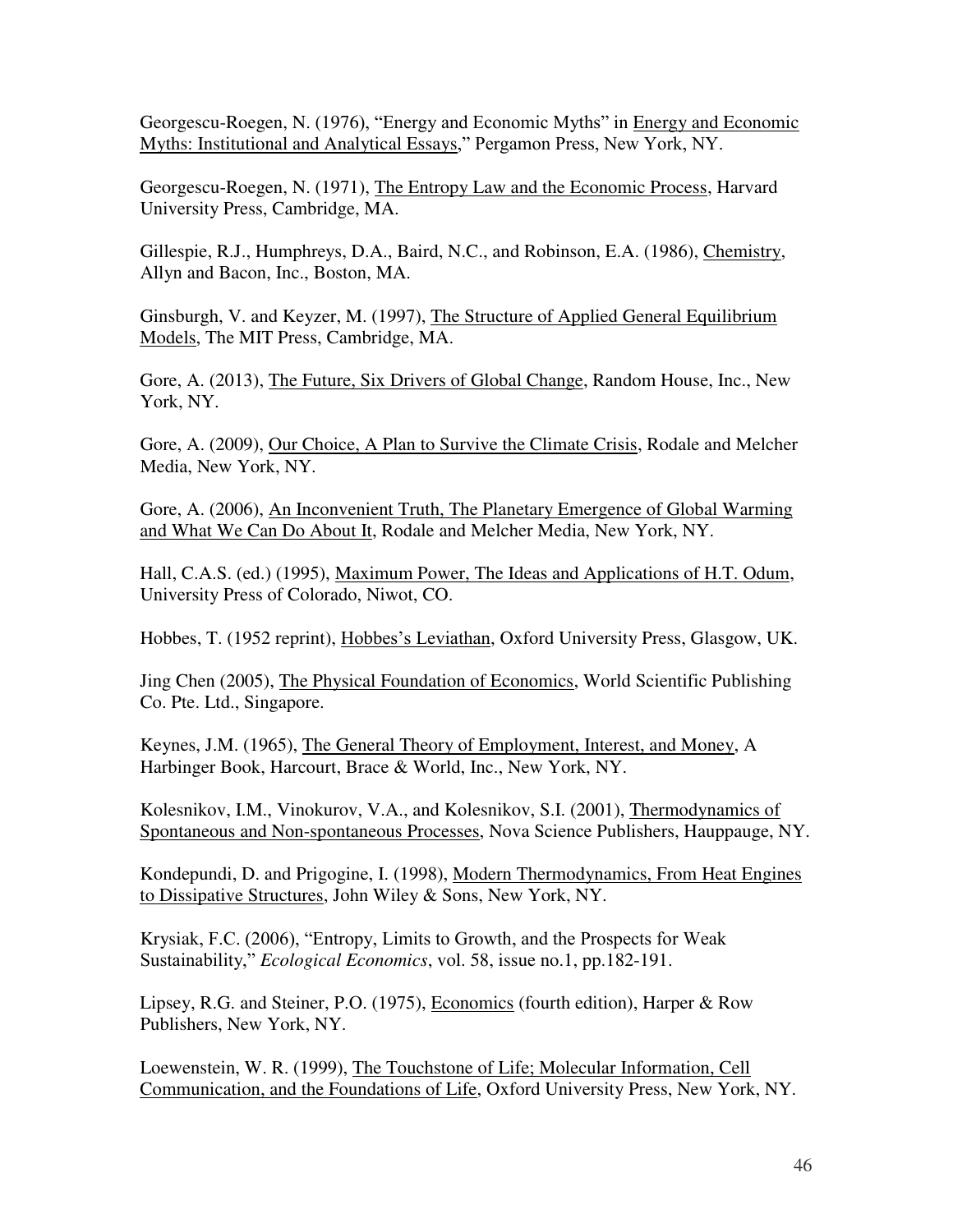Luxemburg, R. (1968), The Accumulation of Capital, Modern Reader Paperbacks, New York, NY.

Meadows, D. H., Meadows, D.L., and Randers, J. (1992), Beyond the Limits, Chelsea Green Publishing Co., White River Junction, VT.

Meadows, D. H., Meadows, D.L., Randers J., and Behrens III, W.W. (1972), The Limits to Growth, Potomac Associates, New American Library, Times Mirror, New York, NY.

Niven, W. and Rausch, S. (2013), "A Numerical Investigation of the Potential for Negative Emissions Leakage," *The American Economic Review*, vol.103, no. 3, pp. 320- 325.

Nordhaus, W. D. (1992), Lethal Model 2: The Limits to Growth Revisited, Cowles Foundation Paper 831; Brookings Papers on Economic Activity, 2; Yale University, New Haven, CT.

Pearce, D.W. and Turner, R.K. (1990), Economics of Natural Resources and the Environment, Johns Hopkins University Press, Baltimore, MA.

Pogany, P. (2012), "Gebser's Relevance to the Global Crisis" in Filling the Credibility Gap, Mickunas, A. and Murphy, J. (eds.), Nova Science Publishers, Inc. Hauppauge, NY.

Pogany, P. (2006), Rethinking the World, Shenandoah Valley Research Press/iUniverse, Lincoln, NE.

Pollin, R. (2012), "U.S. Government Deficits and Debt Amid the Great Recession: What the Evidence Shows," *Cambridge Journal of Economics*, vol. 36, issue no.1, pp.161-187.

Prigogine, I. (1997), The End of Certainty, The Free Press, New York, NY.

Rees, W.E. (2006), "Ecological Footprints and Biocapacity: Essential Elements in Sustainability Assessment" in Renewables-Based Technology: Sustainability Assessment, Dewulf, J and Van Langenhove, H. (eds.), Wiley Online Library.

Reinhart, C.M. and Rogoff, K. (2009), This Time Is Different: Eight Centuries of Financial Folly, Princeton University Press, Princeton, NJ.

Robinson, J. (1962), Economic Philosophy, Doubleday & Company, Inc., Garden City, NY.

Romer, P.M. (1990), "Endogenous Technological Change," *The Journal of Political Economy*, vol. 98, no. 5, Part 2, pp. S71-S102.

Rosser, J.B. Jr. (1991), A General Theory of Economic Discontinuities, Kluwer Academic Publishers, Boston, MA.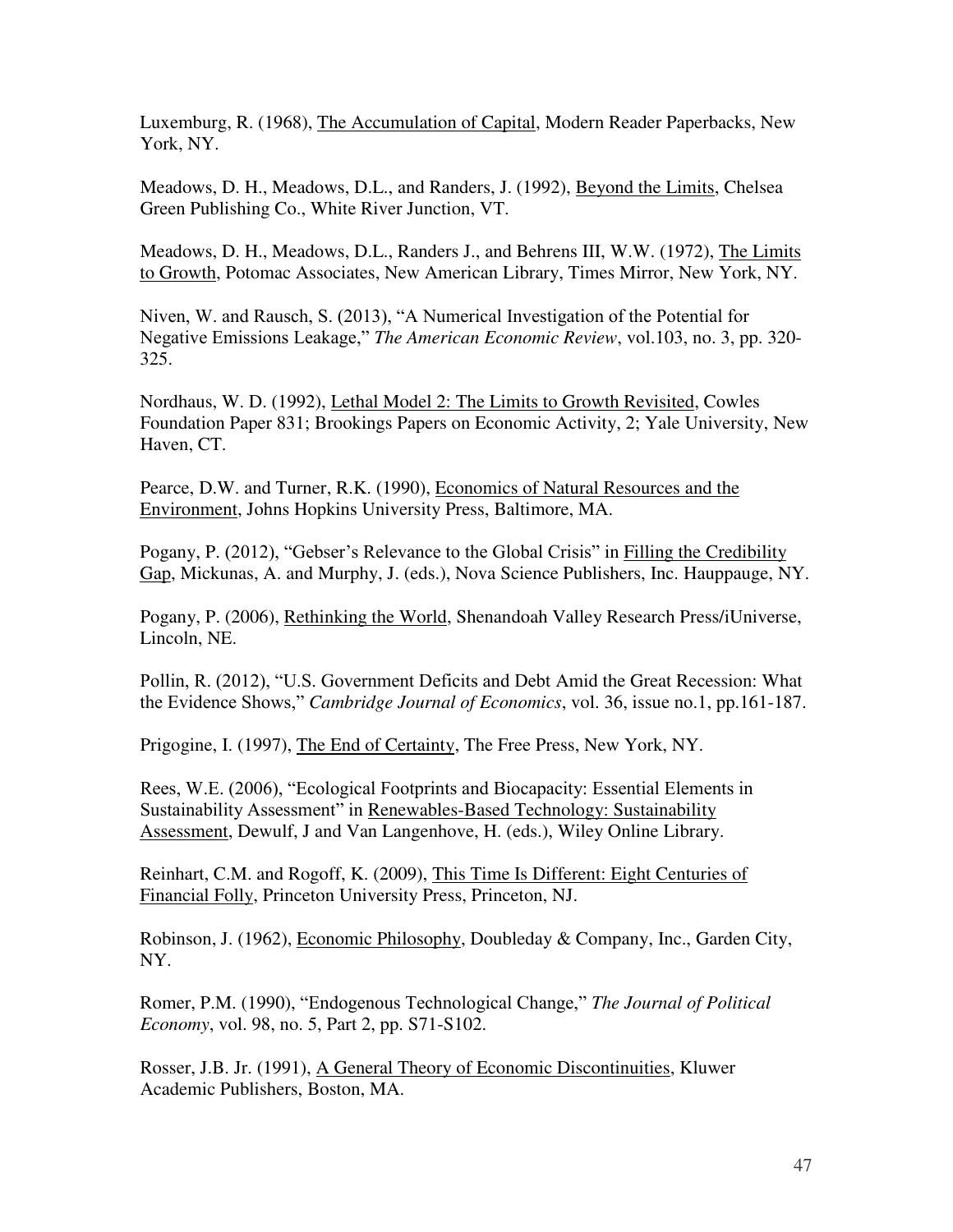Samuelson, P.A. (1948), Foundations of Economic Analysis, Harvard University Press, Cambridge, MA.

Schrödinger, E (1967), What is Life? Mind and Matter, Cambridge University Press, New York, NY.

Schumpeter, J.A. (1954), History of Economic Analysis, Oxford University Press, New York, NY.

Solow, R.M. (1957), "Technical Change and the Aggregate Production Function," *The Review of Economics and Statistics*, vol. 39, no. 3, pp. 312-320.

Stern, N. (2008), "The Economics of Climate Change," *The American Economic Review*: *Papers and Proceedings*, vol. 98, no. 2, pp. 1-37.

Stewart, D. and Mickunas, A. (1990), Exploring Phenomenology, Guide to the Field and its Literature, Ohio University Press, Athens, OH.

Syll, L. (2012), "Rational Expectations -- A Fallacious Foundation for Macroeconomics in a Non-Ergodic World," *Real-World Economics Review*, issue no. 62, pp. 34-50.

Takuro Uehara (2013), "Ecological Threshold and Ecological Economic Threshold: Implications from an Ecological Economic Model with Adaptation," *Ecological Economics*, vol. 93 (September), pp. 374-384.

Talbot, M. (1988), Beyond the Quantum, Bantam New Age Books, Inc., New York, NY.

Tiemann, M. (1998), *Waste Trade and the Basel Convention: Background and Update*, U.S. Congressional Research Service, Pub. No. 98-638 ENR, Washington, DC.

Timilsina, G.R. and Mevel, S. (2013), "Biofuels and Climate Change Mitigation: A CGE Analysis Incorporating Land-Use Change," *Environmental and Resource Economics*, vol. 55, issue no.1, pp.1-19.

Vasco, C. and Gabaix, X. (2013), "The Great Diversification and its Undoing," *The American Economic Review*, vol. 103, no. 5, pp. 1697-1727.

Wagner, M. (2008), "The Carbon Kuznets Curve: A Cloudy Picture Emitted by Bad Econometrics?," *Resource and Energy Economics*, vol. 30, issue no.3, pp. 388-408.

Wiener, N. (1961), Cybernetics, The M.I.T. Press, Cambridge, MA.

Wilson, E.O. (2000), Sociobiology, The New Synthesis, The Belknap Press of Harvard University Press, Cambridge, MA.